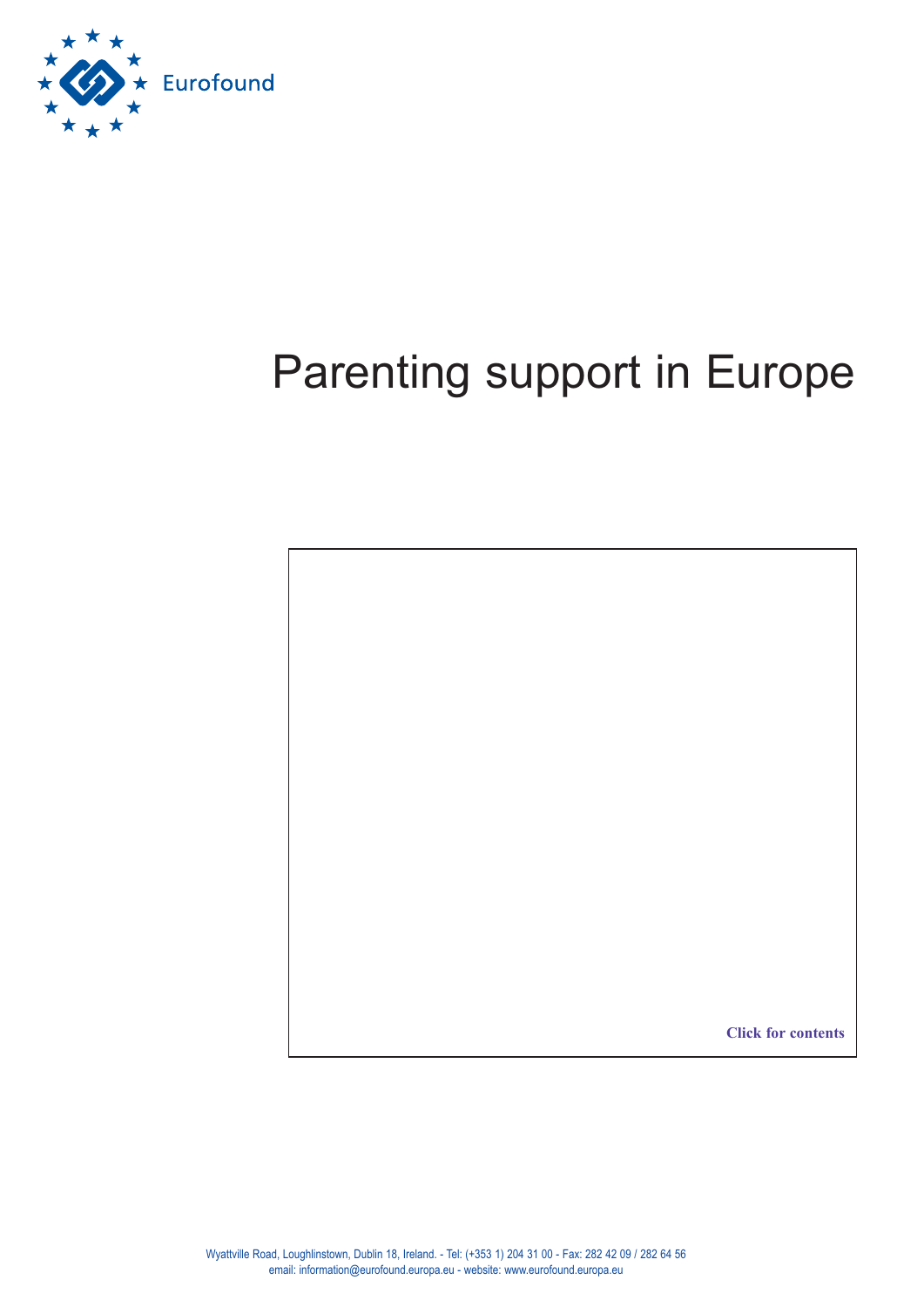*The influence of parenting on the well-being and future opportunities of children is widely acknowledged, but it is only recently that parenting support and education have come to be viewed as a social investment that contributes towards reducing parental stress and helping parents to manage their work–life balance. European Member States provide support for parenting in many different ways, from very practical medical-based interventions such as support with breastfeeding, to programmes that aim to increase the confidence and self-esteem of parents and thus improve their relationship with their children. This report gives an up-to-date overview of the main elements of parenting support services and the structure of services across Europe. It includes more detailed information about parenting support in seven Member States: Austria, Belgium, Estonia, Hungary, Ireland, Portugal and Sweden. The report summarises common challenges faced by all providers of parenting support, and concludes with policy recommendations based on what has been observed to work in different countries.*

### **Acknowledgements:**

This research report draws heavily on an unpublished literature review and on country reports about the situation in Austria, Belgium, Estonia, Hungary, Ireland, Portugal and Sweden. The report also benefited from feedback given by the evaluation committee and participants in the workshop organised by Eurofound on 10 September 2012.

**Author:** Daniel Molinuevo (Eurofound)

**Authors of the literature review:** Chiara Crepaldi, Sergio Pasquinelli, Claudio Castegnaro, Sandra Naaf (IRS)

### **Authors of the country reports:**

**Austria**: Sabine Buchebner-Ferstl, Olaf Kapella, Christine Geserick (Austrian Institute for Family Studies)

**Belgium**: Pascale Camus, Florence Pirard and Ankie Vandekerckhove

**Estonia**: Laura Kirss, Marre Karu, Pirjo Turk and Häli Tarum (PRAXIS)

**Hungary**: Judit Lannert, Szilvia Németh, Edit Sinka (Tarki-Tudok)

**Ireland**: Daniel Molinuevo (Eurofound)

**Portugal**: Maria Teresa Sarmento Pereira (Minho University)

**Sweden:** Sven Bremberg, Swedish National Institute of Public Health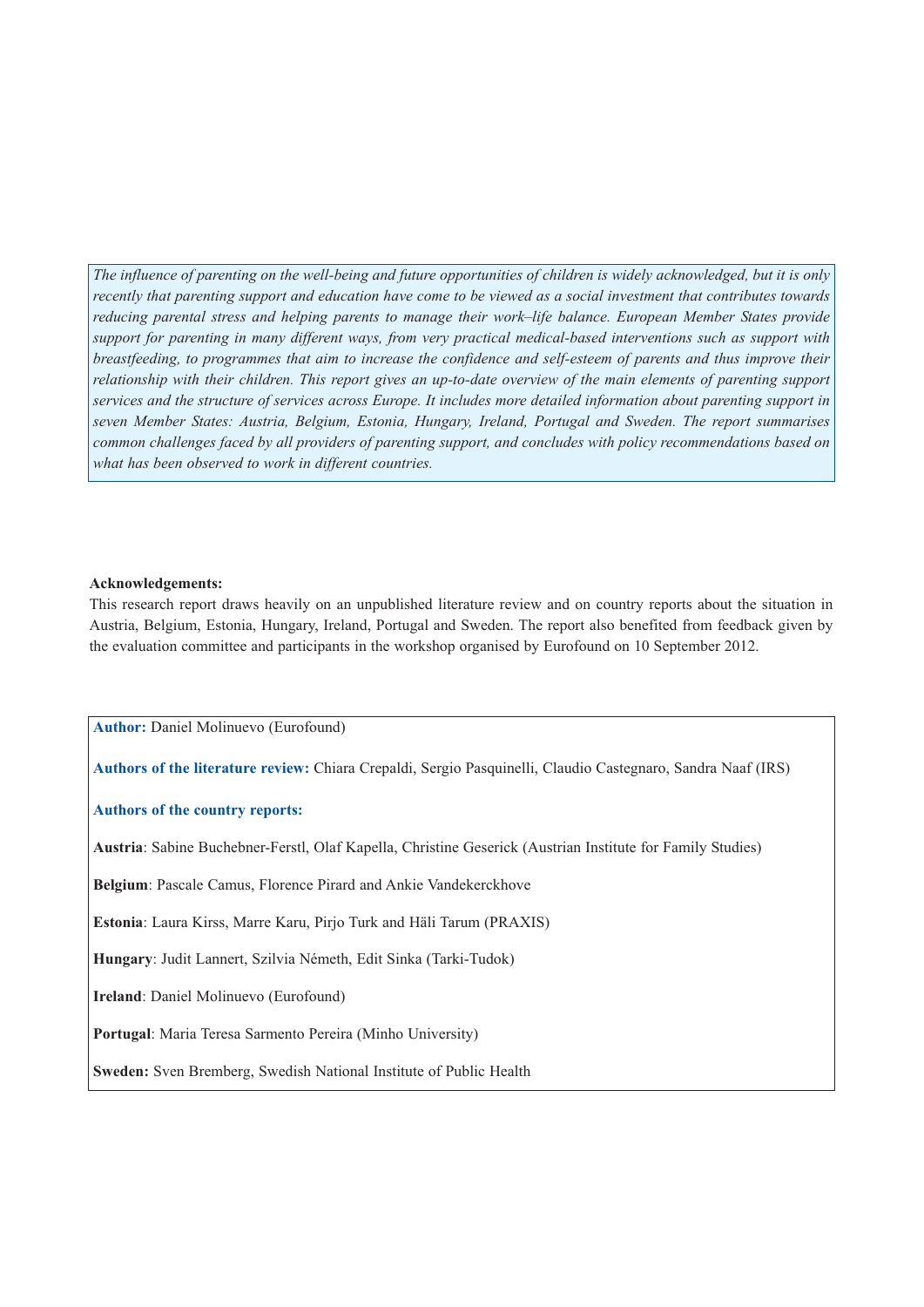### <span id="page-2-0"></span>**Contents**

| Executive summary                                                 | $\mathbf{1}$     |
|-------------------------------------------------------------------|------------------|
| Introduction                                                      | $\mathbf{3}$     |
| 1. Methodology                                                    | $\overline{5}$   |
| 2. Policy context                                                 | $\boldsymbol{9}$ |
| 3. Defining parenting education and support                       | $11\,$           |
| 4. Government and service providers involved in parenting support | 13               |
| 5. Main approaches to parenting support                           | 19               |
| 6. Scope, types of services and conditions of access              | 25               |
| 7. Qualification of the workforce                                 | 31               |
| 8. Evaluation of programmes                                       | 33               |
| 9. Common challenges and good practice elements                   | 37               |
| 10. Conclusions                                                   | 47               |
| References                                                        | 49               |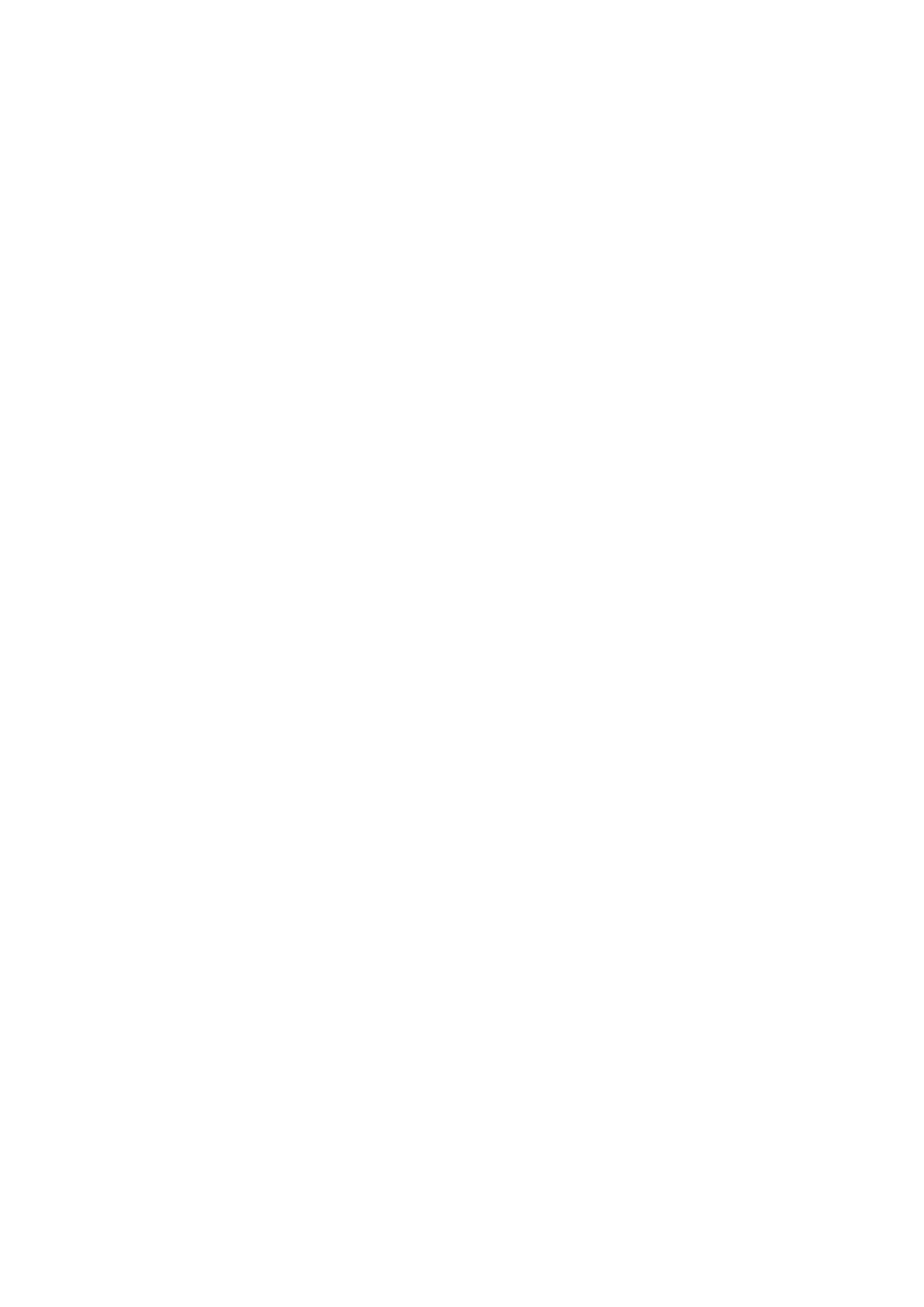### Executive summary

### <span id="page-4-0"></span>**Introduction**

Much of the debate about work–life balance and the well-being of children has focused on issues such as childcare services, flexible work arrangements and child allowances. While the influence of parenting on the well-being and future opportunities of children is widely acknowledged, it is only recently that parenting support and education have come to be viewed as a social investment that contributes towards reducing parental stress and helping parents to manage work and family commitments successfully. Good parenting skills have a highly positive impact on the physical, emotional and intellectual development of children. Parenting support can promote the health and well-being of children by showing parents how to identify mental health problems or giving them advice about nutrition. It can also give guidance to parents on how to improve the behaviour and achievements of their children at school. Corporal punishment can be considered as an extreme form of poor parenting: parenting courses teach parents how to solve conflicts at home in a constructive and affirmative manner. Parenting support and education helps to achieve all these goals by empowering parents and improving their parenting competences through counselling, training courses, awareness campaigns and learning materials.

As part of its ongoing research on families and working life, Eurofound recently carried out work in the areas of parenting support and education. The resulting report provides comparable information about parenting support and education services for families with children, with particular emphasis on services for families with children of preschool age. The report draws on information gathered in a literature review and on seven country reports that provide information about service provision in Austria, Belgium, Estonia, Hungary, Ireland, Portugal and Sweden. Each country report includes case studies of services that have been used as a guideline to determine what works well.

### **Policy context**

International developments in the field of parenting support have steered policy initiatives at national level. The ratification of the 1990 United Nations Convention on the Rights of the Child in Sweden led to parenting initiatives that have impacted positively on the health and well-being of children. During the International Year of the Family (1994), a working group on parent education was formed at federal level in Austria, leading to the development of a legal basis for the financial support of parent education. Council of Europe Recommendation 19 (2006) to Member States on policies to support positive parenting has influenced the establishment of new laws and programmes in Belgium and Estonia.

The European Union is also paying increasing attention to parenting support, mainly through research projects and mutual learning activities. However, parenting support has so far played little or no part in the debate on early childhood education and care, child poverty or social dialogue on the reconciliation of professional, private and family life.

### **Key findings**

Tackling existing preconceptions about the aims of parenting support and the intended users of the services is a first step towards boosting the take-up of services. It appears that many parents are reluctant to use the services either because they are afraid of being labelled as 'bad parents' or because they believe that this type of support is only for families at risk of social exclusion. One way in which the providers of these services try to increase take-up is by adopting a 'skills improvement' approach rather than a 'deficit view' that tends to invalidate parents' current skills.

In terms of the roll-out of services, experts and organisations working with families and children advocate 'progressive universalism' (i.e. support available for all, with more support for those who need it most) as the most effective and less stigmatising form of delivery. When it comes to reaching specific groups, services that adopt a strategy whereby the service providers go directly to the family home ('go structure') have proven particularly useful.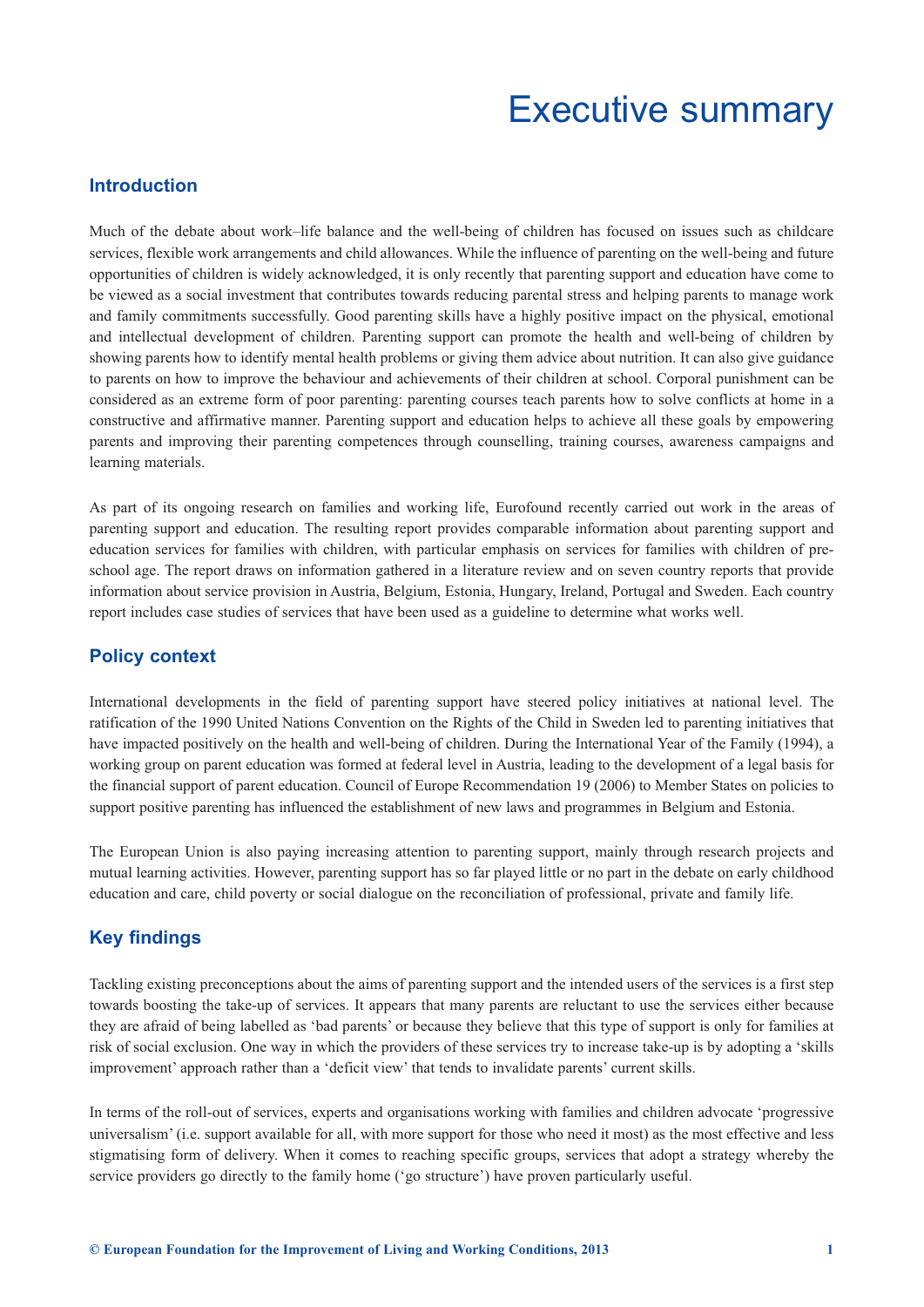Research has shown that there is still a lot of work to be done to encourage the involvement of fathers in parenting support programmes. If current low participation levels are not improved, parenting support risks reinforcing a family model in which the mother is recognised as the 'certified' child-rearing expert in the home.

The personnel delivering these services is very varied, including not only social educators, psychologists, social workers, lawyers and family mediators, but also health professionals such as maternity and public health nurses and doctors. Many courses are delivered by volunteers or staff hired on a project basis. In many cases, this means that there is a high staff turnover which has an adverse impact on the relational skills of staff – a crucial factor in parenting support.

Some countries have successfully developed training in parenting support. The National Occupational Standards for Work with Parents in the UK, for example, are used to identify training gaps, establish performance indicators, and provide the platform for appraisals and job descriptions. In Austria, parent support practitioners are required to undergo a 500-hour training programme that is focused on parenting education.

Evaluation is an issue for many service providers, as they often lack incentives or the staff and financial resources necessary to measure outcomes in a comprehensive manner. Quality control tends to be done through guidelines for funding or peer pressure (e.g. the Open Method of Coordination among Swedish local authorities). Standardised programmes, which are popular in many European countries, have often been subject to formal types of evaluation such as randomised control trials. Some experts have criticised the emphasis on formal evaluation as there is a risk of discarding promising practices.

### **Policy pointers**

- <sup>n</sup> Defining clearly what constitutes parenting support, its boundaries and goals is crucial for the successful delivery of services. As parenting support touches on a number of areas such as health, education and social welfare, it is necessary to establish clear delimitations about the role of services in order to avoid gaps and overlaps in provision.
- <sup>n</sup> In order to improve the take-up of services and meet the needs of service users, it is important to make available a wide range of forms of support.
- <sup>n</sup> Lowering the cost of services and offering childcare facilities at the service location has also encouraged more parents to participate in parenting courses. Peer groups are a form of support that is often demanded by parents: this has proven successful in empowering them while at the same time contributing to social cohesion. In some municipalities in Sweden, the take-up of programmes by men and migrants has increased through the hiring of staff from these groups.
- Improving the qualifications of the workforce involves reducing the staff turnover and securing funding for projects. This includes not only formal qualifications but also learning how to establish a smooth working relationship with parents.
- n Parenting support is often provided in the form of standardised international programmes. These programmes are evidence-based and have usually been subject to comprehensive evaluations such as randomised controlled trials. However, in order to be effective these programmes need to be adapted to the specific needs of their target group. In some cases, international programmes have been adapted with the help of research institutes and through carrying out surveys and needs assessment studies.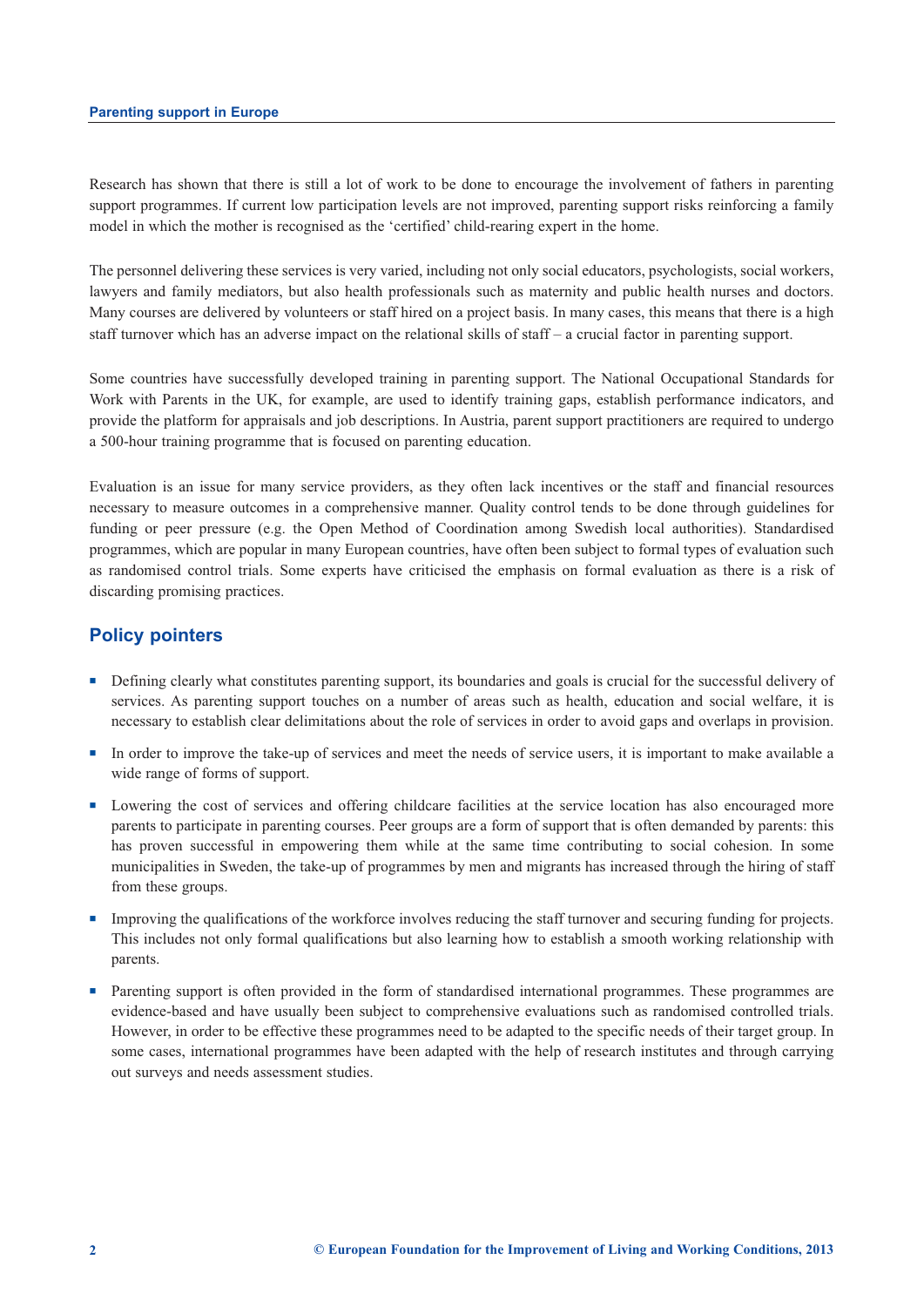### Introduction

<span id="page-6-0"></span>Parenting is a set of skills that every parent can and should improve, and where the public sector can give useful guidance, with services that improve the skills and competences necessary for raising children as well as alleviating parental stress. In Portugal, a national evaluation of parenting support interventions (Abreu-Lima et al, 2010) enumerated the following benefits for parents: higher awareness of current parenting practices; more empathy towards the needs and feelings of children; a decreased use of corporal punishment; more respect for the time and identity of the child; a perceived decrease in their children's behavioural problems and difficulties and an increase in the feeling of competence together with a decrease in the stress and depression associated with parenting. The support can be provided in many different forms, including counselling, parent groups, awareness campaigns, education courses and materials.

According to data from the third European Quality of Life Survey, carried out in 2011/2012, both men and women have problems more frequently in combining work and family commitments when there are children at home. Men with children reported having this problem more  $(15%)$  than those without  $(11%)$ . The corresponding figures for women are 17% and 13% (Eurofound, 2012). Better parenting skills means having a better work–life balance. Consequently, parenting support and education can contribute towards the inclusion of parents in the labour market.

Parenting support is currently on the policy agenda of several Member States. This is the case in the United Kingdom, for instance: a report commissioned by the coalition government and written by Labour MP Frank Field in 2010 puts parenting support at the centre of policies promoting child well-being. The report highlights the role of parenting as a key driver of future outcomes for children and suggests that policies should concentrate on improving this aspect rather than focusing on material transfers. Some of the measures proposed in the report include integrating all services for children under five and the development of Life Chances Indicators measuring the effectiveness of policies. In France, in 2010 the Secretary of State created a National Parenting Support Committee with a view to improve the existing services.

The importance of parenting support has also been acknowledged by European organisations. In 2006, the Council of Europe issued a recommendation encouraging states to recognise the importance of parental responsibilities and the need to provide parents with sufficient support in bringing up their children. In June 2012, the Social Protection Committee **<sup>1</sup>** adopted an advisory report on tackling and preventing child poverty which underlines the need to strengthen parenting support as part of services for children. At the 7th European Forum on the Rights of the Child, the European Commissioner responsible for Employment, Social Affairs and Inclusion highlighted the role of parenting support services in child protection and coping better with difficult situations.<sup>2</sup>

Despite this rising prominence on the political agenda, there is still relatively little comparative work in Europe in the fields of parenting education and support, especially when compared to research activities in related areas such as maternity and parental leave, early childhood services and family-friendly workplaces. This constitutes a serious omission, since positive parenting is crucial for the well-being of children and their parents. It is generally recognised that the family environment has a strong impact on present well-being and the future education choices of children. Good parenting also has long-term effects for children through school and well into adolescence and adulthood.

**<sup>1</sup>** The Social Protection Committee (SPC) serves as a vehicle for cooperative exchange between Member States and the European Commission by preparing reports and formulating opinions. More information about the SPC can be found at: **<http://ec.europa.eu/social/main.jsp?langId=en&catId=758>**

**<sup>2</sup> [http://europa.eu/rapid/press-release\\_SPEECH-12-804\\_en.htm](http://europa.eu/rapid/press-release_SPEECH-12-804_en.htm)**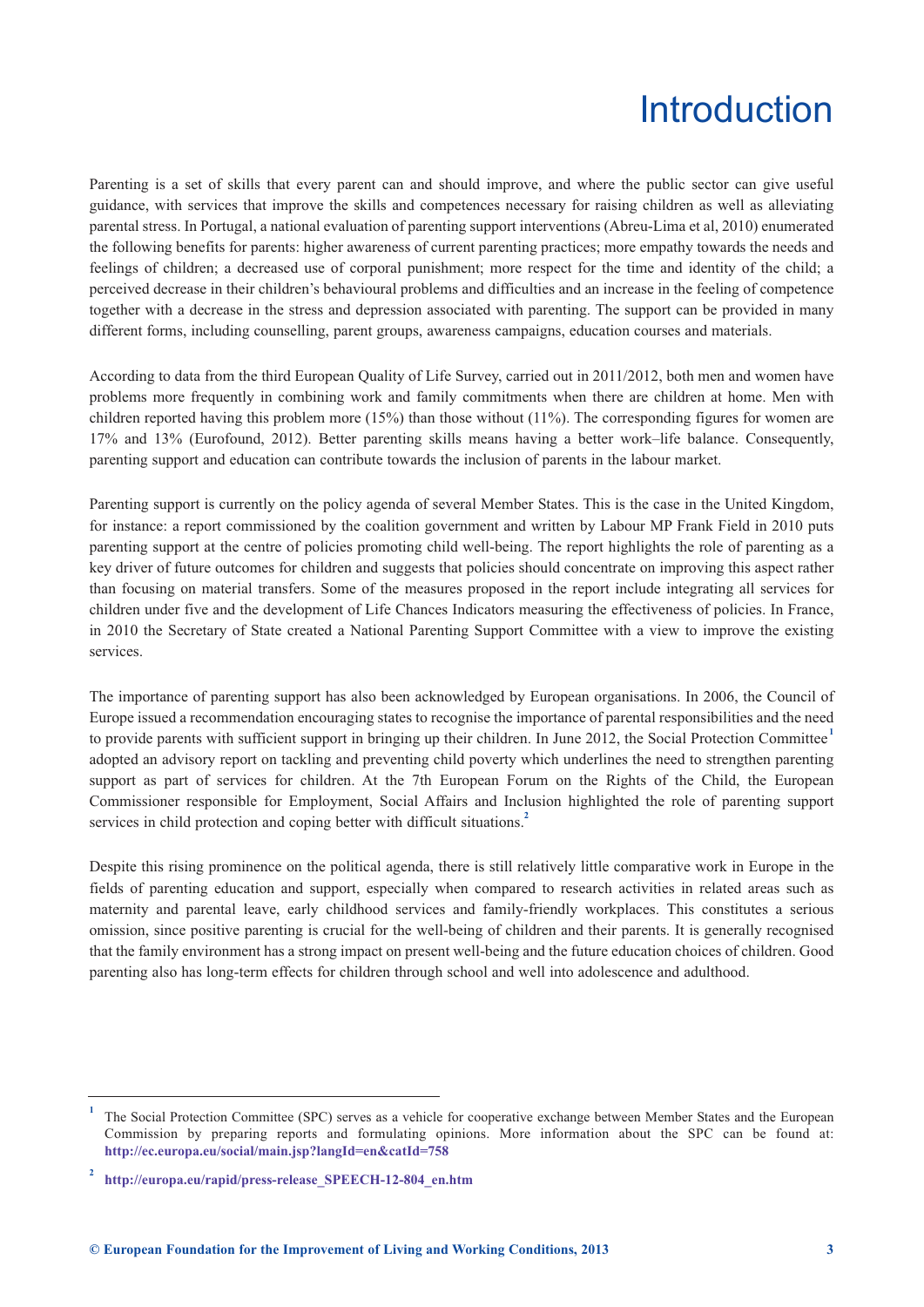The work of Eurofound on services for children has underlined the need for better quantitative and qualitative research about policies and services in support of parents and parenting. Eurofound organised a workshop<sup>3</sup> in late 2009 examining how early childhood services can contribute to more effective parenting. The workshop provided an opportunity to stress the importance of parenting support for the general population and underlined the importance of quality services with well qualified staff.

This report gives an overview of the main elements of parenting support services and the structure of services across Europe. It includes more detailed information about parenting support in seven Member States: Austria, Belgium, Estonia, Hungary, Ireland, Portugal and Sweden. These are countries where there are recent developments or consolidated practice that has not been extensively covered in other European reviews. Lastly, this report includes policy recommendations based on what has been observed to work in different countries.

### **Aim and objectives of study**

The main aim of this report is to present examples of parenting support, policies and programmes, including examples of good practice. The effective delivery of these services requires a workforce with adequate skills. Therefore, the report pays particular attention to issues such as training, qualifications and working time arrangements. As this policy area is still to be developed in many European countries, the report presents examples of programmes that have worked in the context where they take place and considers how they can be transferred to other countries. It can therefore inform policymakers in Member States that are considering implementing parenting support policies as well as stakeholders at the European level that promote these types of programmes. To this end, a series of policy pointers are included in the report.

**<sup>3</sup> <http://www.eurofound.europa.eu/publications/htmlfiles/ef1034.htm>**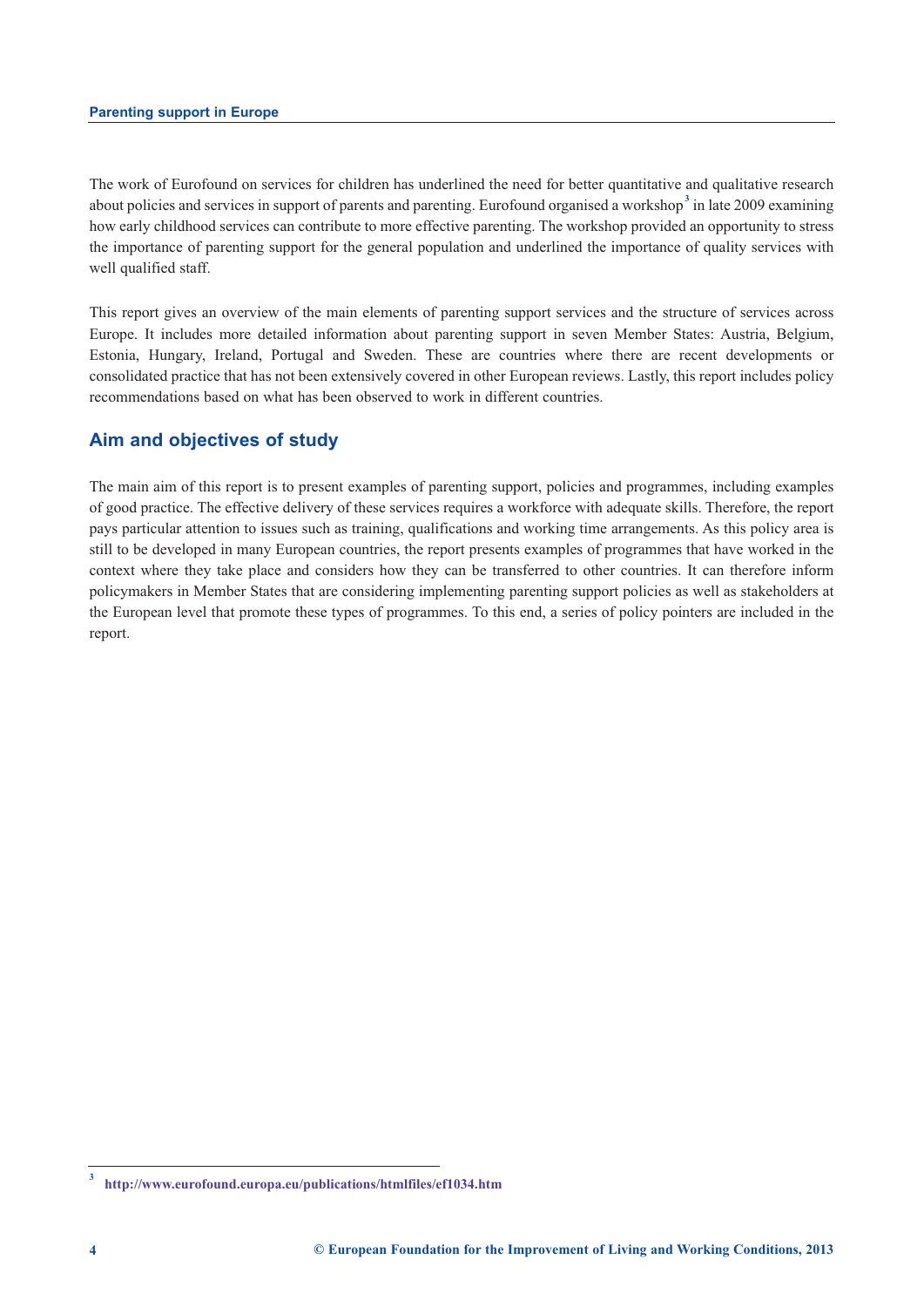# Methodology *1*

<span id="page-8-0"></span>The content of parenting support programmes differs according to the age of children they are targeting. In an attempt to ensure that similar types of programmes are compared, this study focuses on programmes for parents with children under school age (i.e. normally under five years of age). There is evidence that interventions taking place at an early age have the biggest impact on the future well-being of children.**<sup>4</sup>** Furthermore, most parents seek advice about their children when they are younger. Thus, programmes addressing drug and alcohol abuse, vandalism or teenage pregnancy are excluded from the scope of this report.

The Council of Europe Recommendation on positive parenting lists the following levels for action to promote positive parenting: 'informal: […] between parents and their family, neighbours and friends; semi-formal: empowering parents' and children's associations and NGOs and activating a range of self-help and other community-based groups and services; formal: facilitating access to public services.' While we recognise that many parents get most of the information and advice they require from their family, magazines or the TV, in this report the focus is on formal and semi-formal provision.

Although the correct term is 'parenting support and education', as it encompasses training and specific interventions, for the sake of brevity in the report we often use the term 'parenting support'.

### **Choice of countries**

This report draws on detailed information on parenting support services in seven Member States, namely Austria, Belgium, Estonia, Hungary, Ireland, Portugal and Sweden. The chosen countries are those where there have been significant developments and/or consolidated practice in this regard. In order to maximise the added value of the research, countries already extensively covered in recent international reviews were not chosen. Countries for which there is evidence readily available include the Netherlands, the UK, Germany, France, Italy and Denmark (Boddy et al, 2009; EU Peer Review 'Building a coordinated strategy on parenting support',**<sup>5</sup>** and the PolChi project).**<sup>6</sup>** Other sources of information on parenting support are the European Alliance for Families,**<sup>7</sup>** the Council of Europe Family Policy Database,<sup>8</sup> ChildONEurope<sup>9</sup> and Eurochild's work on family and parenting support.<sup>10</sup>

**<sup>4</sup>** See the so-called 'Heckmann curve' for rates of return to investment in human capital: **<http://www.heckmanequation.org/heckman-equation>**

**<sup>5</sup>** Peer reviews on social protection and social inclusion are organised by the European Commission as part of the 'Open Method of Coordination', which promotes mutual learning between Member States. The Peer Review 'Building a coordinated strategy for parenting support' took place in Paris in October 2011. More information can be found at: **<http://ec.europa.eu/social/main.jsp?catId=1024&langId=en&newsId=1391&furtherNews=yes>**

Research project 'Governing "new social risks": The case of recent child policies in European welfare states' (PolChi): **<http://www.uni-goettingen.de/en/213091.html>**

**<sup>7</sup> <http://europa.eu/familyalliance/>**

**<sup>8</sup> [http://www.coe.int/t/dg3/familypolicy/database/default\\_en.asp](http://www.coe.int/t/dg3/familypolicy/database/default_en.asp)**

**<sup>9</sup> [http://www.childoneurope.org/issues/support\\_family/reportSurveyRoleParents.pdf](http://www.childoneurope.org/issues/support_family/reportSurveyRoleParents.pdf)**

**<sup>10</sup> <http://www.eurochild.org/en/policy-action/family-and-parenting-support/index.html>**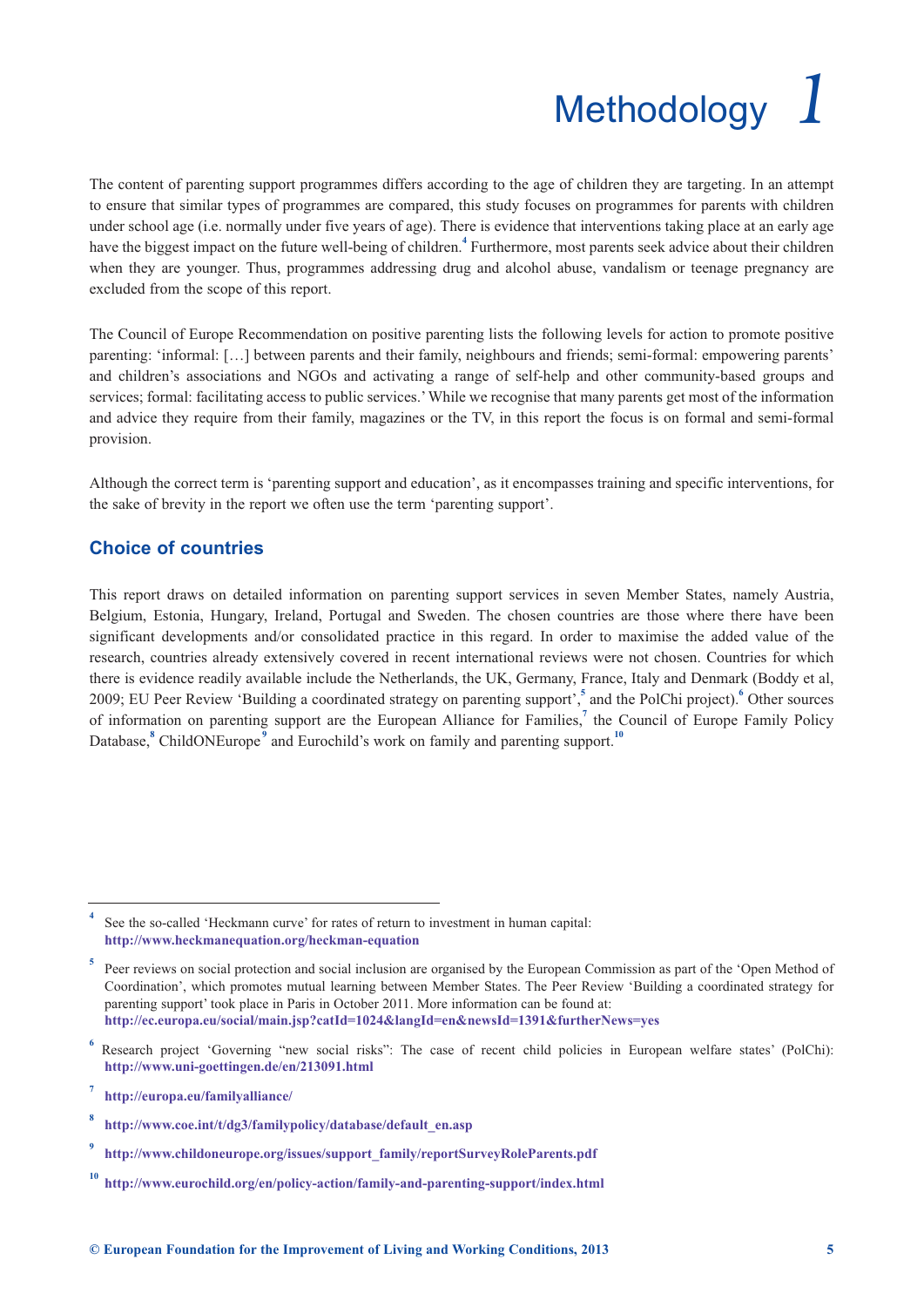In addition to the coverage of existing reviews, these countries were mainly selected on the basis of the literature review carried out by the Istituto per la Ricerca Sociale (see below) and a workshop organised by Eurofound in Brussels on 26 October 2011 to discuss this literature review and learn more from the situation in other countries. An effort was also made to include countries with different types of public administration organisation. Consequently, the countries included here represent a wide range of unitary, decentralised and federal states as well as different welfare regime traditions (Arts and Gelissen, 2002).

### **Data collection**

This report is based on the information gathered in a literature review, seven country reports including examples of good practice and two workshops bringing together experts in the fields of family and parenting support.

### **Literature review**

The literature review was written by the Istituto per la Ricerca Sociale. The aim of this review was to collect information on parenting programmes and initiatives in Europe, identifying the major policy measures that European countries have adopted in order to promote parenting education and support. The review included official texts on parenting support and described the policies, resources and financing that have been put into place specifically to develop parent guidance and support across Europe. It also looked at what constitutes good practice according to academic literature and policy reports.

### **Country studies**

In addition to the literature review, seven country reports were drafted as part of this research project. They cover the following topics:

- <sup>n</sup> A short history of parenting support policies in the country, including definitions and the debate existing about parenting support;
- **n** Description of the current legislative framework, main policies and their objectives;
- Service delivery arrangements:
	- <sup>l</sup> Responsibility by type of service provider, describing their relative importance and in the case of the public sector, the responsibilities by department and level of administration (e.g. local, regional, etc),
	- <sup>l</sup> Description of the main types of services (e.g. awareness campaigns, provision of information materials, training, counselling, etc.) offered in each domain of parenting support (e.g. health promotion, prevention of smacking, etc),
	- <sup>l</sup> Workforce issues: qualifications, training available specific to the delivery of parenting, incentives given to work in this area,
	- Description of the regulation, certification and evaluation tools.

The country studies were conducted between July and November 2011 in Portugal and Belgium, while the rest were conducted between June and August 2012. The country reports have been used as a source of material for this report. These country reports have not been published by Eurofound, but they are available upon request and some of them have been published by their authors.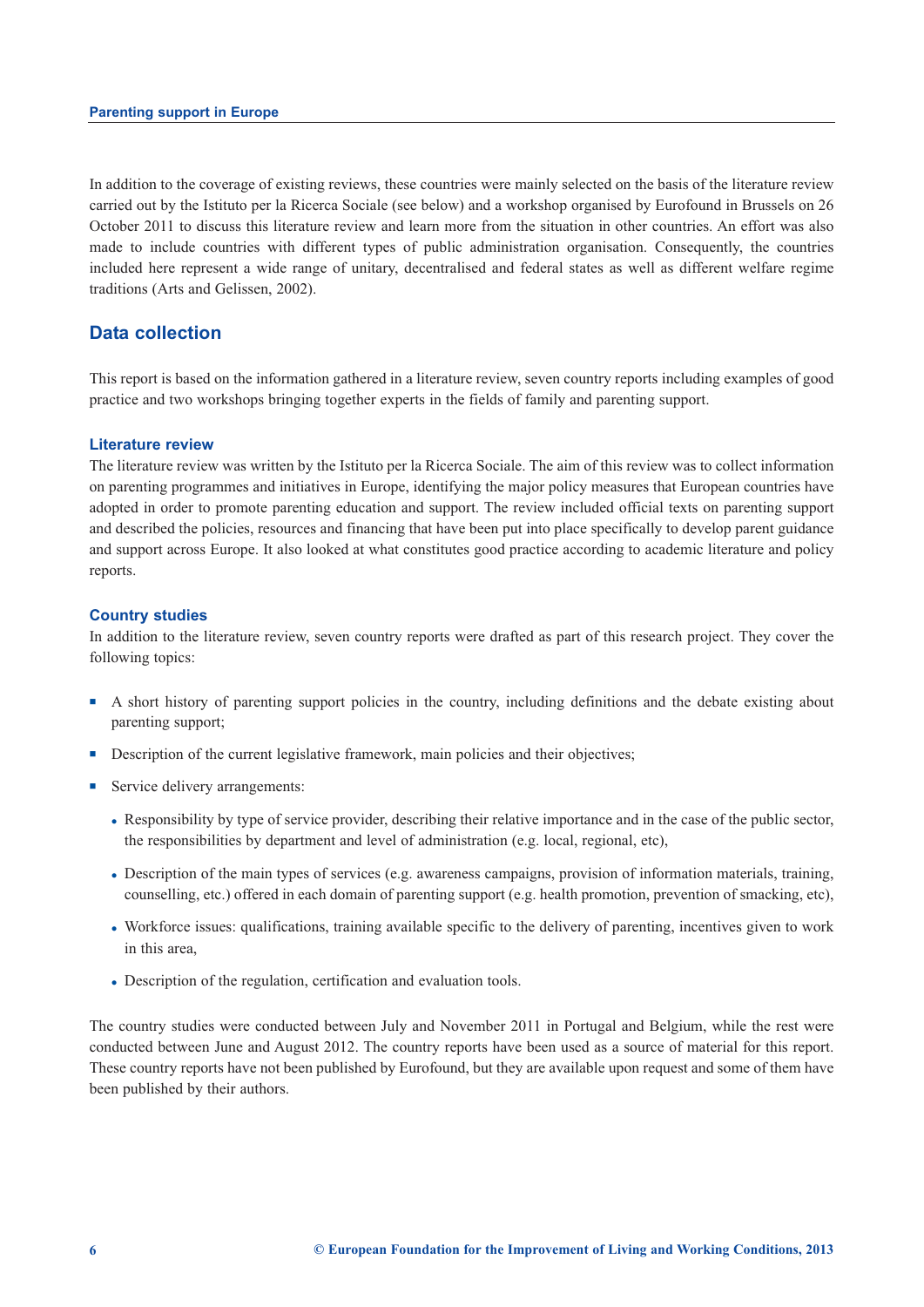### **Case studies of examples of good practice**

The authors of the case studies were also asked to identify two examples of effective parenting support programmes or services in their country and explain the criteria used for such a choice. The case studies were used to identify elements that lead to good practice. The following information was also provided:

- The objectives of the programme and how these are measured;
- <sup>n</sup> Accessibility, outreach work and costs for service users;
- Target group and criteria, thresholds used to identify them;
- The staff involved in the delivery of services, their qualifications and their specific role.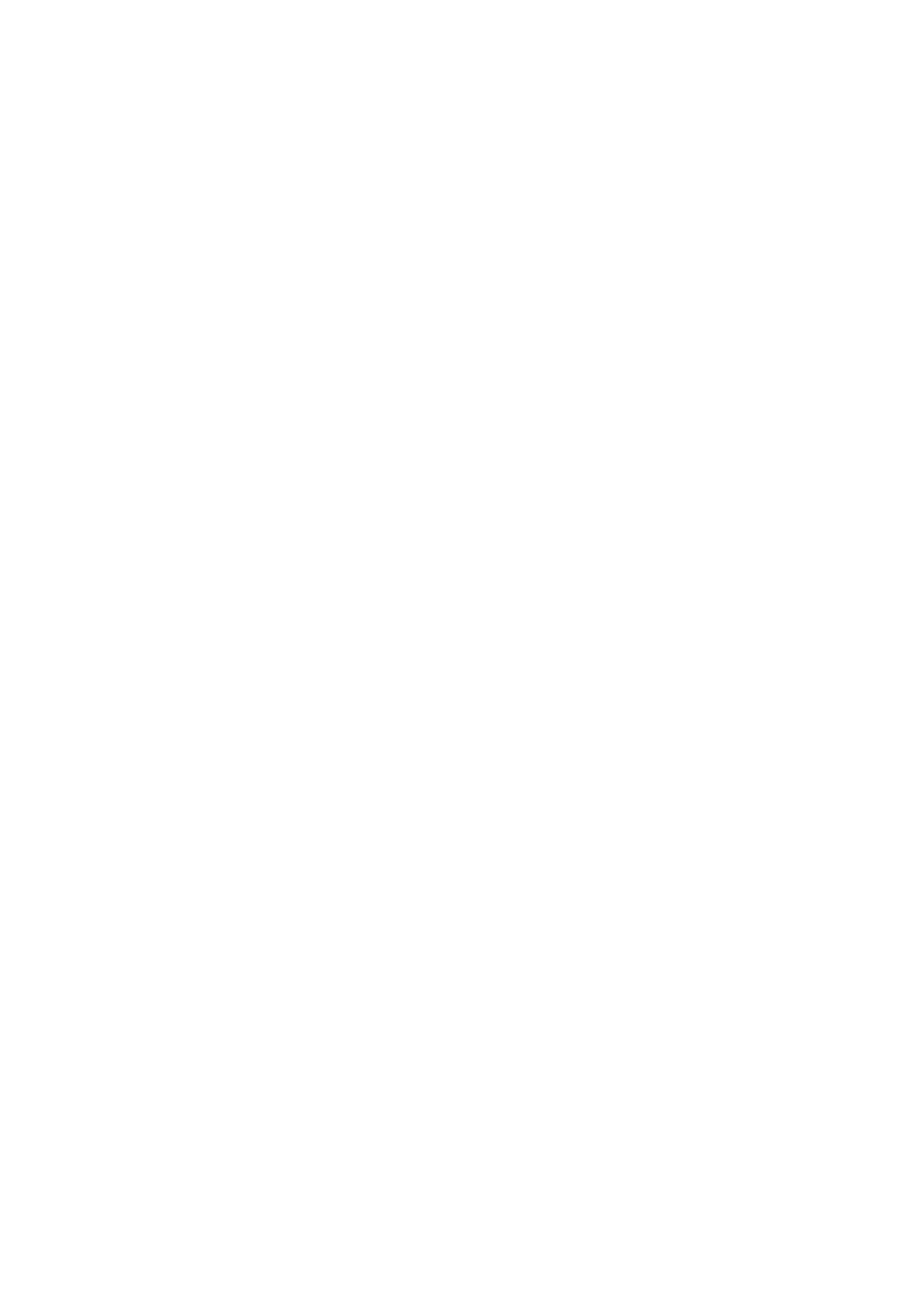# Policy context *2*

<span id="page-12-0"></span>In the context of the current crisis, where social spending is considered by some as a burden to recovery, it is important to highlight the social investment dimension of social policy. In the case of services for children there is plenty of evidence available, particularly in relation to work–life balance. In its report *Doing Better for Families* (OECD, 2011), the OECD explains how work–life balance (an area where parenting support can be helpful) reduces stress for parents and therefore enables them to better fulfil their roles at home and in the workplace. The report states that public funding of private providers should be tied to facilitating the involvement of parents in the supervision of childcare facilities. It also highlights the importance of devoting resources to childcare support over other forms of family support such as parental leave or tax breaks.

The returns on parenting support measures have been analysed by the Dartington Social Research Unit. The research project 'Investing in Children' provides advice on the costs and benefits of competing investment options in children's services (including early years and education). The benefits are grouped according to the different beneficiaries, which include benefits to a) taxpayers (savings to the justice system from reduced crime, increased taxes due to higher earnings, savings in costs to child protection and social care services), b) participants (increased earnings due to educational outcomes) and benefits to others. Similarly, the project 'Evidence2Success' provides local authorities in the UK with information about policies and programmes, including costs, benefits and the outcomes.

Despite the fact that there is evidence available regarding the effect of parenting support and the importance of good parenting is widely acknowledged, paradoxically measures to improve the efficiency and effectiveness of parenting have little repercussion on the policy debate. The 2011 EU Agenda on the Rights of the Child does not make reference to parenting support. The same applies to social dialogue. The social partners' progress report on reconciliation of professional, private and family life (2008) states that: 'It must also be recognised that the care and upbringing of children is an investment in the future of society. Work–life balance instruments are an important contribution in reaching the goals of the Lisbon Strategy.' The document acknowledges the importance of childcare services, but does not make reference to parenting support.

While there is already some attention given to this at the EU level, there needs to be further awareness that parenting support and education have to be part of the debate about family-friendly workplaces with other measures such as leave and childcare arrangements. The European Alliance for Families website<sup>11</sup> includes examples of good practice in the field of parenting support services, while funding from PROGRESS, Gruntvig and the FP7 programmes has been used to finance research projects and mutual learning activities.**<sup>12</sup>** However, parenting support is not mentioned in policy documents such as the European Commission 2011 Communication on Early Childhood Education and Care (European Commission, 2011b).

<sup>&</sup>lt;sup>11</sup> The European Alliance for Families was launched by the European Council in 2007 as a platform for information and debate, mainly through its website **<http://ec.europa.eu/social/families/index.cfm>**.

<sup>&</sup>lt;sup>12</sup> Two examples of this would be the Family Platform and the project Clés d'Accompagnement des Familles en Europe (CAFé project).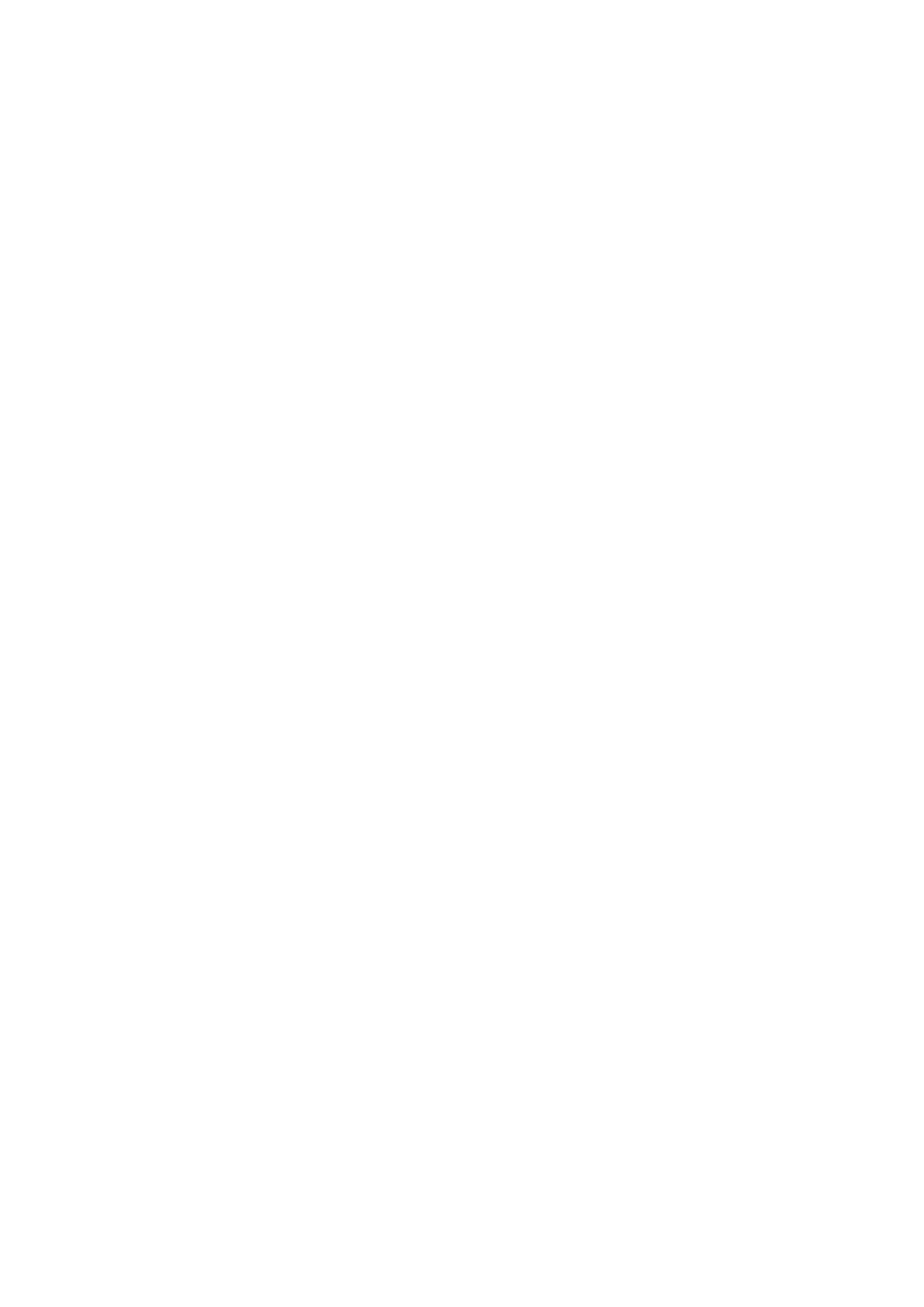# <span id="page-14-0"></span>Defining parenting education and support *3*

Defining precisely what constitutes parenting education and support is complex, partly because of the multiple actions that parenting itself comprises and the different forms in which support is provided. Definitions differ depending on the perspective taken: the view of staff, parents or the rest of society. According to D'Addato (2011), 'there is clearly an issue of definition of parenting support and approach, and a consensus as to what it includes has not been reached.'

As part of the Hungarian country report an attempt was made to agree on a common definition across sectors, for which two focus-group discussions were organised. The first was mainly formed by experts from formal childcare institutions, while the second hosted representatives of Hungarian parent associations and moderators of parenting web pages. The 18 participants in these debates tried to develop a working definition, based on their experiences in the field. They all agreed to use the technical term 'parenting support' with the following content:

*Parenting support is a kind of empowerment of parents, strengthening their parental competencies by providing special support in their individual parental choices, decisions and learning paths, with a focus on the uniqueness of each family. Parenting support contains all activities that seek to offer guidance to parents in solving all kinds of problems regarding social, health or educational issues, in a formal or informal setting.* 

According to the experts in the focus group, parent education should be distinguished from parenting support, as parent education is a more formal and focused way of providing extra information for parents on some specific topic, e.g. the healthcare of infants, dental hygiene of toddlers, etc. In these situations, parents lack information and are invited to attend activities for instruction. In order to avoid this hierarchical relationship and the trap of top-down communication, some Hungarian parental organisations introduced alternative terms to describe their aims and activities with the aim of reaching more parents (particularly young couples). Some of the expressions used are 'becoming parents', 'being parents' or 'partnership with parents'. This change in terminology has also been used the Swedish municipality of Växjö, where the concept of parenting support was replaced by 'Det goda föräldraskapet' (good parenthood).

It follows that an important aspect of the definitions used is whether they imply that the content of parenting support services is intended to compensate for the lack of knowledge of parents (the so-called 'deficit view') or to strengthen existing competences. The Belgian report notes that the deficit view can be a form of social control because it implicitly invalidates parents as being capable of raising their children on their own. This approach consists of giving tools to achieve an ideal or prototypical form of parenting that does not necessarily take into account the diversity of families and the cultural and social differences. According to Gardner (2003), two of the main aims of parenting support are the prevention of damage and the promotion of strengths. The author sees a clear shift from a model focused on problems, weaknesses and risk factors in parenting with the aim of making up the 'deficit', towards a model enhancing strengths and protective factors. Moran et al (2004) use an operational definition for the selection of material for their review that follows this trend: 'Parenting support is any intervention for parents aimed at reducing risks and promoting protective factors for their children, in relation to their social, physical and emotional well-being.'

This promotion of strengths and avoidance of damage can be summarised as the promotion of positive parenting, which is defined by the Council of Europe in its 2006 Recommendation as:

*parental behaviour based on the best interests of the child that is nurturing, empowering, non-violent and provides recognition and guidance which involves setting of boundaries to enable the full development of the child. The goal of policy and measures should be the harmonious development (in all its dimensions) and proper treatment of children, with due regard for their fundamental rights and dignity. As a priority, measures should be taken to eliminate all child neglect and abuse and physical or psychological violence (including humiliation, degrading treatment and corporal punishment)* 

(Council of Europe, 2006, p. 19)*.*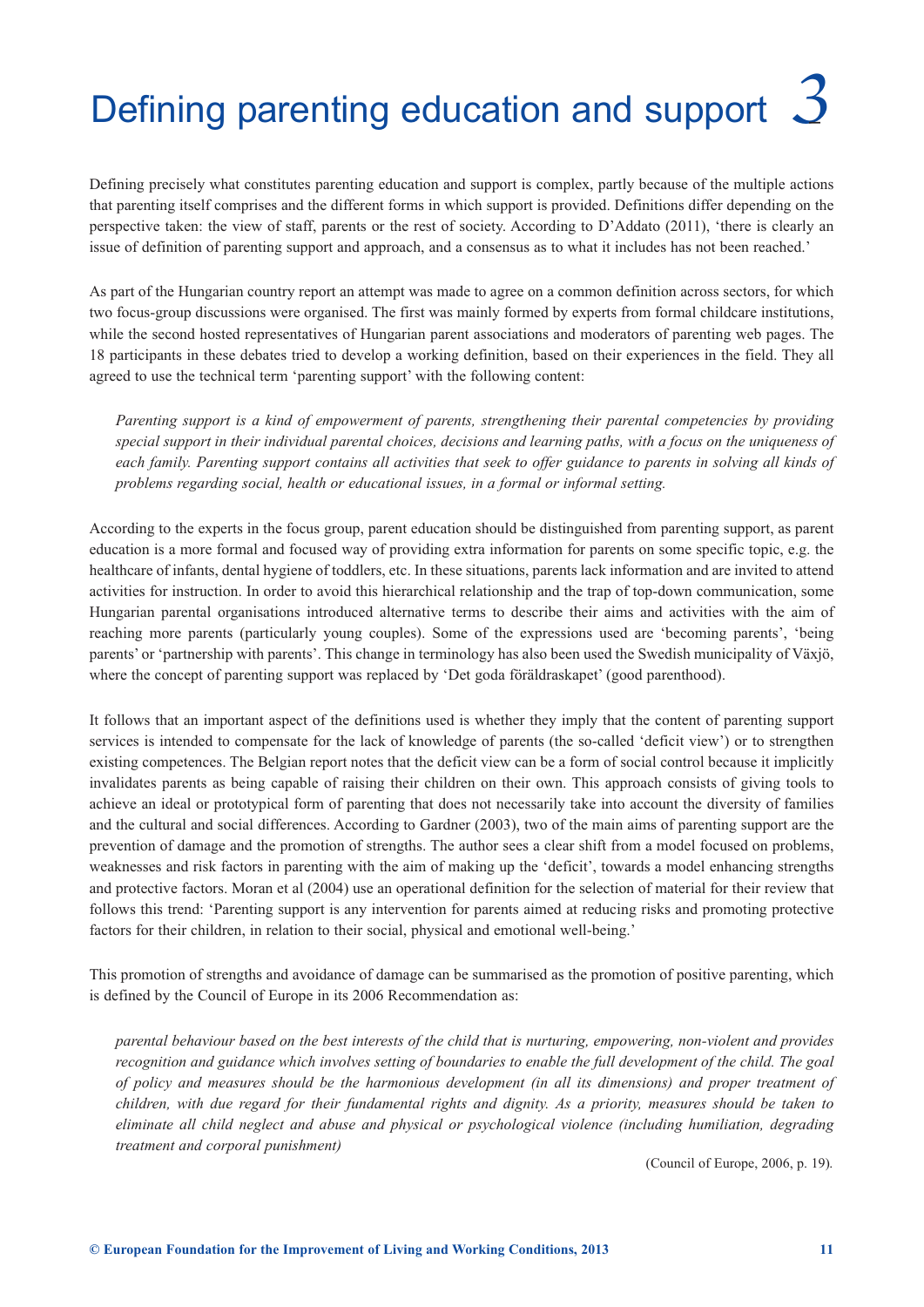Another interesting element of parenting support is the role that it gives to families in relation to their context. Moran et al (2004) points out that while in most cases theories about human development highlight the influence of factors at many levels, parenting support focuses only on issues around the individual and the family, thus leaving outside of its scope factors at the social and community levels (e.g. housing, neighbourhood safety, etc.). This can be seen, for instance, in ChildONEurope's definition of parenting support, which includes actions 'aimed at improving parents' knowledge of children's developmental needs and parents' educational strategies, as well as actions aimed at helping parents to deal with ordinary as well as difficult situations in family life' (European Network of National Observatories on Childhood, 2007). Similarly, Abreu-Lima et al (2010) enumerate the following objectives: a) to inform and guide parents in the development and socialisation of their children; b) to prevent child development problems and promote the family relationship; c) to empower parents with strategies related to control of their children's behaviour; d) to encourage parental involvement in children's learning and in their school experience; e) to provide specific support to families of children with development problems; f) to provide social support from the community.

In order to clarify the boundaries of intervention in relation to other policies, Daly (2012) proposes the following 'lowest common denominator' to define what constitutes parenting support: a) parents are the first-line target and the focus is on their parenting role; b) the support provided is a service in kind, and therefore parental leave and services in cash are excluded; and c) the focus is on parents' resources and competencies.

In general, the definitions used describe the main goals/aims and expected outcomes, the target of the provision, the approach and policies involved, and the type of services/activities involved. According to Mary Daly (2011), for example:

*Parenting support refers to a range of information, support, education, training, counselling and other measures or services that focus on influencing how parents understand and carry out their parenting role. A common goal is to achieve better outcomes for children and young people (and in some instances families as a whole) by providing services that offer information, support and even retraining for parents.*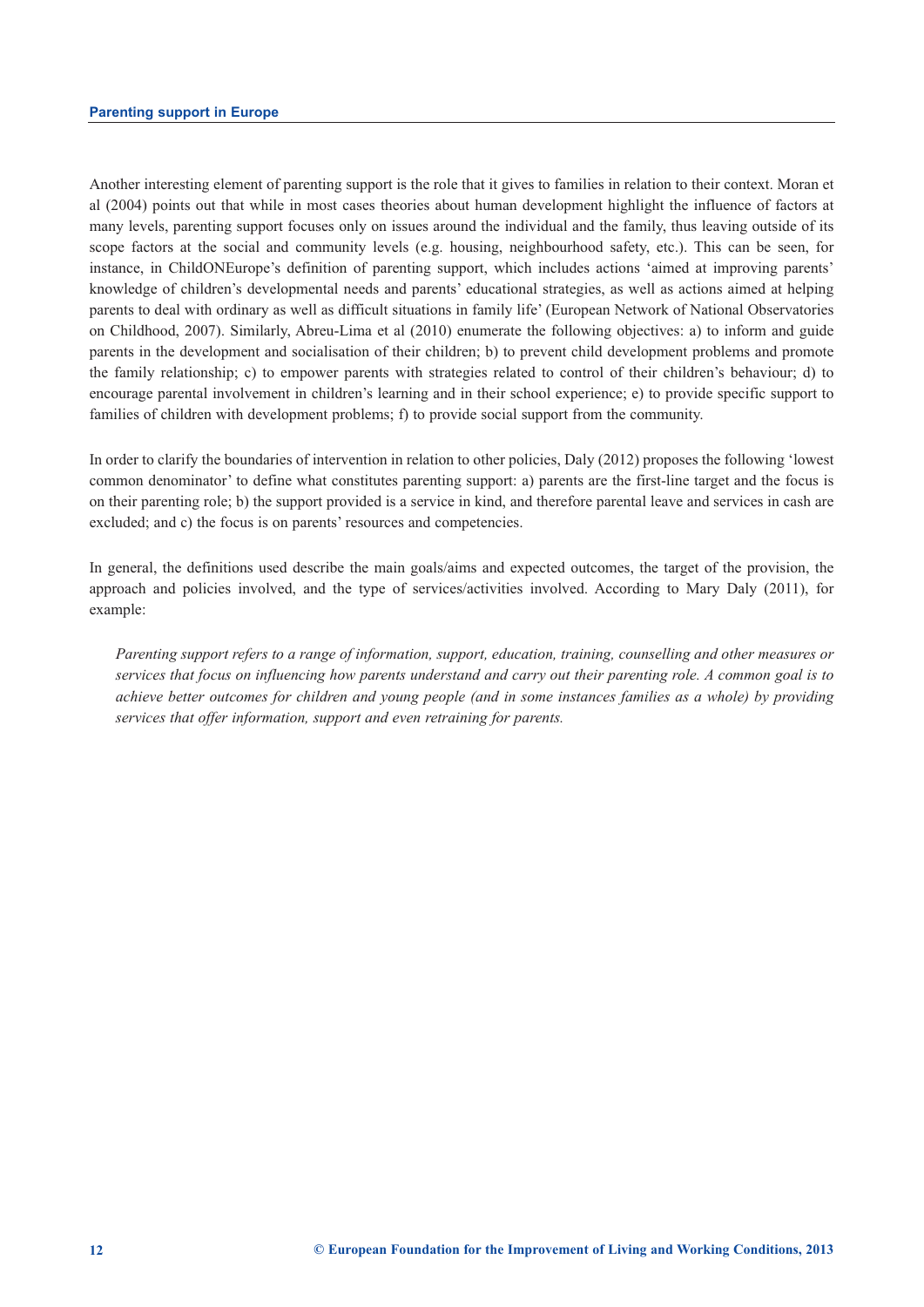## <span id="page-16-0"></span>Government and service providers *4* involved in parenting support

Daly (2012) argues that although parenting support is not an entirely new type of social policy, it includes two new dimensions, namely the focus on parenting competences as something than can be developed and the fact that the public sector is intervening in this area, which was previously considered to belong solely to the private sphere. This section considers the role of different levels of public administration in the provision of parenting support and how it is organised across different areas of social policy.

The development of parental support policy is generally the responsibility of the national/federal government, while the implementation of the programmes through the provision of parenting support activities is, in most cases, a responsibility of the local/municipal agencies. At national level, the central authorities, such as ministries dealing with child protection, families or social inclusion issues, are responsible for the legislative framework and regulations, the drafting of national action plans and for financial support. In Austria, for example, legislation at the federal level sets out the services that need to be delivered by the different regions (Länder), including the guidelines that organisations need to fulfil in order to receive federal funding. The main responsibility for implementing these regulations lies at the regional level, with different degrees of coordination and funding. The federal level also provides nationwide support for parents (for example, family counselling).

### **Role of the national/federal level**

The formulation and development of national policies is mostly the responsibility of one leading governmental agency, but it often involves different ministries (such as education, health, welfare, etc.) and departments. According to the OECD (2009), 'public policy advice and delivery for children can be organised along outcome dimensions (e.g. Ministries of Health, Education, and Welfare) or along population lines (Ministries of Child and Young People). Some countries have combinations of both.' In **Ireland**, parenting support policies were managed from 1994 until 2011 by a Minister of State for Children, a junior minister who did not hold cabinet rank and who worked together with ministers in the departments of health, justice and education. A full cabinet Minister for Children and Youth Affairs role was created in March 2011.

In **Sweden**, parenting support was developed in the late 1960s as part of health policy. The Day Nursery Commission of 1968 set out parenting education schemes targeting future parents, parents at child health clinics and parents with children at school. Two factors were decisive in creating momentum for further development of parenting support policies: the growing scientific evidence regarding the health benefits of parenting support and the signature of the United Nations Convention on the Rights of the Child, which highlighted the need to support parents in order to maximise the health status of children.

In **Austria**, parenting support is a central element of family policy: strengthening the competence of parents in the upbringing of their children is an explicit aim of family policy in Austria. Family counselling has been supported financially by the Federal Ministry since the mid-1970s and parental education programmes since the mid-1990s. The Ministry of Education started disseminating education material in the 1970s. The government also started funding Family Counselling Offices in the 1970s after the legalisation of abortion and divorce. The Ministry for Economy, Family and Youth hosts a website<sup>13</sup> with information about parenting support and since the 1980s has published a magazine called Parent Letters (Elternbriefe) that focuses on special topics (e.g. single parents, parents of children with disabilities) or development stages.

**<sup>13</sup> <http://www.eltern-bildung.at/>**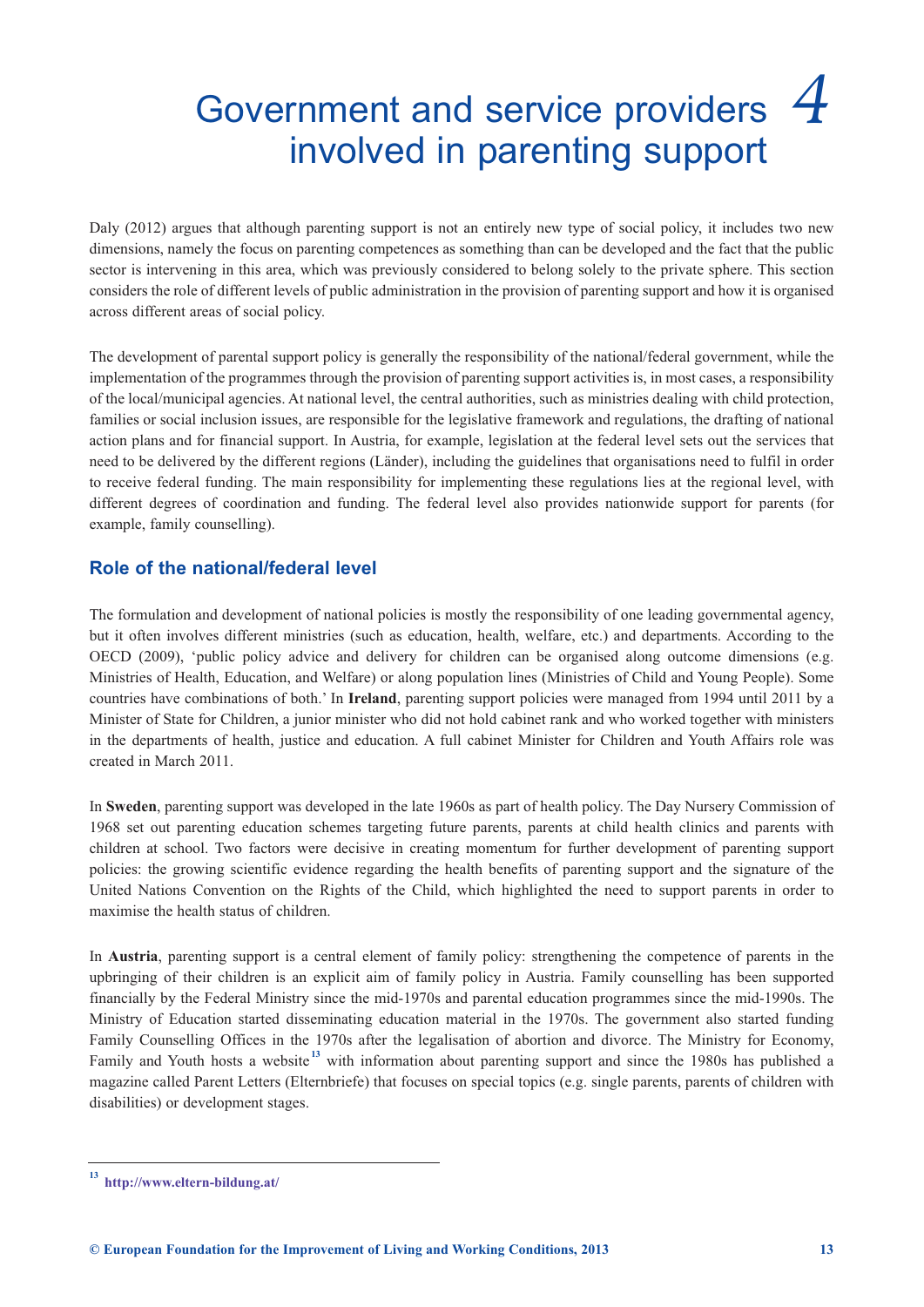Parenting support is a much more recent policy area in **Estonia**, where there are substantial changes underway: in 2008, the Ministry of Social Affairs started a series of parenting education roundtables that ultimately led to incorporating parenting support in the Strategy of Children and Families 2012–2020. The strategy acknowledges that parenting has not been addressed adequately in the past and that this has implications for child protection. In practical terms, this means that the state will provide a parenting programme (either 'Triple P' or 'the Incredible Years'). An informal network of parental education services was established as part of the roundtables mentioned above. In addition, the Ministry of Justice plans to implement multi-system therapy for parents of children with behavioural problems. The impetus to parenting support on the policy agenda in Estonia is due to demands by non-governmental organisations (NGOs) and the recommendation on positive parenting from the Council of Europe. The main objectives of the strategy in relation to parenting support are detailed in Table 1.

| <b>Indicator</b>                                                                                                       | <b>Baseline</b> | <b>Target for 2015</b> | <b>Target for 2020</b> |
|------------------------------------------------------------------------------------------------------------------------|-----------------|------------------------|------------------------|
| The share of parents not aware of where to seek help<br>and advice regarding child raising (European Social<br>Survey) | $44\% (2010)$   | Decreasing             | Decreasing             |
| The share of parents accepting physical punishment of<br>children (European Social Survey)                             | $40\%$ (2010)   | Decreasing             | Decreasing             |
| The number of state-coordinated parental support<br>programmes in different regions                                    | $\Omega$        | 2 in different regions | Increasing             |

Table 1: *Indicators for developing positive parenting in Estonia (Children and Families Action Plan)*

Lastly, there are also plans to create children and families support centres and family nurse support services. On the whole, these changes show a transition from mainly financial measures to the setting up of services in kind.

### **State agencies**

Some governments have established specialised research institutes or advisory groups in order to support governmental decisions. In 1999, **France** set up the 'Network for listening, support and counselling of Parents' (REAAP). Another key national body in parenting and family support is the Interministerial Office for the Family (Délégation interministérielle à la famille), established with the core objectives of 'supporting families in the effective exercise of their parental authority and responsibility; guaranteeing the freedom of choice of form of help; assisting fathers as well as mothers in reconciling work, social and family life'. In addition, the State and Family Branch of the Social Security (Caisse nationale des allocations familiales) aims to improve the coordination of actions providing assistance to families at different levels of government.

Many of these institutions have the role of developing national frameworks, providing training and monitoring and coordinating efforts. The **United Kingdom** has a National Advisory Group to strengthen parenting education in schools, the National Family and Parenting Institute and the National Academy for Parenting Practitioners which provided training to professionals until its closure in 2010. In **Italy**, the Ministry of Labour and Social Policy established a National Observatory on Families responsible for monitoring policies. In **Portugal**, the Federation of Associations of Parenting Programmes has been created with the aim of improving the quality, coordination and complementarity of all the programmes implemented around the country. In **Germany**, the Stocktaking and Evaluation of Services in the area of parental support is funded by the federal government and is in charge of keeping track of family-related support services and collecting existing studies on the economic sustainability of the services, together with their evaluation. In 2004, **Sweden**'s National Institute of Public Health reviewed the needs and views of parents and the effectiveness of different measures. The recommendations made in a subsequent report were taken on board in 2006 by the Alliance government, which sought to promote the importance of the family.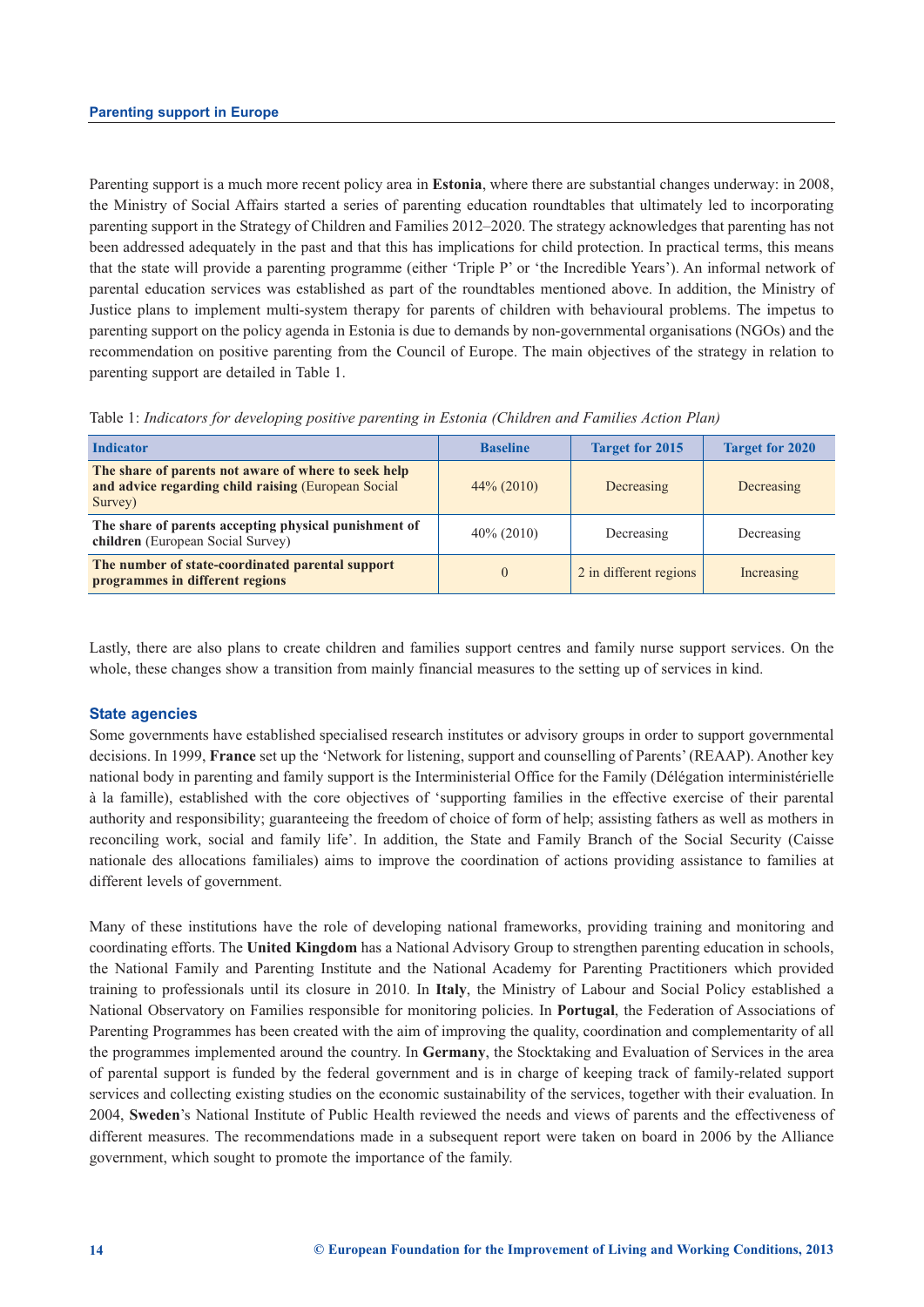### **Legislation**

Specific legislation on parenting exists in only a few countries. Some countries such as **Austria** have implemented more general legislation regarding family welfare (Family Burden Equalisation Act, 2000). Parental support provided by social services (e.g. therapy, counselling, early detection services) started in the late 1980s with the reform of the Youth Welfare Act, including counselling services, early detection and therapeutic aid. The current debate in Austria focuses on the revision of this Youth Welfare Act. The focus is twofold: looking at how early prevention can be improved (with the proposal that assessments be done by two people), as well as the planning of the intervention.

Parenting support can also be linked to legislation about children's rights and protection. This is the case in **Portugal** with the Law 147/99 on the Protection of Children and Young People at Risk, referring to parental educational programmes. This law includes measures on parental education. According to the law, participation in parental education courses is compulsory if families receive the minimum income scheme or if the Child Protection Court deems it necessary. The national health system also provides information to mothers about nutrition and healthy lifestyle education.

In **Italy**, Law 405/1975 set up family guidance centres provided by the national health service with the task of giving support to families and individuals asking for help. Law 285/1997 refers to parenting support as a main instrument for implementing the rights of children and adolescents: this is the case for example in projects which pursue the objective of providing education and support services to enhance parent–child relations, or of projects providing alternative measures to taking children into care in educational and help-oriented institutions.

In other countries there is no regulation at the state level but there are incentives and guidelines for its implementation at the regional and local level. **Sweden**'s 2009 National Strategy for Parental Support has as its main objective the reduction of mental health problems among children, and it includes measures for improving cooperation between parents and institutions, increasing health promotion activities, providing more meeting places and training of staff dealing with parents. This strategy does not constitute legislation or regulation, but rather a series of recommendations to be implemented by counties and municipalities. The government also uses performance monitoring and the provision of knowledge to influence municipalities. More concretely, it gathers statistics about the situation in each municipality in order to enable comparisons.

### **Funding issues**

Even when there is comprehensive legislation in place, it will not have any effect unless it comes with adequate funding. Both the Hungarian and Belgian reports mention that the continuity of funding is an issue even for successful projects. Moreover, in **Hungary**, the Child Protection Act states that Child Welfare and Family Support Services (FSS) may provide specific counselling for needy families. In reality, this cannot be provided often due to the lack of services.

In addition to the funding that the state provides, ministries are also responsible for managing and approving applications for EU funding. Structural Funds have been used to fund services related to parenting support. In **Hungary**, the TÁMOP 5.5.1/b programme is financed by the Structural Funds. This programme aims to create family resource centres with services such as counselling, training and education. Civic organisations and churches were allowed to apply for funding.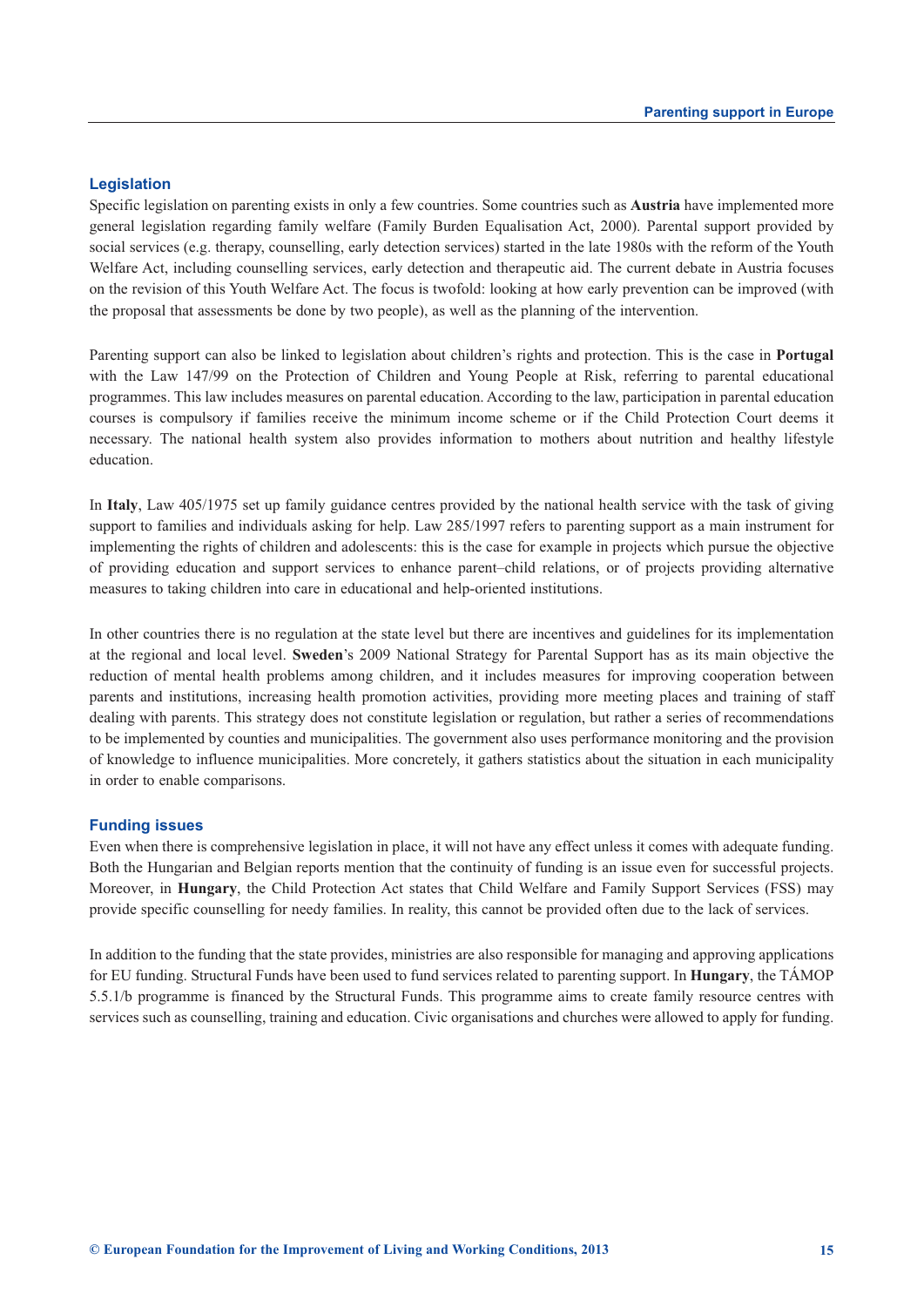However, it must be noted that the current guidelines on spending of EU funds were considered a constraint for the development of parenting support services:

*The main problem has been and is that we do not invest in this field, but only redistribute the same amount of money. It is time we took a deep breath and put a lot of money into family policy. Then many programmes could be launched that would tackle our problems. It is like prevention: it is much cheaper to prevent problems than to try to resolve them later. But there is intense pressure from the European Union for us to spend even less on social affairs, and family issues fall under that heading. But a parenting programme is not a programme that will be financed by the market. So who will support it?* 

(Source: interview with staff from the Hungarian Ministry of Human Resources)

The current cycle of ESF funding (2007–2014) allocates 14% of its funding to the priority area 'Improving the social inclusion of less-favoured persons'. Parenting support is mentioned as part of the Elements for a Common Strategic Framework 2014 to 2020 (European Commission, 2012) and is one of the key actions for the European Social Fund in order to promote social inclusion and combating poverty.

### **Role of the regional and local level**

Needless to say, in those countries with a more devolved structure of public administration, regions play a more prominent role than the central state in the field of parenting support, including regulation and funding. The year 2006 saw the approval of different measures concerning parenting support in **Belgium**. The government of the French community approved a note on parenting support. In this note the main principles underlying parenting support are mentioned, as well as plans to increase the number of meeting forums for parents, and the creation of a website for professionals, a helpline and awareness campaigns. It is also planned to have regulations for parenting support facilities based on pilot projects. Also in 2006 in the German community, a survey gathered information about the situation of families, with the results being used in the design of family services. Lastly, the 2007 Flemish decree on parenting support established a centre of expertise on parenting support (EXPOO) as well as the criteria for funding local 'education shops' where parents can get advice. Services are coordinated locally, where a coordinator has to establish a section on parenting support in the local social policy plan.

In some countries, such as the Netherlands and Spain, parenting support is mainly the responsibility of the local and regional authorities. In Sweden, 35% of the municipalities have strategies or policies for parenting support and 44% have budgets allocated to parenting support. In Italy, parenting support services are not regulated homogeneously across the national territory and there is no uniform definition of the entities in charge of providing this type of service. At local or municipal level, local governments are in charge of implementing these measures through their social services and educational institutions, as well as in the healthcare sector. They are also responsible for implementing the state- or regional-financed parenting programmes.

It can be the case that the lower levels of public administration provide parenting support services even if the state does not act in this area. This happens for instance in Estonia, where large local authorities provide specific training programmes, counselling and other services. The state has only become interested in parenting support in the past few years. Similarly, in Austria programmes at the regional level started before action at the federal level. Parental education has been carried out first at the Länder level since the 1950s, with the federal level only taking part in this field since 1995 (by financing parental education) and especially since the Youth Welfare Act of 1998, where parental support was explicitly named. Parental education is implemented differently across the nine Länder.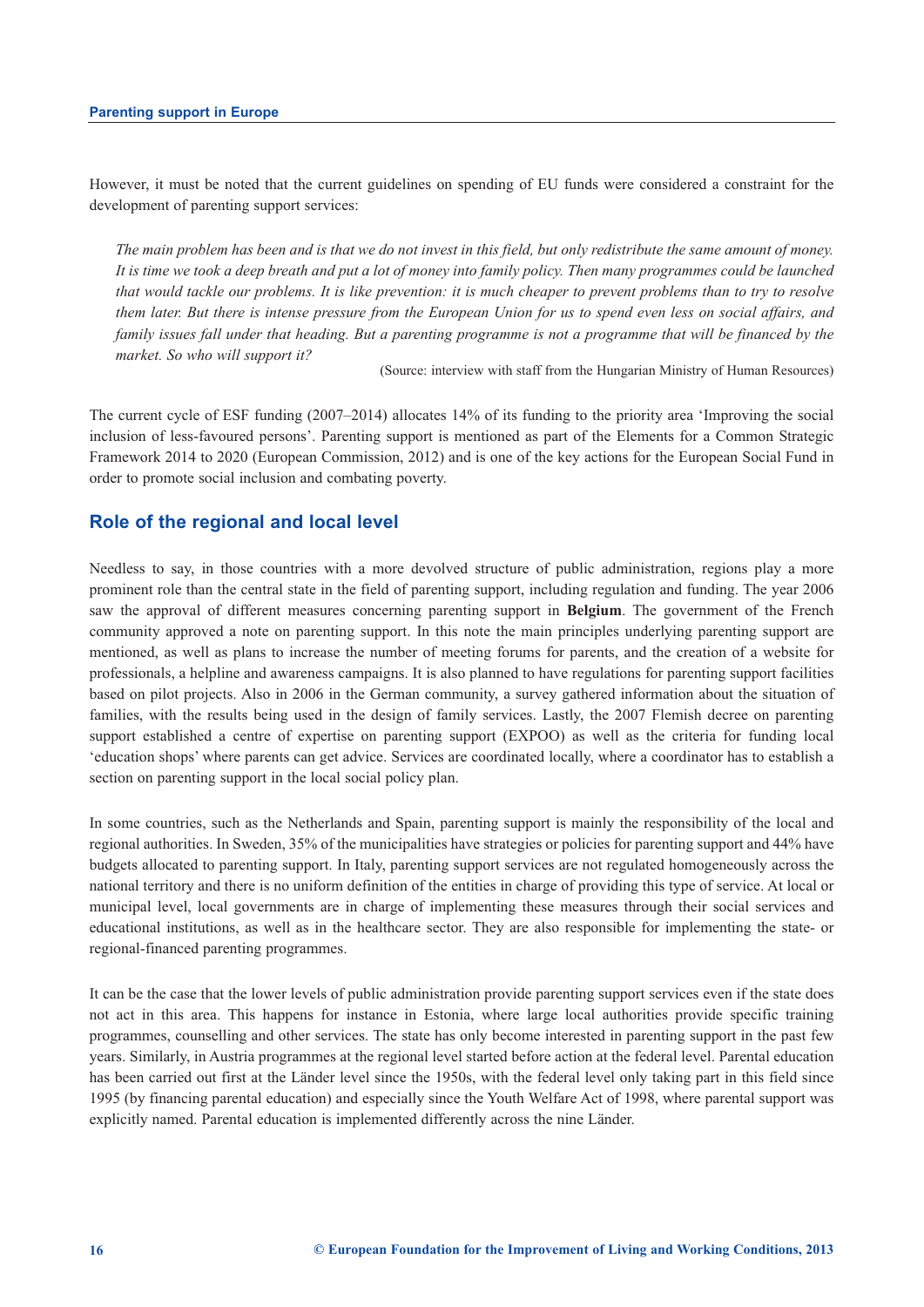### **Types of providers at the local level**

Local social, health and education services are the main providers of parenting support services. Other local providers include private organisations, such as NGOs, associations, foundations and the church. They sometimes work in cooperation with the local governments and private agencies and may also be involved in the planning phase of governmental programmes at national level. In **Finland**, the Family project encourages different local-level actors to provide mutually coordinated services, thus avoiding overlaps in services and maximising their impact.

In **Austria**, third-sector organisations providing parenting support often have a religious or political background. The main provider of parental education is the Catholic Church: about two-thirds of parents who use these services receive them from Catholic institutions, which are partly organised in the Catholic parenting network (Marke Katholische Elternbildung). The church is also an important provider of parenting support services in **Sweden**, where there are almost no providers from the for-profit private sector. In **Estonia**, many services are delivered by NGOs but there have been concerns about the quality of the services. In **Portugal**, the Associação Nacional para a Acção Familiar, a non-profit association, has been running a parental training project since 2007. The main aim is to increase the knowledge and skills of parents (or anyone with a parental role) and to raise awareness of the importance of parental figures in the development of children and young people. All the parental training sessions are free of charge for fathers, mothers or staff who provide support to families. The project is financed by the Portuguese Social Security Institute, which is under the authority of the Ministry of Labour and Social Solidarity.

Lack of adequate funding can hamper the delivery of services. In **Estonia**, NGOs deliver a large share of services and, since they work on a project basis, service provision is rather unstable. For example, the NGO MTÜ Hea Algus runs a family support programme that is funded through two-year contracts with local authorities or on a project basis. As a result of this, it is not possible to develop the services provided, or to employ staff permanently. Staff delivering these services do so in addition to other duties, which increases the risk of burnout.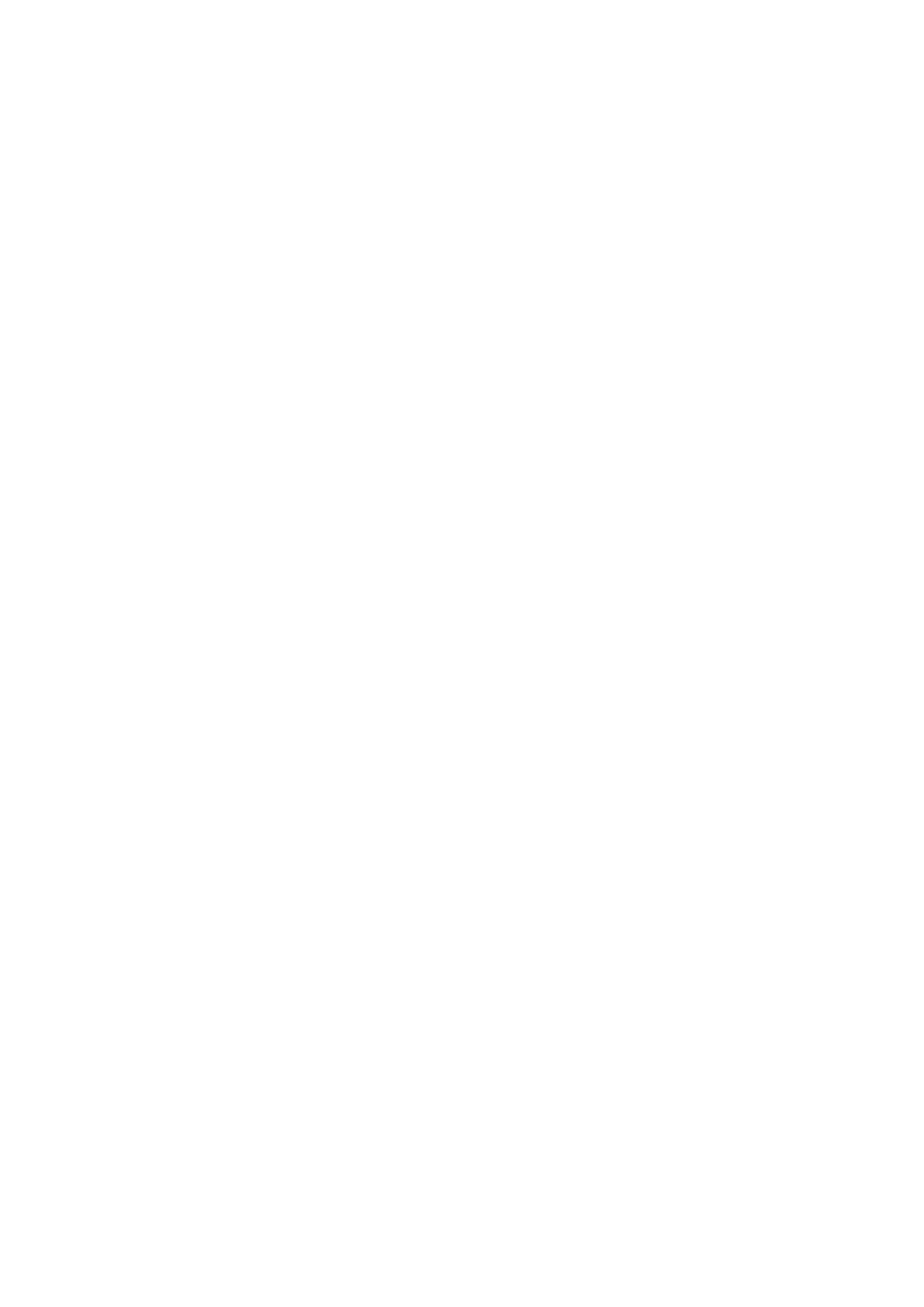# <span id="page-22-0"></span>Main approaches to parenting support *5*

For the description of the main principles underpinning programmes and activities of parenting support, this report uses what Mary Daly (2011) defines as 'the underlying philosophy' of the intervention, as it allows us to focus both on values underpinning the provision and on specific areas of policy involved. This section looks at the different objectives that parenting support programmes have.

Empowerment and the development of children's and parents' potential are the main principles of all forms of parenting support. According to Eurochild, this means that policies are designed 'to support parents in their parenting task ... in partnership with them to build on existing strengths in a manner that empowers them, allowing them to make informed choices based on the best interests of the child' (Eurochild, 2010). The underlying philosophy is to create the right conditions for positive parenting to take place: this includes supporting parents by providing resources in terms of skills, information, material, psychological and social support. The box below lists some of the most popular standardised parenting support programmes.

The *Marte Meo* method was founded in 1987 in the Netherlands and is now widespread in 30 countries. Marte Meo is a strengths-based programme for children, parents, professional caregivers and their supervisors. It is an individualised intervention, intended to help support the child's development, in terms of prevention, early intervention and treatment. A wide range of specially developed programmes have been devised for specific settings and for specific conditions. Marte Meo is also used as an early, preventive intervention to improve communication between parent and child, and as a 'treatment' for parenting difficulties (Boddy et al, 2009).

*Incredible Years* comprises a set of three comprehensive, multifaceted and developmentally based curricula for parents, teachers and children, designed to promote emotional and social competences and to prevent, reduce and treat emotional and behavioural problems in young children. It targets parents of children aged one to 10 who have early indications of conduct disorder, or are at high risk of developing conduct disorder (defined as high rates of aggression, defiance, oppositional and impulsive behaviours). It is a behavioural humanistic programme addressing child behaviour and the parent–child relationship (Hosking et al, 2010). The programme includes interventions across four levels of need from universal support to intensive intervention.

*Triple P (Positive Parenting Programme)* was created in Australia and it comprises five different stages according to the age of the child, combining material for children at risk and for other children at each level. The overall aim is to increase the autonomy and competence of parents when addressing the behavioural problems of their children.**<sup>14</sup>**

*PEKiP* (*Prager Eltern Kind Programm* or the *Prague Parent-Infant Programme*) is a programme for the development of children up to one year of age. It is particularly popular in Germany and it consists of group work including interactive play, exercises and massages that improve the development of psychomotor skills and the bond between parent and child.**<sup>15</sup>**

*HIPPY* (*Home Instruction for Parents of Preschool Youngsters*) was developed in Israel and is aimed at parents with children aged from three to five who want to help their children learn at home. It includes a series of activity packages, home visits and group meetings.**<sup>16</sup>**

**<sup>14</sup> <http://www.triplep.net/>**

**<sup>15</sup> <http://www.pekip.de/>**

**<sup>16</sup> <http://www.hippy-international.org/>**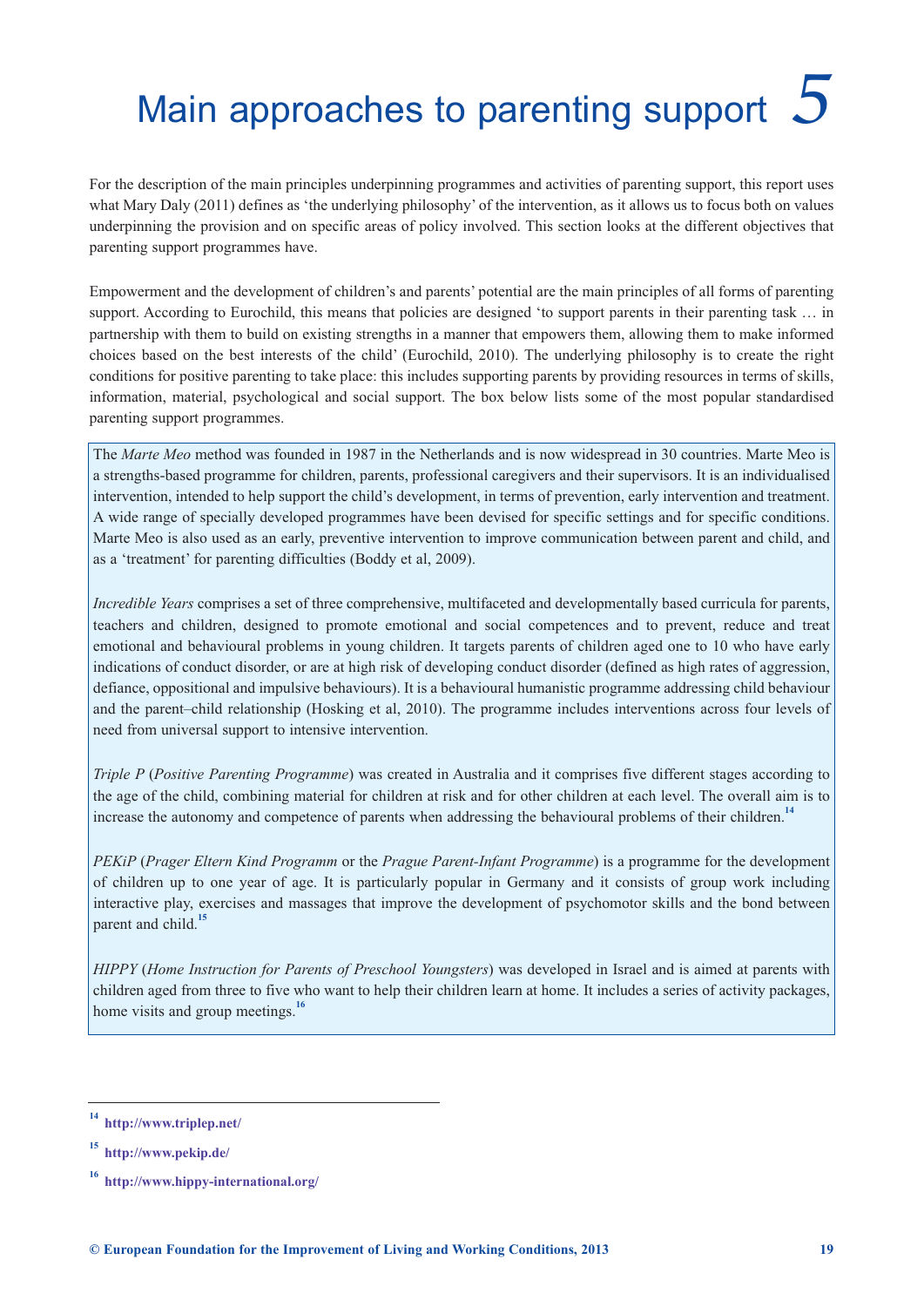Some mainstream programmes and activities answer to more specific needs of the families and their children; in some cases, programmes address a multiplicity of issues and impact on several policy areas as the underlying problems they intend to tackle are in general multidimensional: parenting support programmes focused on health promotion may be addressed to families more at risk of social exclusion living in deprived areas, for example. The main approaches considered here can be summarised as follows:

- Health promotion;
- Early intervention through education;
- **n** Improvement of the communication between parents and children;
- <sup>n</sup> Protection of children against smacking and other forms of corporal punishment.

For each of these approaches, some examples of concrete actions across Europe have been provided.

### **Health promotion**

Families play a crucial role in enhancing healthy lifestyles and behaviours, such as nutrition habits. Moreover, according to Coface (2011), child safety represents another essential component of health policies where the family plays a key role. The European Network of National Observatories on Childhood (2007) observes that 'a common element that can be identified in the variety of programmes and services provided across the EU is the introduction of a family support dimension in the provision of health services.' In the case of children below school age the detection of mental health problems and the prevention of obesity are particularly important. Very common also are programmes related to safeguarding health, focusing on support for parents in the pre- and postnatal phase and in early childhood. Healthrelated programmes and interventions aim to enhance the approach to child rearing responsibilities, in some cases with specific clinical aspects of parenting, such as breast feeding or immediate support for mothers after childbearing (such as hygienic aspects). Some programmes address parents' health or are related to the treatment of postnatal depressed mothers. Specific policies implemented in this regard are all those programmes organised within hospitals, or at home or in specific centres for families, where nurses provide support to parents during the first months of life of their children, with the aim not only of helping parents but also identifying early any possible neglect or maltreatment, or other parenting difficulties (Boddy et al, 2009).

As stated in section 4 of this report, healthcare services are in many cases the main provider of parenting support services because they often constitute the main point of contact with families.

**Denmark** – Preventive health services play a key role in parenting support in Denmark, ranging from early identification and intervention to work with children and families that have complex and additional needs (including children at risk and their families). They work as part of interprofessional teams. Notably, the community nurse provides support to parents until children are 18 months old, by which age most Danish children attend early years' education and care provision. Exceptionally, the community nurse can continue to work with the family until children start school. (S)he has particular responsibilities for the early identification of possible neglect or maltreatment, or of other parenting difficulties, and provides support, counselling and intervention to support parenting. Individual work with families can be combined with group work with parents, usually when families have been identified by the nurse as isolated or in need of additional support. Group work can be conducted by the nurse in conjunction with other professionals, such as staff from the municipality's children's department, or pedagogues in local daycare settings (Boddy et al, 2009).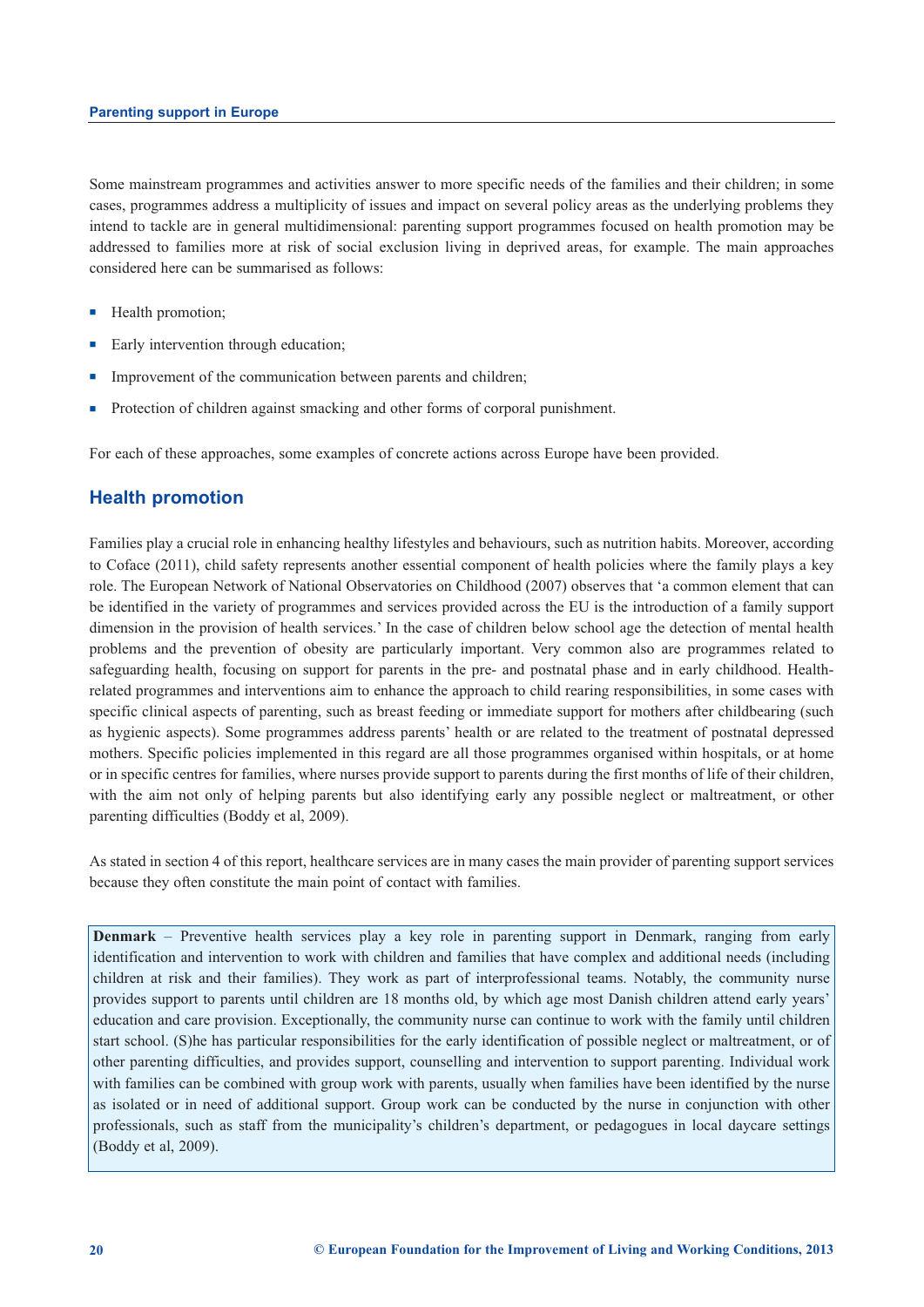**Italy** – *Consultori familiari* were established by law in 1975 to provide psychological and social assistance in preparing parents for responsible motherhood and fatherhood, and for problems of couples and families. Most consultori familiari are under the aegis of the regional health department. The consultori familiari deliver both universally accessible and targeted services for families, across a spectrum of levels of need, ranging from primary healthcare to legally mandated intervention with families that have significant social care needs (Boddy et al, 2009).

**Netherlands** – *Kraamzorg***<sup>17</sup>** is a universal postnatal service provided in the Netherlands (via a compulsory health insurance system) in the first eight to ten days after the birth of a baby. The purpose of Kraamzorg is to aid the recovery of the mother and provide her with advice and assistance to care for her newborn. The goal is to get the mother swiftly back on her feet to care for her baby independently and return to daily life. The nurse shows parents how to care for their newborn baby, e.g. how to breastfeed properly, and how to bathe the baby. For more needy families, such as those with large numbers of children, mental illness or communication barriers, an unstable family situation, birth of twins or problems with (breast) feeding, a more comprehensive level of support is provided. In this case, care may extend to looking after other members of the household (e.g. other children) and additional household tasks not directly associated with the mother and newborn (Hosking et al, 2010).

**Sweden** – Health promotion dates back to 1968, when the Day Nursery Commission developed a parent education scheme with information about the development, emotional and cognitive needs of the child. Reducing mental health problems was the main objective of the latest national strategy for parenting support. Some programmes place a strong emphasis on prevention and ensuring the best possible support for parents at the beginning of a child's life. In the 'open nursery school' parents can get support whenever they want. Family Centres working with a bottom-up approach provide help to mothers in the first year of the child's life.

**Slovenia** – In Slovenia, health visitors have traditionally played a key role in parental education and support. All families receive at least one visit from a health visitor within 10–14 days of the birth of the child. The role of the health visitors is health promotion and screening. They advise parents on matters such as breastfeeding, immunisation, child development, diet and general childcare.

**United Kingdom** – One of the largest and longest-running programmes offering social support to families of young children is *Home Start*. The service involves home visitation provided by trained volunteers, aimed at offering support, friendship and practical help to young families under stress (Moran et al, 2004). The *Family Nurse Partnership Programme* is a home-based programme, a health-led home-visiting programme designed to improve the health, wellbeing and self-sufficiency of young, vulnerable first-time parents and their children where special trained health professionals and midwives support mothers (and fathers) from early pregnancy until the child is two years old (Boddy et al, 2009).

### **Early intervention through education**

Early intervention programmes through education assume that the problems of children and families must be detected and addressed as early as possible, to prevent them from becoming more serious over time, and call for a focus on prevention. In some countries, these 'general preventive services' include the provision of parenting support within a universal framework implemented in schools and pre-schools: programmes addressing specific aspects on education held in pre-schools and schools but also in out-of-school settings target parents with children with or without learning

**<sup>17</sup> <http://www.kraamzorg.nl/>**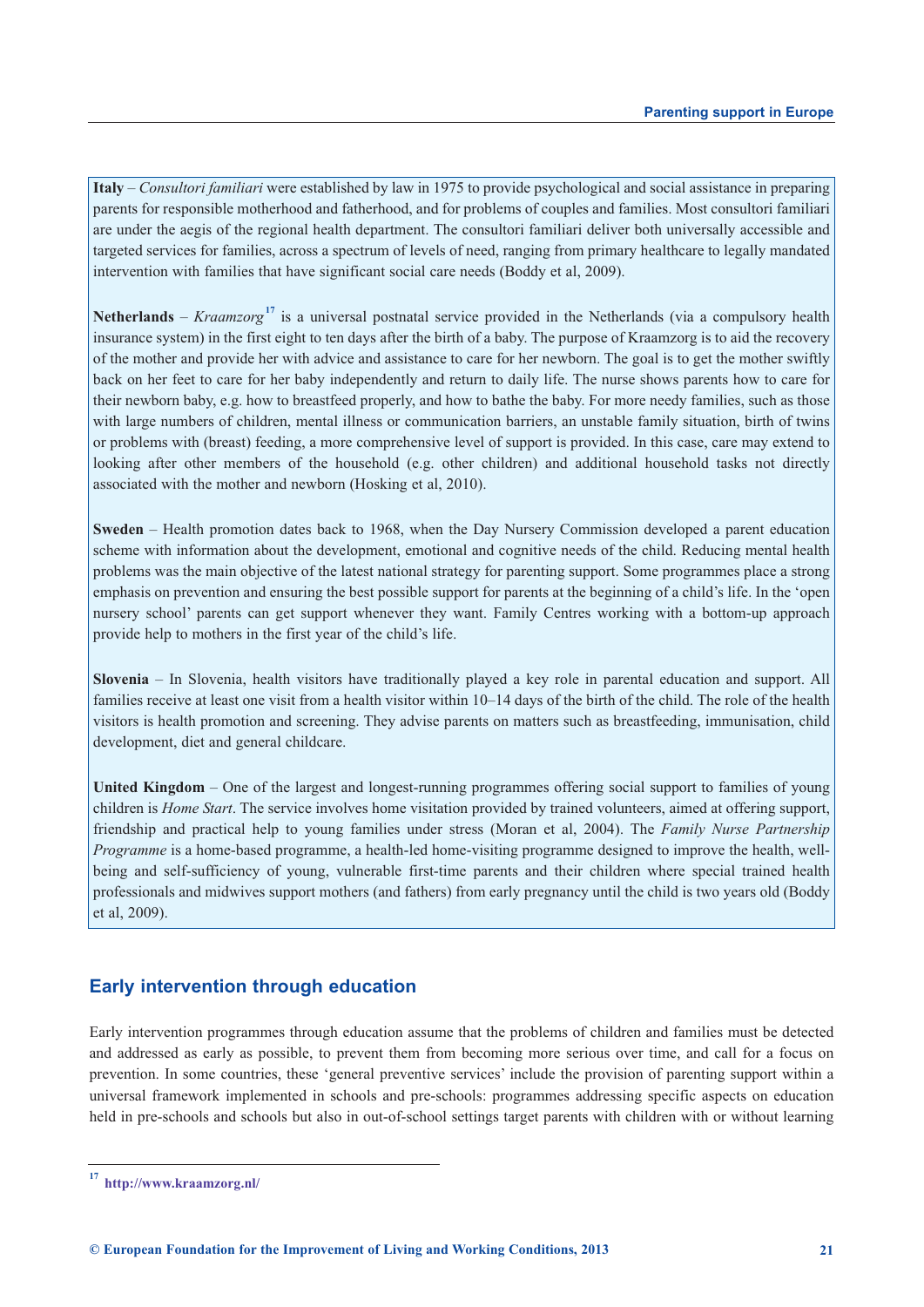difficulties or unsocial behaviour. Some programmes provide educational materials, guidebooks and booklets or use multimedia materials. Other programmes focus on the specific disadvantages that parents may experience when supporting the performance of their children at school: the school system is not able to compensate for the disadvantages associated with the parents' deprived socioeconomic background. Moreover, children in poor families have limited or irregular access to pre-schools and in the high-risk areas schools and pre-schools are often overcrowded (Eurofound, 2009b).

**Czech Republic** – There are a wide range of NGOs providing lectures, meetings, trainings or aid supporting parenting as well as families at risk or foster family care. Some of them are subsidised by the Ministry of Labour and Social Affairs. A programme called 'Contracts with parents' is now being implemented in schools. The goal is to intensify parental participation in the education of their children, to improve cooperation between parents and schools.

**Italy** – Starting from school year 1992/1993, with the 'Parents Project', until the very recent 'Educational Pact for the sharing of educational responsibilities between schools and families', the involvement of parents in schools has been seen as an important educational instrument, in order to allow parents and teachers to share educational responsibilities, models and actions towards children.

**Latvia** – The major causes for not completing primary school education, which is compulsory in Latvia, include family troubles and insufficient family support networks. A pilot project in the Latvian city of Cesis aimed to reduce dropout rates and improve the social support system for families and children. Through this project, 'Hand-in-hand for child support', 28 people were trained to work directly with parents in primary schools and preschools. The overall objective of 'Hand-in-hand', which began in 2008 and ended in 2010, was to develop mechanisms that detect when support for students and their families is needed – and to ensure that these students and families receive timely, relevant assistance. The project worked to improve cooperation between students, parents, schools and other local government institutions in order to solve various everyday issues regarding children and their families. It also helped educators cultivate a positive environment for cooperation within the family context.**<sup>18</sup>**

**Netherlands** – *Brede Scholen***<sup>19</sup>** are 'community schools', based on an integrated approach to providing services with the school as the lead provider. Support for parents, and for parenting, forms a core part of the Brede school approach. This can include direct parenting support interventions as well as activities to support parental engagement in schools, and services such as Dutch language classes (for immigrant parents) and computer classes for parents. The latter are strictly speaking not parenting support but they help children's upbringing (in the broadest sense) by encouraging the parents' 'engagement in education' (Boddy et al, 2009).

### **Improving communication between parents and children**

Parenting styles have an impact on the development of children, especially their cognitive development. Children from 'dysfunctional families' that lack a healthy communication style are more likely to experience mental health problems as well as difficulties in relating to others. Support that counters these developments can also be useful when parents are in a divorce or separation process.

**<sup>18</sup> [http://ec.europa.eu/social/families/index.cfm?langId=en&id=5&pr\\_i\\_id=157](http://ec.europa.eu/social/families/index.cfm?langId=en&id=5&pr_i_id=157)**

**<sup>19</sup> <http://www.bredeschool.nl/>**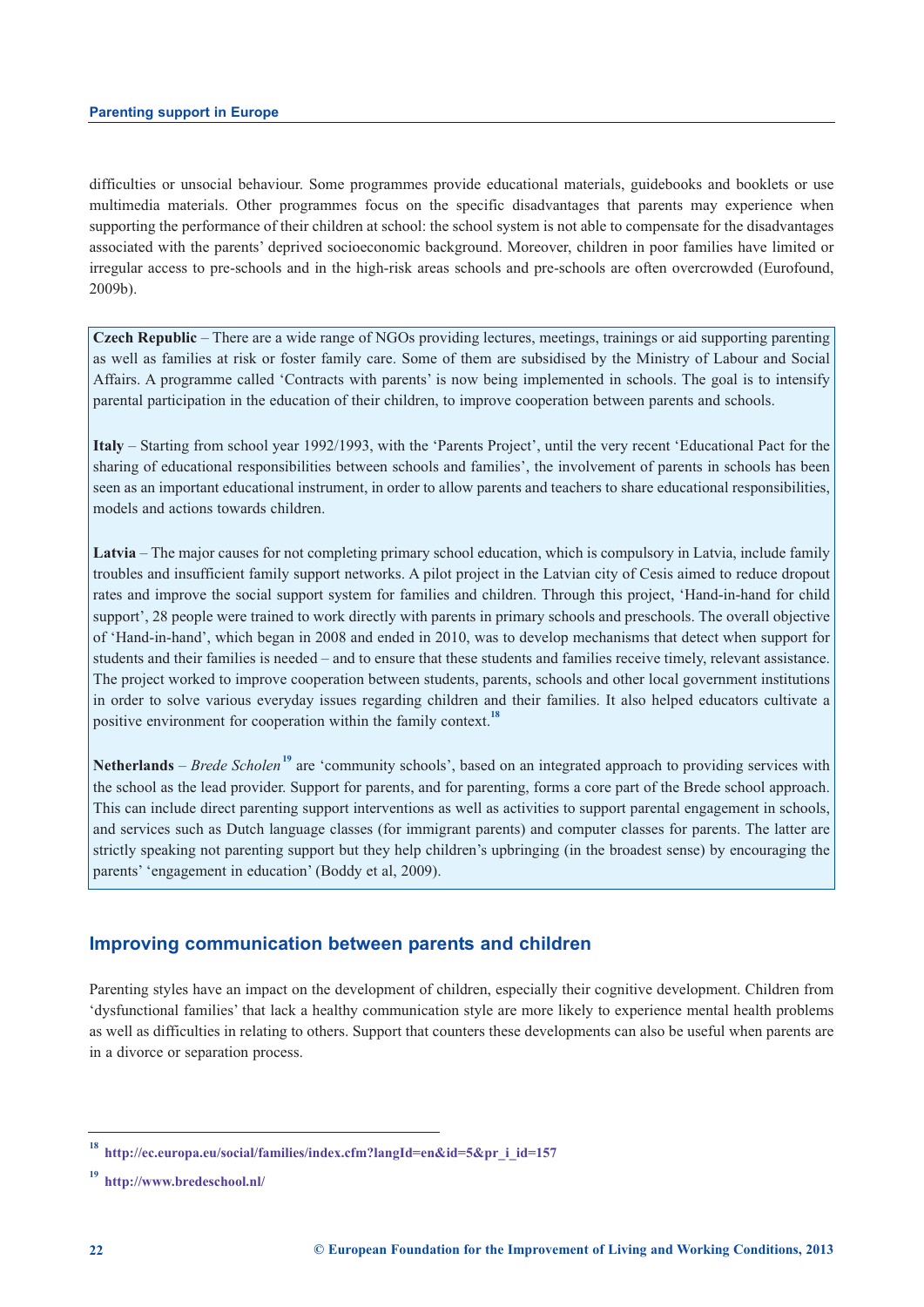Since grandparents tend to be more and more involved in the rearing of their grandchildren, there is also training available to 'refresh' and 'update' their childrearing skills. In Austria, the eight-hour-long 'Adventure of being grandparents' training course formalises and professionalises the care provided by grandparents. The modules include information on how to express disagreement and discontent in a respectful way, and on how to pass on personal beliefs and traditions. Herlofson and Hagestad (2012) stress the importance of grandparenting, pointing out that in countries with little public support for families with young children grandparents often provide critical help to parents by caring for their children while they pursue paid work.

Several standardised parenting programmes include content on social skills for effective problem solving and how to reward positive behaviour. In addition, counselling can be effective in dealing with specific situations faced by a family.

**Cyprus** – Family Guidance Centres have since 2001 offered guidance and support for the management of family problems. Services are provided by a group of experts including a social worker, a psychologist and a family therapist. From 2006, the Educational Psychology Service of the Ministry of Education and Culture developed a programme for in-depth training for parents on communication within the family. The programme consists of a series of 13 workshop sessions based on experiences where specially trained people from the Ministry of Education coordinate a group of about 20 parents in two-hour weekly meetings. The training of parents aims to promote psychological health by improving the quality of communication within the family and between the family and others, and also aims to curb domestic violence.

**France** – For parents who experience difficulties with their parental responsibilities, there is a support mechanism which enables them to pool experiences and information with their peers and encourage mutual assistance: the *Réseau d'Ecoute*, *d'Appui et d'Accompagnement des Parents* (*REAAP*). The principle underpinning this approach is that all parents may find themselves confronted with difficulties to which they cannot, by themselves, provide the answers. Parents meet to discuss questions they encounter in their children's upbringing, often focusing discussion on specific themes or concerns. Discussion groups may be facilitated by a professional such as a psychologist or social worker, or by non-professionals who are trained for the role (Boddy et al, 2009).

**Germany** – *Education and family counselling centres* provide free-of-charge family education and counselling, offered by regional and municipal bodies, and also by non-state organisations (churches, charities, private service-providers) to help solve conflicts and crises in the family. Specialists in various fields, familiar with different methods and approaches, work together to improve parents' knowledge of children's developmental needs and parents' educational strategies (family education), but also to help parents deal with ordinary and difficult situations in family life (family counselling).

**Austria** – Family counselling constitutes an important part of family support. After abortion became legal in Austria in the 1970s, the government created Family Counselling Offices, which provide advice on issues such as pregnancy, violence in the family, reconciliation of work and family or counselling of parents with a disabled child. There are currently 390 counselling offices in Austria. Some of the topics dealt with more often in family counselling are divorce, family conflicts and childrearing.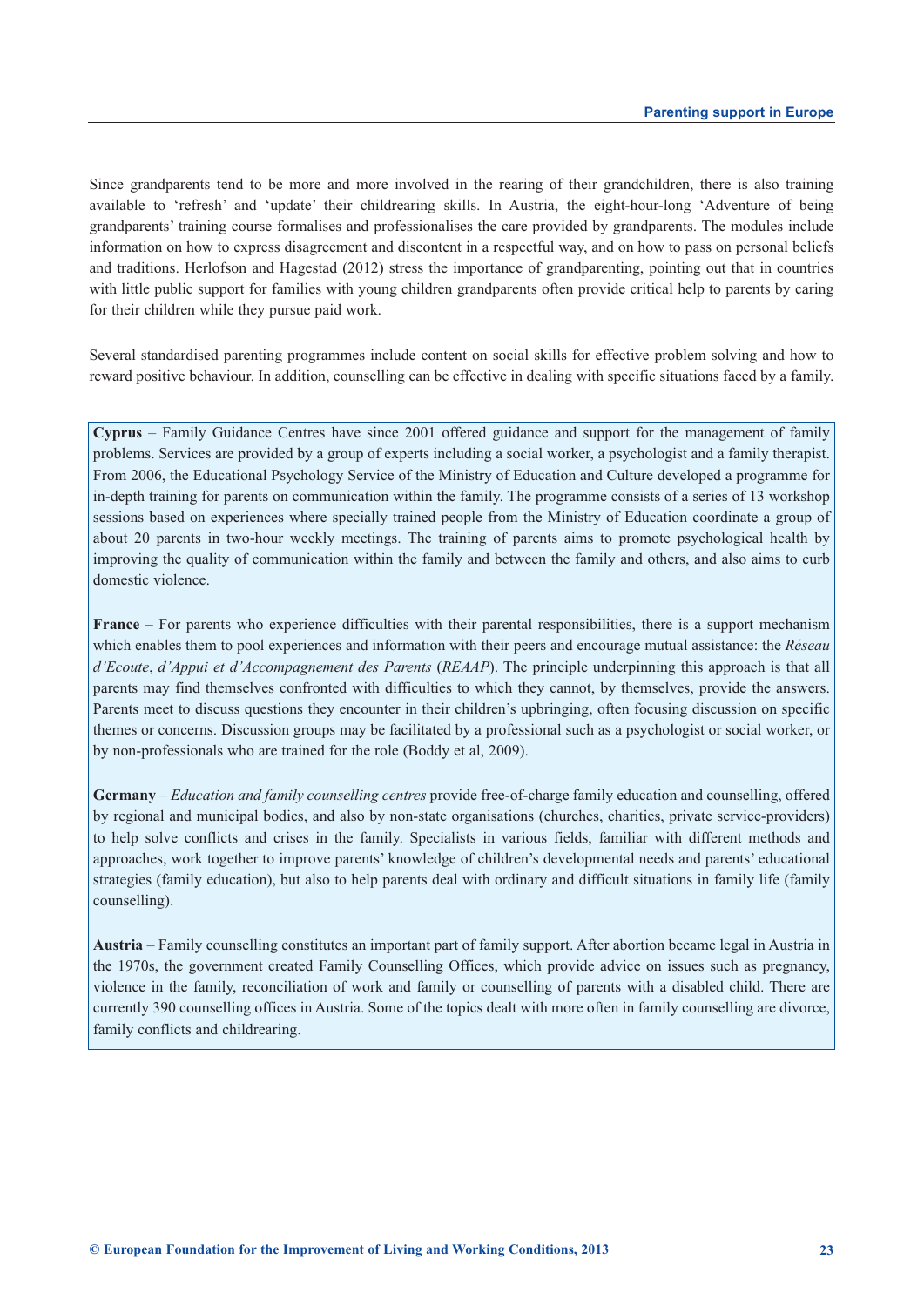### **Protecting children against smacking and other forms of corporal punishment**

Although the avoidance of harmful parenting practices could be considered part of the improvement of communication skills in the family, it is worth mentioning in a separate section as it is more directly related to the rights of children and it has been the specific focus of many campaigns. Smacking as a form of parenting is still seen as an acceptable practice in many families: in Estonia, the 2010 European Social Survey showed that 40% of parents accept physical punishment.

The Munro Review of Child Protection in the UK considered child abuse as an extreme form of poor parenting which could be partially tackled with parenting programmes.**<sup>20</sup>** Corporal punishment is defined by the United Nations Committee on the Rights of the Child as:

*Any punishment in which physical force is used and intended to cause some degree of pain or discomfort, however light. […] In addition, there are other non-physical forms of punishment which are also cruel and degrading and thus incompatible with the Convention. These include, for example, punishment which belittles, humiliates, denigrates, scapegoats, threatens, scares or ridicules the child.***<sup>21</sup>**

The Committee's views have subsequently been incorporated in national legislation in many countries: in Hungary, corporal punishment of children has been banned in child protection law since 2005.

**Council of Europe** – The campaign 'Raise your hands against smacking', launched in 2008, targets governments, professionals and the general public. The objective of this campaign is to achieve a total ban of corporal punishment and the development of positive non-violent parenting techniques.<sup>2</sup>

**Germany** – In 2000, new legislation on child protection stated that children have a right to grow up in an environment without violence or corporal punishment. In order to promote this, from 1999 until 2002 the Ministry of Family ran the the Starke Eltern, Starke Kinder (Strong Parents, Strong Children) parenting programme. This programme had 8 to 12 modules and it aimed to show different ways to solve conflicts and to inform parents about the rights of their children.

**Estonia** – In 2004, the Ministry of Social Affairs launched a campaign titled 'A child is not a doll', which encouraged parents to find more time for their children. The campaign asked parents to take into account the beliefs and desires of children and to involve them in decision-making. In 2008, the Ministry of Social Affairs initiated a campaign to prevent smacking named 'Hands are for care, not for punishment'. The campaign aimed to raise awareness in society that violence against children, including corporal punishment of children, is a serious violation of human rights.

**<sup>20</sup> <https://www.education.gov.uk/publications/eOrderingDownload/Munro-Review.pdf>**

**<sup>21</sup>** General Comment No.8 (2006)

**<sup>22</sup>** More information about the campaign can be found at: **[http://www.coe.int/t/dg3/children/corporalpunishment/Campaignpack/Default\\_en.asp](http://www.coe.int/t/dg3/children/corporalpunishment/Campaignpack/Default_en.asp)**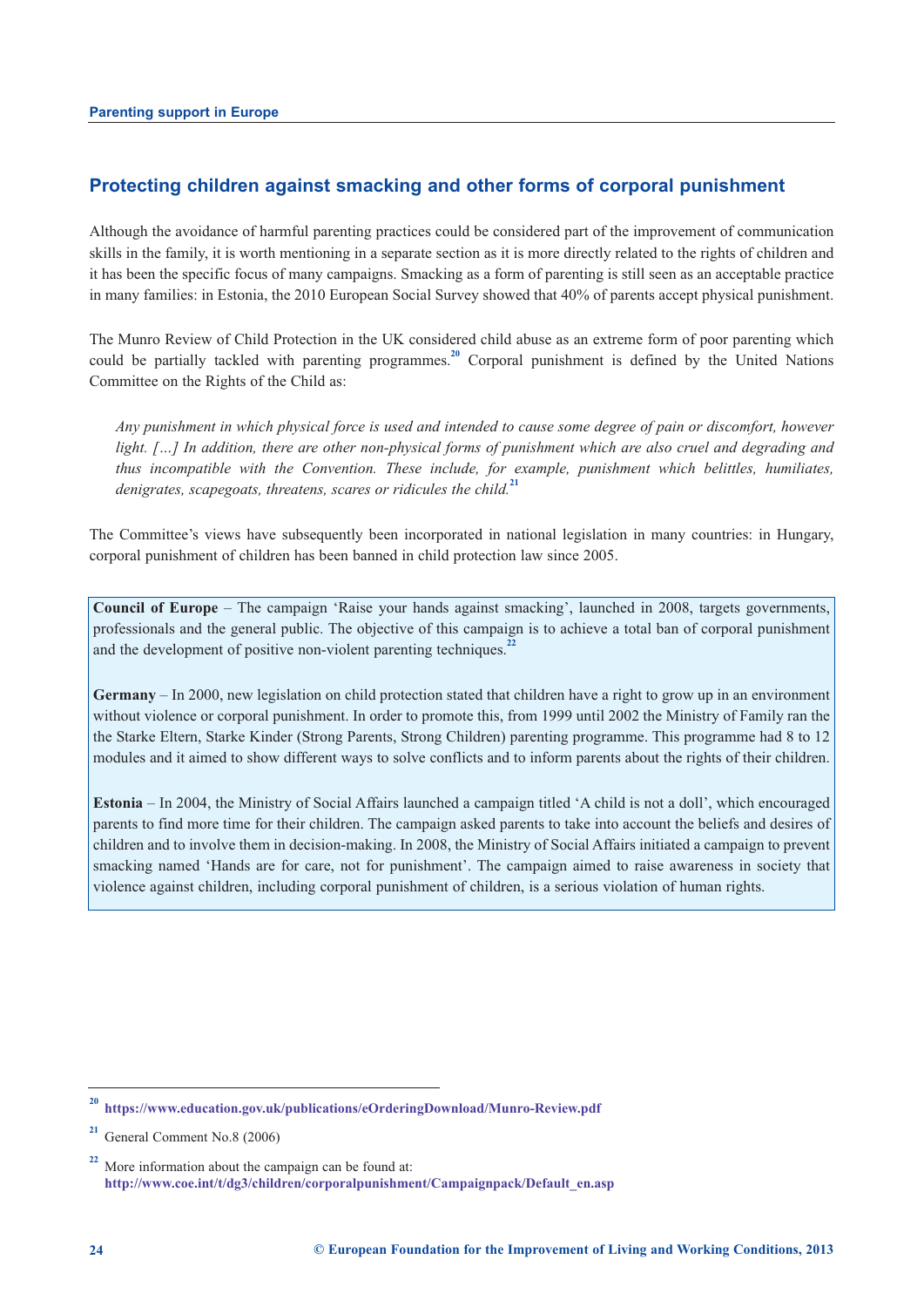## Scope, types of services and *6*conditions of access

### <span id="page-28-0"></span>**Mainstreaming versus targeting**

Targeting may be based on individual or family characteristics of the child (child-based targeting) or on the average characteristics of the area where the child lives (place-based targeting). In several cases, it is difficult to differentiate mainstream from targeted services. Mary Daly (2011) describes the type of services, ranging them on a continuum between mainstream and targeted programmes:

- 1. Provision of information and awareness raising through advice and information services, information campaigns, helplines, parenting courses, etc.;
- 2. Provision of material and social support through networks, role models, support services, social work aid, etc.;
- 3. Retraining and bringing about cognitive and attitudinal change through targeted parenting and other programmes that aim to change beliefs, attitudes and self-perceptions;
- 4. Bringing about behavioural change through parenting programmes and other usually intensive interventions that aim to change how parents perform their parenting roles.

It can also be the case that services are offered universally because the target group is too large for a targeted approach. This would be, for example, the reason behind having universal parental support services in **Sweden**. The main aim of parenting support in Sweden is tackling mental health problems among children, the rationale being that parent–child relationships are a key determinant of mental well-being. In order to reach the 5%–10% of children who are estimated to have mental health problems, it would be necessary to have measures dealing with at least 30% of young children, which is a very large group to target. This approach has been supported by research indicating that in Sweden parents who perceive problems with their children are overrepresented in parenting support courses. Behavioural problems were formerly treated by child and adolescent psychiatry services, but nowadays parents are referred by family centres to services open for all. Parenting support is consequently often delivered by health services rather than social services, which are only in contact with vulnerable families. Education services can also be involved in the delivery of services. In the Swedish municipality of Växjö, for example, the main trigger for implementing support activities was the behaviour of children at school, and therefore local education authorities took the lead in developing measures. As health services are also active in this area, a joint platform for cooperation between education (managed at the local level) and health (managed by counties) has been established.

Health services also play a central role in parenting support in **Belgium** through the Consultation Bureaus, which have existed since the 1920s. There are almost 1,000 consultation bureaus throughout the whole country, offering basic preventive medical services and a follow-up of the child's general development. They offer parents information about nutrition (including breastfeeding), play, health, development, etc. The reason for attending the consultation bureau is the birth of a child, not a specific problem. Over the years about 90% of parents have used this service, which is free of charge.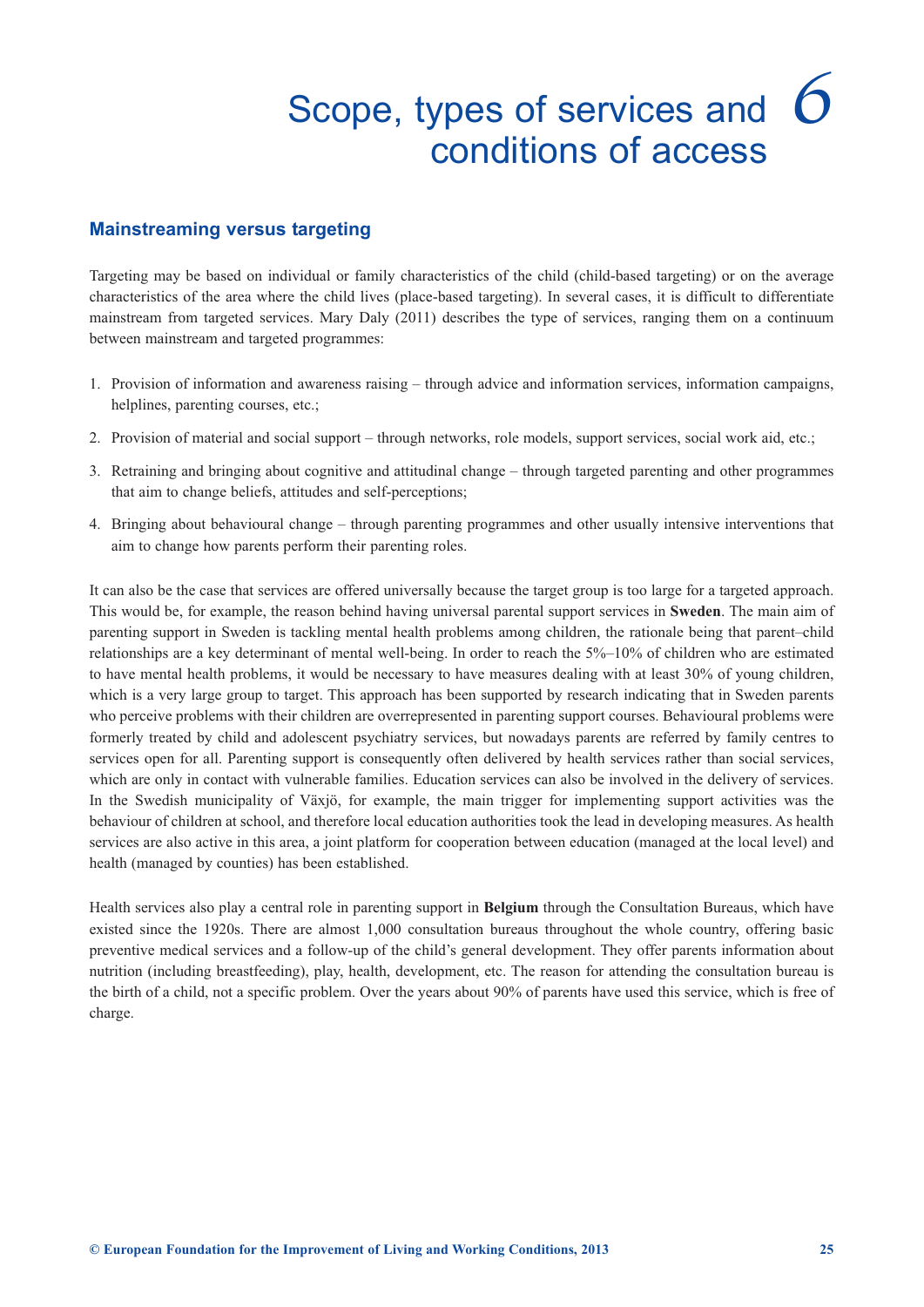**Lithuania** – Since 2002 Lithuania has been implementing a national programme on *Child day care*: one of the aims of this programme is to provide parental education for socially disadvantaged parents.

**Ireland** – Ireland's Health Services Executive has been running the *Community mothers programme* since the 1980s in order to aid the development of parenting skills among first- and second-time parents in deprived areas. In the greater Dublin area around 150 volunteer 'community mothers' provide support to around 2,000 parents. This support is highly structured and provided through monthly meetings of the volunteers with the parents, sometimes complemented by group sessions. The visits focus on healthcare, nutrition and overall child development while recognising that parents know their children best and want to do their best for them. The aim of the programme is to enhance the development of parenting skills and increase confidence and self-esteem among the parents supported.**<sup>23</sup>**

**United Kingdom** – Support for parents of pre-school children was first highlighted as a government priority with the launch of the original *Sure Start* programme in 1998 – described as the 'cornerstone' of the government's drive to tackle child poverty and social exclusion. At that time, Sure Start focused on early childhood, and targeted families living in disadvantaged areas. Sure Start Local Programmes aimed to promote social inclusion by bringing together early education, childcare, health and family support in innovative and participatory ways (Boddy et al, 2009). From a different perspective, the government introduced an inter-departmental *Respect Task Force* to tackle antisocial behaviour. Activities include the improvement of services of the local authorities addressing parents and their children in high-risk families. The *Dundee Families Project* in Scotland is run by NCH Action for Children: it provides services for families who are, or who are at risk of becoming, homeless due to antisocial behaviour. The range of services offered includes individual and couple counselling, family support and group work (Hosking et al, 2010).

### **Accessibility and type of access**

The concept of accessibility involves the idea of how the access is organised ('go-structure' or 'come-structure'), the related costs for families and the type of access (whether it is voluntary or compulsory). Most of the literature highlights that some parent groups are more difficult to reach (such as fathers, disabled parents or rural families); especially the socioeconomically disadvantaged (such as poor families, homeless or traveller families) or ethnic minority groups (such as migrants with poor language skills, asylum seekers or the Roma). According to Daly (2007), the reasons for difficult access vary, and include a lack of knowledge of available services, costs of the services, physical (such as distance or opening hours) or psychological barriers (suspicion, shame, stigma). Reluctance to access services may also be related to cultural reasons, quality or type of the service available, or a general reluctance to seek help arising from particular needs such as mental illness, substance misuse, criminal records (ibid). An additional barrier to reaching the 'mainstream' population is the assumption that these programmes are only necessary for parents from specific target groups. Therefore, programme design must take these aspects into consideration.

The distinction between services with a 'go-structure' and a 'come-structure' is particularly relevant in analysing the accessibility of services: while in the first case the worker goes to the family in its environment, in the second parents come to the service. 'Go-structure' approaches may help reach vulnerable social groups that have difficulties in referring to services or participating in activities and programmes in formal settings: this is for example the case of programmes addressing Roma families, where many projects are developed in their settlements (Corsi et al, 2009). 'Go-structure'

**<sup>23</sup> [http://ec.europa.eu/employment\\_social/emplweb/families/index.cfm?langId=en&id=5&pr\\_i\\_id=184](http://ec.europa.eu/employment_social/emplweb/families/index.cfm?langId=en&id=5&pr_i_id=184)**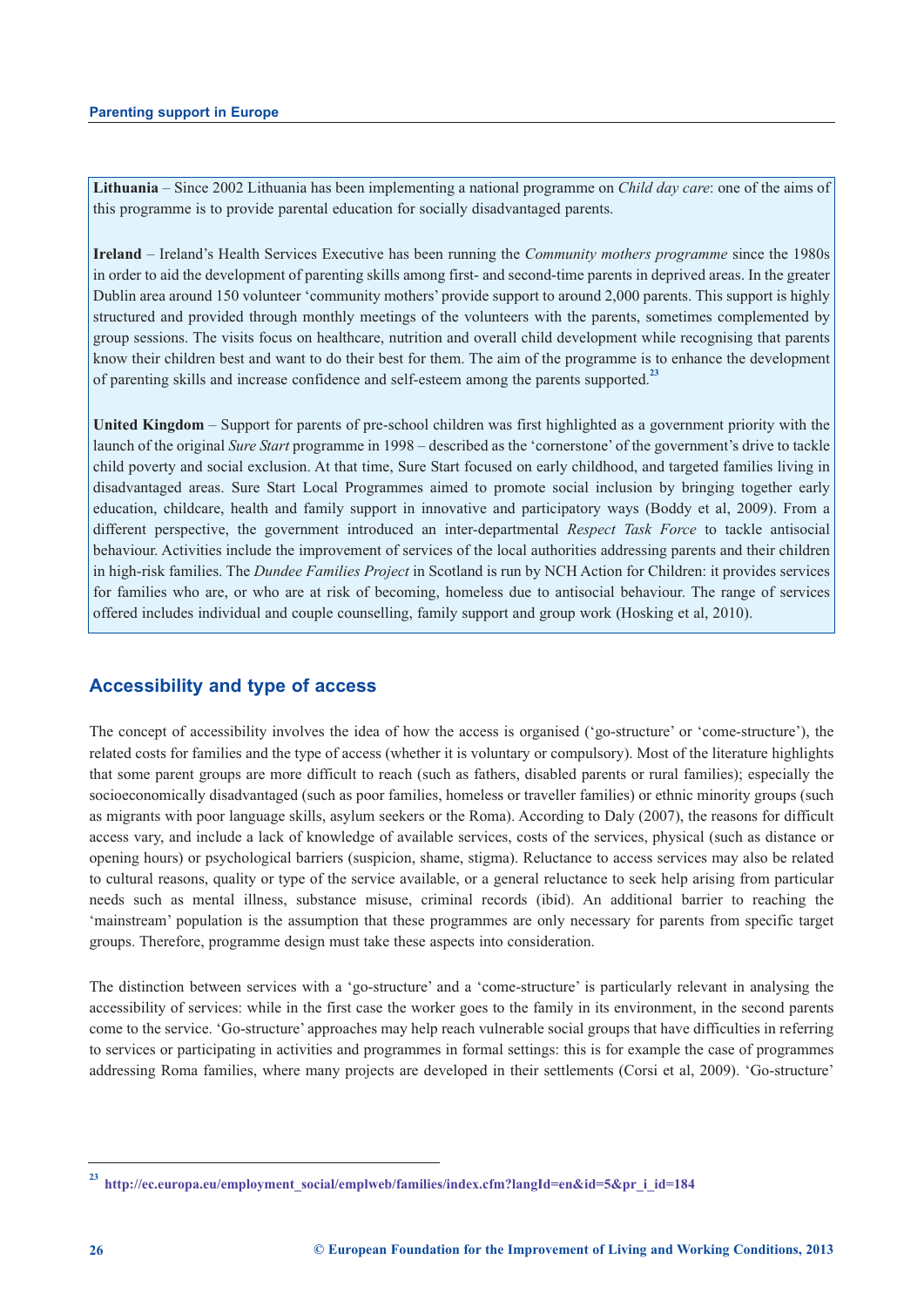programmes are also especially relevant when access is voluntary, as participation is influenced by the parents' motivation. Programmes that include home visits seem promising in specific cases: when the core of the intervention is aimed at reducing risks to child health and in case of risk of abuse and neglect, but also to reduce parents' isolation. Compulsory programmes are established for instance when parents show antisocial behaviour and/or are found to be unwilling to accept help in fulfilling their parental responsibilities where a clear need for support has been identified.

An example of a widespread 'go programme' is the health visitation service in **Hungary**, which is the main provider of health and social care services for families with children. The job description of health visitors includes helping in the education and socialisation of children as well as contributing towards a harmonious relationship between father and children. They contact families early on during the pregnancy and give nutrition tips. Another specific example of a parenting support programme with a 'go-structure' would be the family support provided by MTÜ Hea Algus in **Estonia**. This programme was launched in 1997 in Tartu. Families that may benefit from counselling are identified with the help of social workers, child protection officers, family doctors and other people in contact with families and children.

Boddy et al (2009) describes service provision considering a range of four levels of accessibility:

- 1. Support embedded within universal services, delivered by workers in the universal setting;
- 2. Support activated as part of a universal service (e.g. health or childcare) delivered through multidisciplinary or crossagency teams;
- 3. Universally accessible support delivered through open-access services but with a 'come-structure' that requires the parent or family to access the service;
- 4. Targeted specialist support whereby parents and families must be identified as meeting certain criteria and referred to access the service.

In the **UK**, there are experiences of improvement of service referral within the initiatives of *One stop shops* **<sup>24</sup>** where parents can get information and advice on opportunities on training and education, or legal advice on family matters.

Accessibility is also conditioned by territorial coverage. In remote and rural areas, these services are generally less widespread. In the case of the health visitation system in **Hungary** mentioned above, a health visitor should attend a maximum of 250 families, but in the most disadvantaged areas they have to visit far more families in scattered settlements.

Accessibility is linked to the cost of services: more time-intensive programmes, such as prevention programmes, educational support or psychological treatment, which require a more formalised service structure, are accessible, free of cost when offered by public institutions, or require in some cases a financial contribution by the parents if offered by private organisations and NGOs (European Network of National Observatories on Childhood, 2007). Some NGOs also receive a state subsidy so that they can offer these services without an additional payment by the parents and poor families are, at least in some countries, exempt from payments. For example, in **Estonia** the Thomas Gordon Parent Effectiveness Training has a high cost and has limited places available. As a consequence of this, most parents in the

**<sup>24</sup>** An example in Scotland:

**<http://www.netmums.com/glasgow/local/view/support-groups/single-parents/one-stop-advice-shop-for-lone-parents>**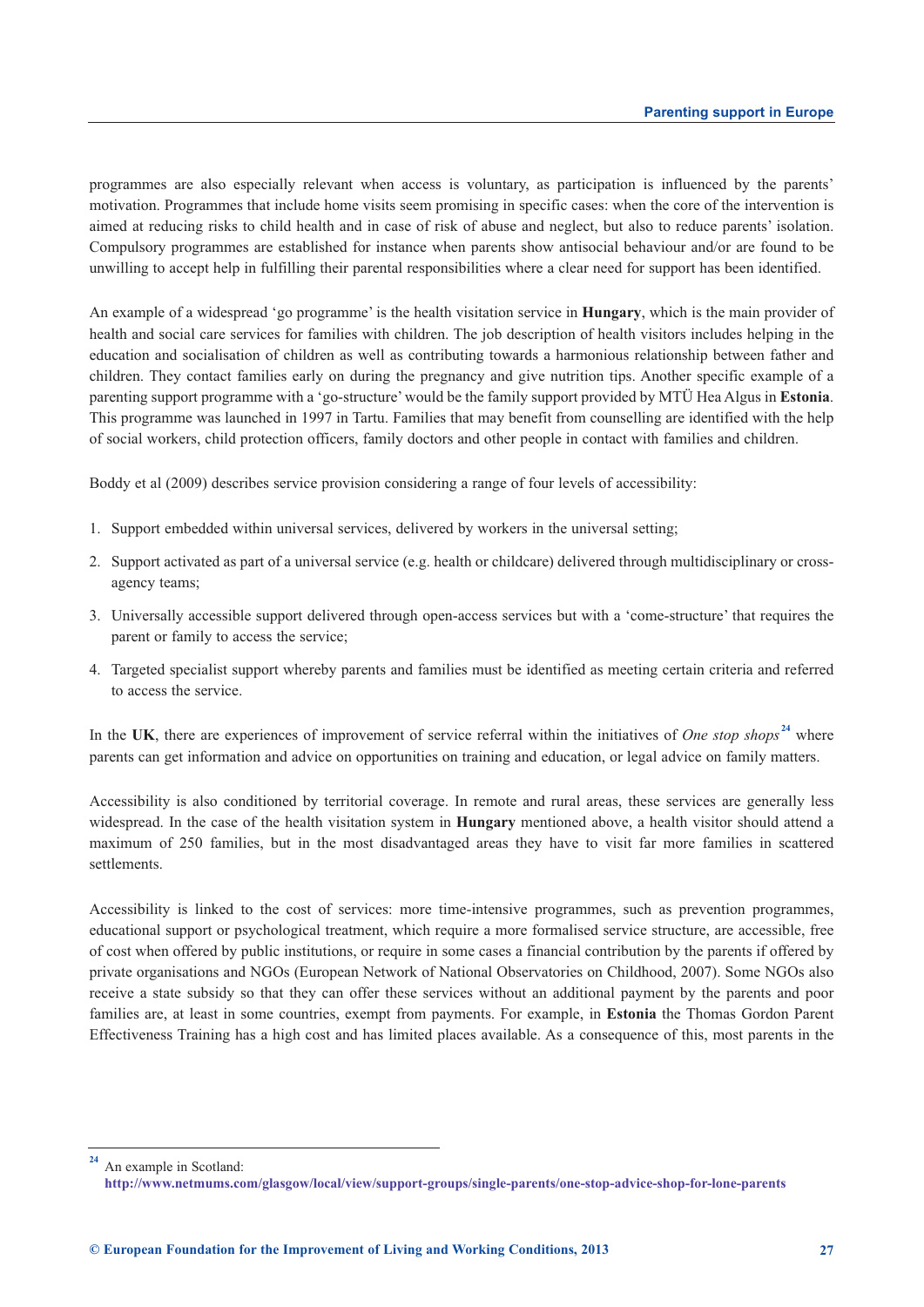programme have university education and a high socioeconomic status. The Family Centre delivering the service is trying to lower the price for disadvantaged families by seeking cooperation with other organisations. Many of these training courses have been funded through the gambling tax and EU initiatives.

Awareness of support available is sometimes low among the target groups. The 2010 European Social Survey showed that in **Estonia** 44% of parents were not aware of where to seek help and advice regarding child-raising. Some 70% of parents of children under 18 years old had never attended any parental education courses or lectures. The Children and Families Action Plan lists among its targets reducing this lack of awareness.

Another issue is the involvement of fathers, who have a very low take-up of parenting support courses. In **Austria**, fathers very rarely attend regular courses (less than 5% male participants), with 59% of the courses, groups and lectures being attended exclusively by women. The only training where men are more involved is prenatal classes. This lack of participation could also be due to the design of programmes. Programmes before the recent reforms in **Estonia** were considered to be mother-centred and often excluding fathers. The new Strategy for Children and Families aims to broaden the scope of family policy. There are also services dedicated exclusively to fathers, such as the Community for Fathers. In **Sweden**, the participation of fathers is higher, with one-third of participants in Linkoping being men. One of the methods used to increase the take-up is training men as programme instructors.

### **Types of service**

Each country offers a mixture of services and interventions. In **Belgium**, for example, the following types of support are available:

- Information (e.g. leaflets on cot death);
- **n** Instrumental support (e.g. day care);
- $\blacksquare$  Emotional support (e.g. telephone helpline);
- Advice (e.g. consultation bureau, parenting support 'shop');
- Competence training (e.g. parenting courses, Triple P);
- n Enhancing social contacts and stimulating self-reliance (e.g. informal parent networks);
- Early detection and referral of certain problems (e.g. early hearing test).

According to the analysis provided by the European Network of National Observatories on Childhood (2007), programmes with an individual approach focus on individual needs of one or both parents: the main tools are psychological support, counselling, etc. A different approach includes the involvement of parents (with or without children) in counselling activities carried out in small groups (such as self-help groups). Parental education and counselling may also be provided through general courses, workshops or conferences addressed to all parents and focusing on increasing knowledge of general educational issues and handling everyday problems. Many countries have also implemented awareness-raising campaigns through TV and radio programmes as well as brochures, booklets, publications and websites on parenting education. In **Austria**, the first large parenting support project in the 1970s (Elternhilfe) was broadcast on radio and television, with half a million Austrians watching at least one episode of the TV series. There is now an Elternhilfe website hosted by the Ministry for Children and Families. In **Hungary**, the public TV and radio channels have also hosted a programme since the 1970s.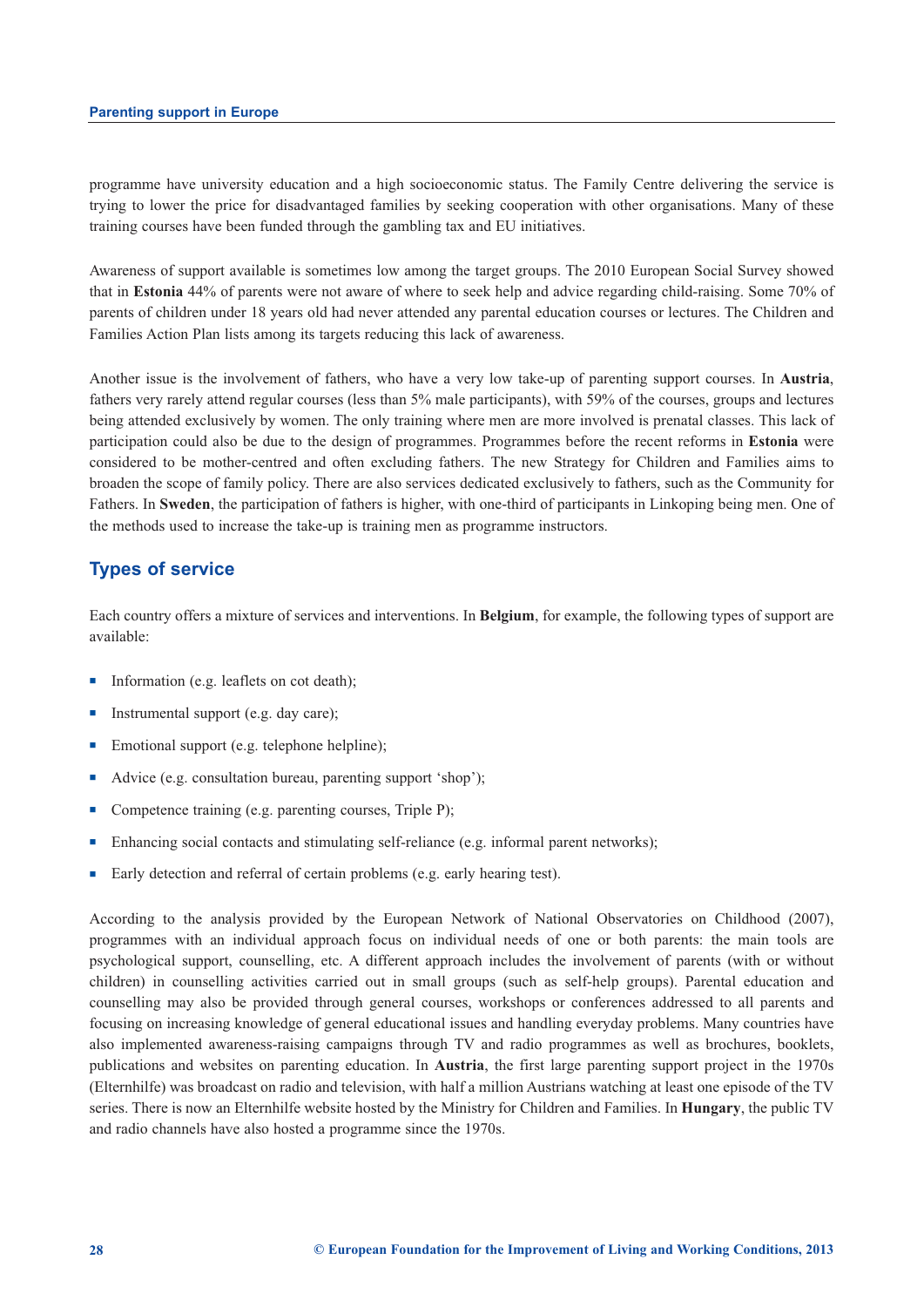*Telephone helplines* are also available in most European countries. The helplines tackle a number of issues ranging from immediate emotional support for psychological problems or victims of domestic violence, whether parents or children, to specialised services, such as support for parents with children affected by cancer or epilepsy or for children with drugaddicted parents. The services are provided by professionals and trained counsellors or by volunteers. For instance, in Estonia, the *Family practitioner's helpline* and the *Eluliin Helpline* provide emotional support and psychological help. Similar services are present in the Czech Republic and Slovenia. In the United Kingdom, telephone helplines have been implemented as part of primary healthcare (e.g. breast feeding promotion programmes). In Sweden, the '1177' phone counselling system deals with queries about medical issues. Phone counselling is also provided by NGOs (mostly dealing with issues around parenting and divorce) and social and health services in some part of Sweden. In the last few years, *online counselling* via the Internet has been introduced in some countries (Estonia, Germany, Sweden).

The creation of more *meeting points for parents* is one of the objectives of the 2009 National Strategy on Parenting Support in Sweden. Parents also use online forums to exchange experiences in Sweden and Hungary. In a population survey in **Sweden** in 2008, about 13% of the parents reported use of Internet discussion groups on parenting. More parents (21%) with small children (0–5 years of age) reported their use than parents with older children.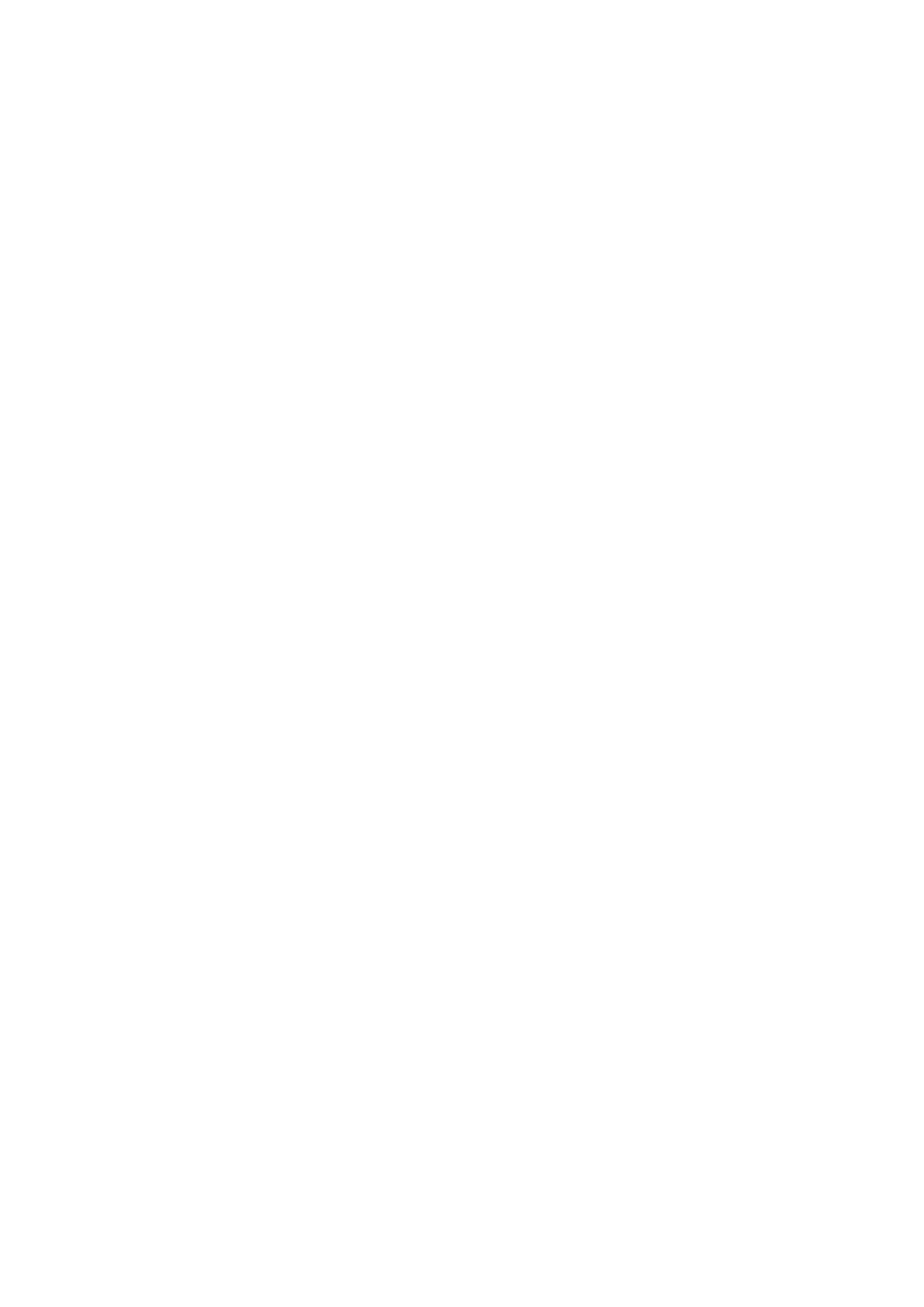## Qualification of the workforce *7*

<span id="page-34-0"></span>Effective services require a dedicated and qualified workforce. Because of the many sectors and services that parenting support deals with, the workforce and its qualifications are very varied. In the **UK**, there is a common framework for staff working with parents called the National Occupational Standards for Work with Parents (NOSWWP).**<sup>25</sup>** These standards were developed by the regulatory bodies in the  $UK<sup>26</sup>$  on the basis of best practices and include principles, values, areas of work and key skills. Their purpose is to give an overview of the competences necessary for the work with parents. Competence is defined by the English Qualifications and Curriculum Development Agency as 'the ability to perform to the standard required in employment across a range of circumstances and to meet changing needs'. Each standard comes with performance criteria. These criteria have been developed in such a way that they can be adapted to the situation in each part of the UK and adapted to legislative changes over time. They can be used to identify training gaps, establish performance indicators, and to underpin appraisals and job descriptions.

When it comes to specific occupations. Boddy et al (2009) consider that the children's workforce in England is less professionalised than in the rest of Europe and that family support workers often have no relevant qualifications for their work. One of the roles of the National Academy of Parenting Practitioners (which existed from 2007 to 2010) was to address this lack of proper qualifications by familiarising 4,000 practitioners with one of ten evidence-based models.**<sup>27</sup>**

Across Europe, according to Boddy et al (2009), 'Bachelors degree-level or three-year vocational qualifications in (social) pedagogy are the predominant qualifications for direct work with children and families (...). Pedagogues, called éducateurs in **France** and educatori in **Italy**, play a key role in parenting support provision.' Other professionals engaged in parenting support may include psychologists, social workers, lawyers and family mediators, but also health professionals such as maternity and public health nurses and doctors. In **Sweden**, midwives and nurses in the child health service run courses for parents as part of their job. Staff working as organisers of parent groups do this on a part-time basis and are normally teachers or social workers. Their training as group leaders is provided by the specific programme they are participating in. This normally entails a two-day training course followed by supervision for one year. The fact that most staff do this part-time as an element of their main job increases the costs of programmes because there is a high turnover and new group leaders need to be trained. Phone counselling is usually done by volunteers with a background in psychology or social work. In **Austria**, staff in Youth Welfare Offices are usually social workers, as well as psychologists for some tasks. Similarly, social workers and counsellors undertake family counselling in most cases. A working group in the Federal Ministry for Family Affairs has elaborated a training scheme which intends to enhance professionalism and provide quality assurance in the field of parents' education. The aim of this scheme is to create comparable standards for expert staff in the whole of **Austria**, in order to improve the quality of parents' education programmes. Since 2004 there has also been a 500-hour training programme focused on parenting education, developed by the former Ministry for Social Security and Generations. This training is compulsory for those willing to work in this field who do not have relevant working experience (about half of those working in this area). Moreover, grandparents can be certified as being pedagogically trained after following eight hours of training. They can subsequently be paid for the care they provide. Lastly, specialists can also receive training at conferences; there is a conference for specialists in this area that focuses on a specific topic each year.

**<sup>25</sup> <http://www.familymatters.org.uk/downloads/work-with-parents-nos-jan-2011.pdf>**

<sup>&</sup>lt;sup>26</sup> These are Scottish Qualifications Authority; the Qualifications, Curriculum and Assessment Authority for Wales; and the Qualifications and Curriculum Development Agencies in England and Northern Ireland.

<sup>&</sup>lt;sup>27</sup> The evaluation of the work of the Academy can be consulted at: **<https://www.education.gov.uk/publications/eOrderingDownload/DFE-RR186.pdf>**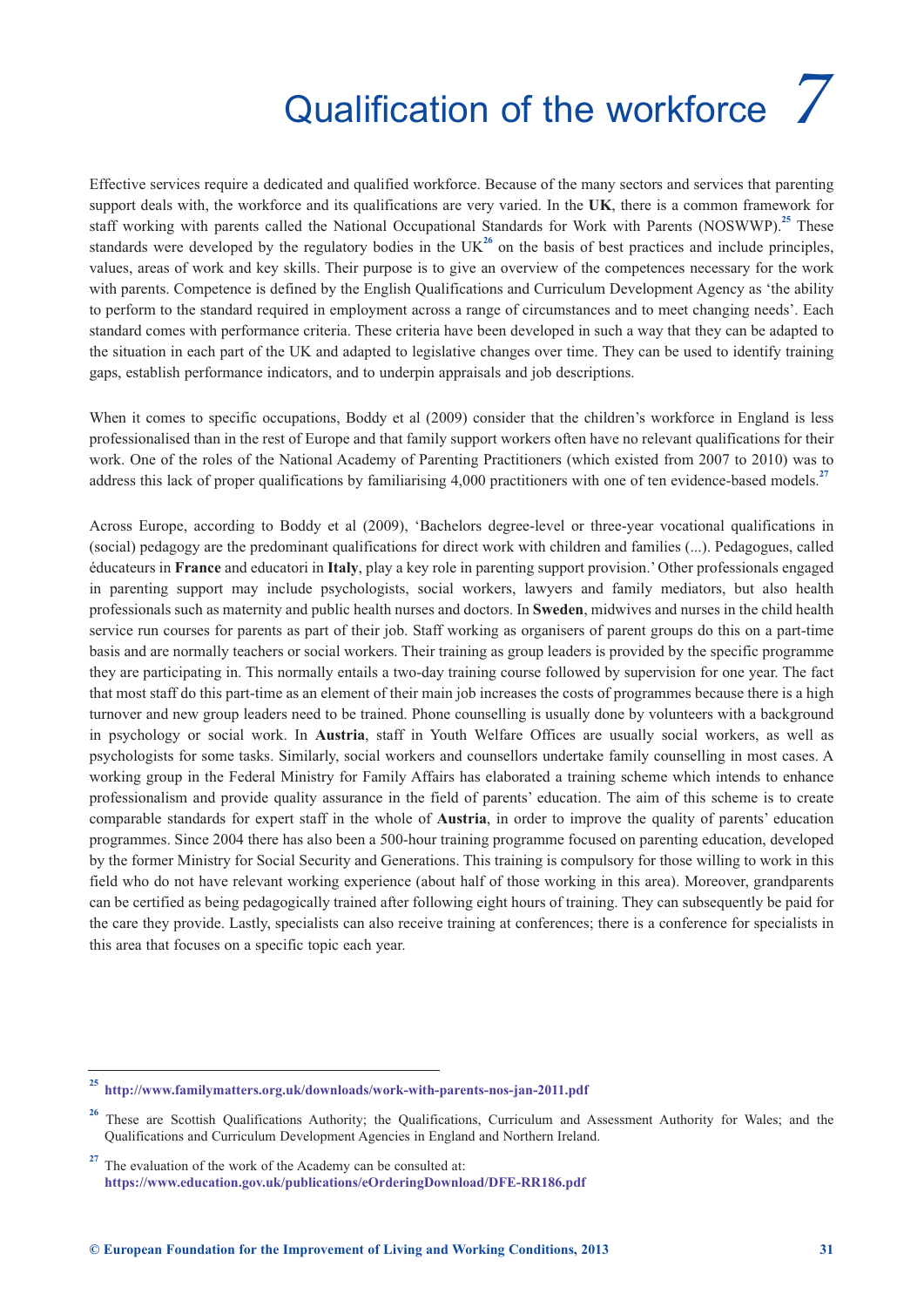In **Belgium**, there is no set of overall criteria for everyone working in the sector of parental support; this depends on the project and the criteria set by the subsidising authority. Most coordinating functions require a bachelors or masters degree in human sciences (pedagogy, psychology, social welfare sciences, social work, youth work, etc).

In **Bulgaria**,<sup>28</sup> counselling services for families providing information on good practices in raising children, counselling and prevention services concerning early child development and raising children, prevention for families and children involve mainly social workers of Child Protection Units.

In **Portugal**, parental support for children below six years old is generally implemented on a voluntary basis and thanks to the goodwill of the professionals specialised in education, psychology and sociology.

In Cyprus,<sup>29</sup> counselling services helping family members deal with problems are mainly provided by the Social Welfare Service through its programme for families and children. Services are provided by a group of experts including a social worker, a psychologist and a family therapist.

**<sup>28</sup>** CoE Family Policy Database, 2009

**<sup>29</sup>** CoE Family Policy Database, 2009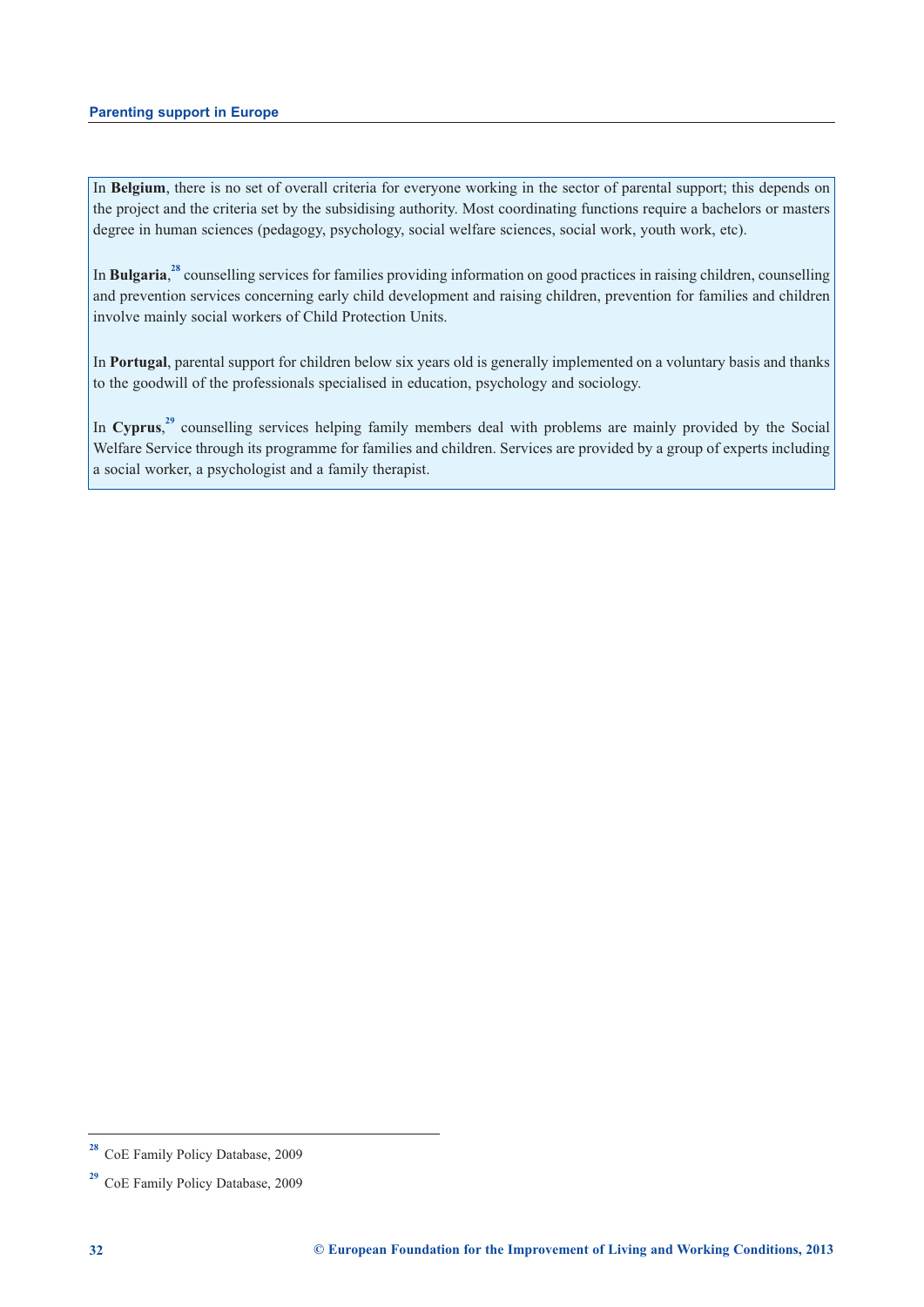### Evaluation of programmes *8*

<span id="page-36-0"></span>A review of parenting support programmes conducted by the United Nations Office on Drugs and Crime in 2010 ranked programmes according to the level of scientific evidence available regarding their results:

| 1. | Triple P-Positive Parenting<br>Programme | 9.  | Guiding Good Choices                                            | 17. | Multidimensional Family Therapy           |
|----|------------------------------------------|-----|-----------------------------------------------------------------|-----|-------------------------------------------|
| 2. | The Incredible Years                     | 10. | Parenting Wisely                                                | 18. | Nurse-Family Partnership                  |
| 3. | Strengthening Families Programme         | 11. | Families and Schools Together                                   | 19. | Families Facing the Future                |
| 4. | Parents as Teachers                      | 12. | Staying Connected with Your Teen                                | 20. | Parents Under Pressure                    |
| 5. | Stop Now and Plan                        | 13. | Helping the Noncompliant Child                                  | 21. | Al's Pals: Kids Making Healthy<br>Choices |
| 6. | Multisystemic therapy                    | 14. | Positive Action                                                 | 22. | <b>Resilient Families</b>                 |
| 7. | Parent-child interaction therapy         | 15. | <b>Family Matters</b>                                           | 23. | DARE to be You                            |
| 8. | First Step to Success                    | 16. | Strengthening Families Programme<br>for Parents and Youth 10–14 |     |                                           |

Source: *UNODC, 2010*

Most of these programmes are standardised programmes that can afford to undertake several randomised controlled trials (RCTs). Boddy et al (2011) point out that in England the emphasis on formal outcome evaluations has led to the use of standardised parenting programmes, which are more suited to be evaluated using RCTs. This approach has been criticised by Moran et al (2004) for being too strict and entailing the risk of discarding promising practices, with RCTs being ill suited for parenting support programmes because of the cost and time required and ethical issues regarding the denial of service to the control group. Boddy et al (2011) explain the practical implications of this: the English National Academy of Parenting gave more quality points to programmes backed by RCTs, which has an influence on the choice of programmes that local authorities may implement.

In addition, Stewart-Brown and McMillan (2011) point out a number of issues in relation to the use of RCTs in the evaluation of parenting programmes. Unlike in the case of RCTs with pills, it is not possible to assess interventions in a double blind study scenario where neither participants nor observants are aware of which intervention is being used. Moreover, the outcomes of an intervention which are the object of measurement (usually the reduction in problem behaviours of children) may not include all the benefits of a programme. Lastly, Stewart-Brown and McMillan (2011) explain that participants in RCTs may be less likely to benefit from preventive interventions than the general population. This less-observed circumstance is due to the fact that trials of preventive strategies tend to attract better-educated participants with less margin for improvement. Families who are most at need of an intervention may be less likely to take part in an RCT since they may be randomised not to get the help they seek. Therefore, this 'recruitment bias' may lead to RCTs to show smaller gains than what could potentially be achieved.

It follows that RCTs need to be complemented with other evaluation tools, and that practices that have not undergone RCTs should not be discarded. The Netherlands Youth Institute manages a database of effective youth interventions<sup>30</sup> which follows a multilevel system of effectiveness, whereby interventions do not have to meet the highest requirements

**<sup>30</sup> <http://www.nji.nl/jeugdinterventies>**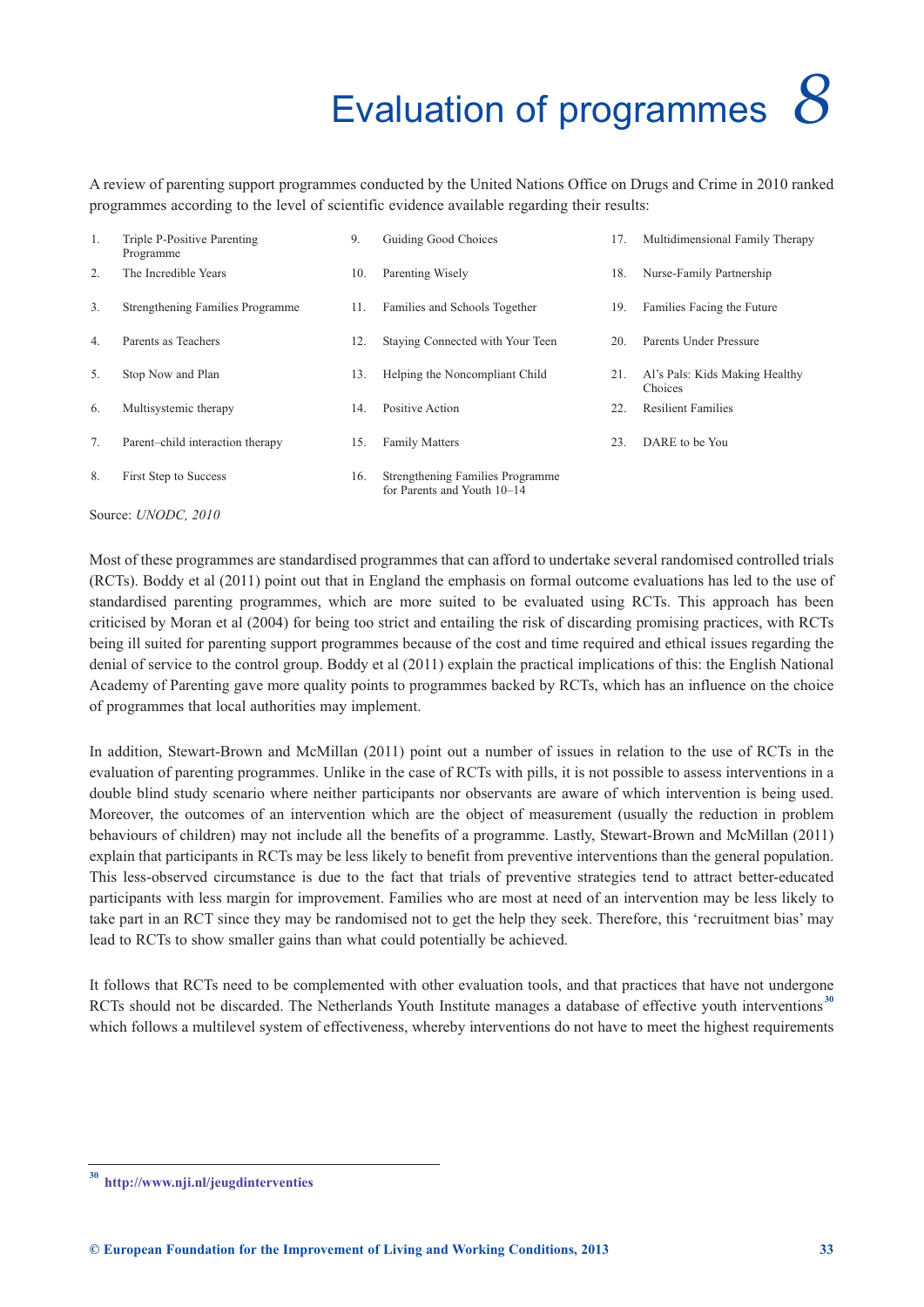of established effectiveness in order to be accredited.**<sup>31</sup>** The different levels of evidence in the database follow the 'ladder of effectiveness' developed by Veerman and Yperen (2007):

- 1. A description of the basic elements of an intervention (e.g. target group, goals, activities) in order to be transferable;
- 2. A sound conceptual framework, with a theory of why it works and for whom;
- 3. Empirical evidence that the targets of the interventions are achieved (systematic monitoring of outcomes like goal attainment, client satisfaction, etc.);
- 4. Empirically established effectiveness with substantial evidence.

The existing reviews of parenting support show that formal evaluations are not commonly used across Europe. According to Boddy et al (2009), in **France** and **Italy** most evaluation focuses on implementation, using indicators such as the number and the characteristics of service users. Their research suggests that 'the countries that placed least emphasis on formal evaluation of effectiveness also placed greater emphasis on supporting parents through individualfamily oriented counselling approaches' (ibid). In another article, Boddy et al (2011) state that this lack of formal evaluation could be due to the fact that in continental Europe parenting support does not tend to take the form of discrete, time-limited interventions. In some cases, the support is delivered embedded in universal provision (e.g. in schools in Denmark), thus making it difficult to have evaluations where there is a comparison with a control group. Therefore, in many cases evaluation takes the form of assessment of individual progress.

One could argue that in many countries this preference for individual counselling is due to the lack of parental support resources. For example, in **Estonia** small local authorities do not have services specifically providing parenting support and as a replacement they offer individual advice. Evaluation in this country focuses on the process of service provision and the providers themselves. Other elements addressed in evaluations are the parents' perception of the programme's contents, its impact on their parenting skills and on their child's behaviour. In **Hungary**, the lack of human and financial resources means that formal evaluations are not common. Moreover, many programmes change or are discontinued before they can be assessed.

Large local authorities in **Estonia** offer the Thomas Gordon Parent Effectiveness Training (PET). PET is the only parenting programme that has been thoroughly evaluated in the country. The evaluation measured the views and attitudes of 73 parents with children aged nine to 16 before and after the training courses. The results outlined the following issues:

- n parents experienced increased satisfaction and competence in their role as a parent;
- <sup>n</sup> according to parents, the problems they had with children (conduct, hyperactivity, problems with peers) were solved or relieved;
- parents observed an increase in children's pro-social behaviour.

**<sup>31</sup>** More information can be found at:

**[http://www.youthpolicy.nl/yp/Youth-Policy/Youth-Policy-subjects/Netherlands-Youth-Institute-Effective-youth](http://www.youthpolicy.nl/yp/Youth-Policy/Youth-Policy-subjects/Netherlands-Youth-Institute-Effective-youth-interventions/Database-of-Effective-Youth-Interventions)interventions/Database-of-Effective-Youth-Interventions**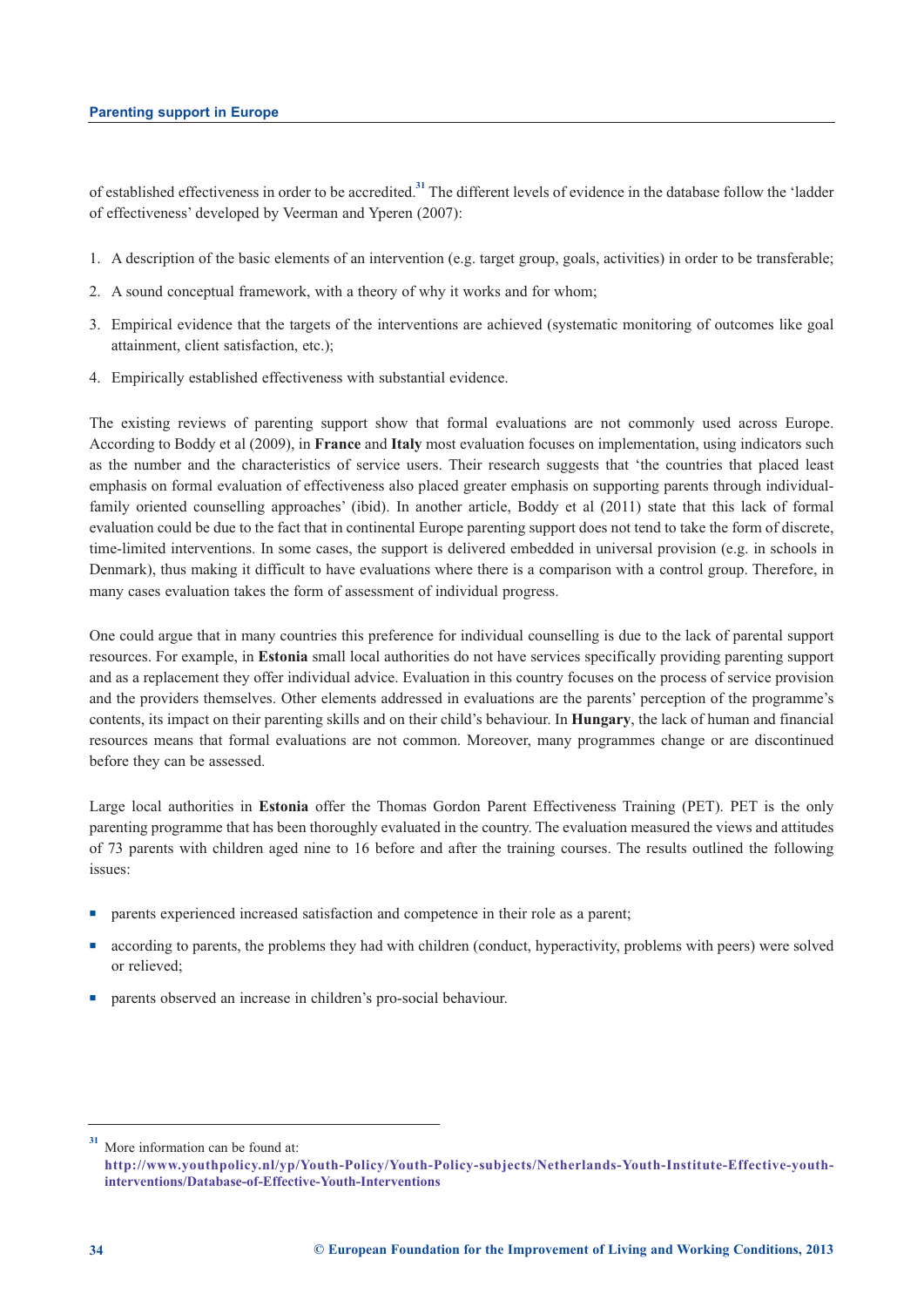There is also a problem of lack of incentives to put in place comprehensive monitoring systems. The pilot implementation of the National Occupation Standards for Work with Parents in **Northern Ireland** showed that there are few incentives for providers to be involved in a review of their quality assurance standards. The evaluation of the pilot implementation concluded that the award of a service quality certification mark<sup>32</sup> could be linked to funding.

Other quality assurance mechanisms used are the conditions required in order to grant funding. In **Estonia**, quality control is exercised when deciding on the allocation of funds. In **Sweden**, in addition to RCTs the quality of services comes partly from comparison among counties and local authorities. Data about participating rates are collected and published for comparison. In addition, the organisers of manualised programmes certify trainers and gather the feedback of service users. The Swedish National Institute of Public Health disseminates scientific knowledge about methods in the field of parenting support. In **Austria**, the federal government can fund institutions that deliver parenting education in accordance with scientific findings. In addition, as noted in the Austrian case study, since 2000 there have been guidelines stipulating that the following types of course may receive funding:

- <sup>n</sup> Courses which are organised as a series of events for a consistent group of parents (e.g. each Tuesday evening), containing elements of information, self-reflection and exchange of experiences. A further prerequisite is that these courses deal with at least one of five life stages (pregnancy/birth, children aged zero to three, three to six, six to 10, 10+) and that they contain a number of basic themes like child development, ways and goals of education, health, conflict management within the family, etc.;
- n Activities to motivate and inform parents about parental education;
- Continuing courses and lectures which expand on the material of the basic courses;
- Education within the framework of parent–child groups;
- Networking:
- Training, supervision etc. ... of staff (e.g. course instructors).

**<sup>32</sup> <http://www.bsigroup.com/en/ProductServices/About-Kitemark/>**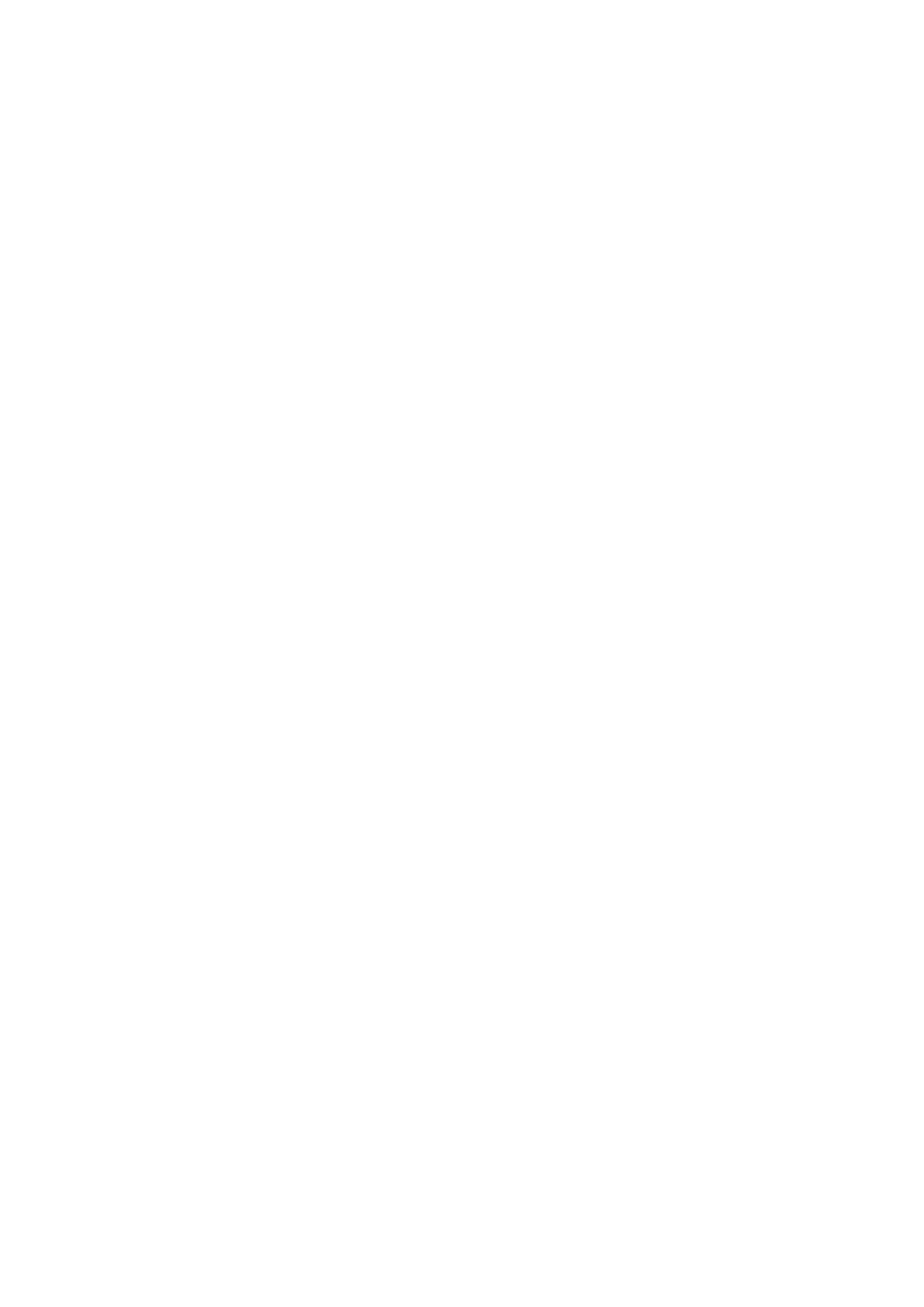## Common challenges and *9*good practice elements

<span id="page-40-0"></span>A number of challenges are common to all service providers of parenting support in Europe. This section highlights those challenges and the elements that have allowed them to be overcome successfully, together with specific examples.

### **The time factor**

The time factor relates to questions over early or late intervention, and the duration of interventions. According to Moran et al (2004):

*Early interventions in general report better and more durable outcomes for children; late intervention seems to be better than none, although it may be more beneficial for parents than for young people themselves (e.g. in dealing with parenting stress, rather than modifying outcomes for young people).*

Literature in any case shows that families under multiple stresses benefit more fully from parenting support interventions when their other needs are met as well.

Parents with complex problems and multiple needs do better in programmes of longer duration and greater intensity; brief interventions nevertheless work well in achieving simpler objectives like giving information or modifying straightforward behaviours. The use of intensive interventions seems to be recommended where problems are severe and where intervention is late. The importance for prevention and the difficulties associated with it were highlighted by an interviewee in Hungary:

*Let us imagine that families are in a pyramid: the largest part is the 'green' base, where families do not have problems; the middle stratum is 'amber' – there are problems to be solved, but the families are not yet in crisis. This is where the social signalling system should operate – to keep families from crossing the border between amber and red. Instead, signalling kicks in only when families are in the 'red' zone, at the top of the pyramid.* 

(Expert, National Institute of Family and Social Policy (NCSSZI))

### *How* **may be more important than** *what*

To work effectively with parents, programme staff have to be prepared, skilled and have a clear idea of the boundaries of their role. This is especially needed when they are involved in building a sense of 'partnership' with service users. Moran et al's review (2004) in particular stresses that how parenting support is delivered may matter more than what is delivered. How the relationship is built up and managed plays a crucial role. 'If parents do not feel respected, they are unlikely to engage well with a programme' (Moran et al, 2004). Among the wide variety of skills to be considered, a relevant role should be attributed to relational skills, as facilitating peer support implies some degree of empathy with parents.

In order to be able to provide this tailored support, there needs to be a certain continuity of programmes so that staff have time to learn how to create rapport with service users. This was brought up in one of the interviews in Hungary:

*The staff are not very well prepared. The social work students are unprepared to do any practical job. It would be good to insist on an aptitude test for this profession: people who care for others should possess the appropriate personality traits and should be more practical to understand the problems of the clients. There are many training tools for this, but good training is expensive and we cannot afford it.* 

(Head of the Family Assistance and Child Protection Centre in the second district of Budapest)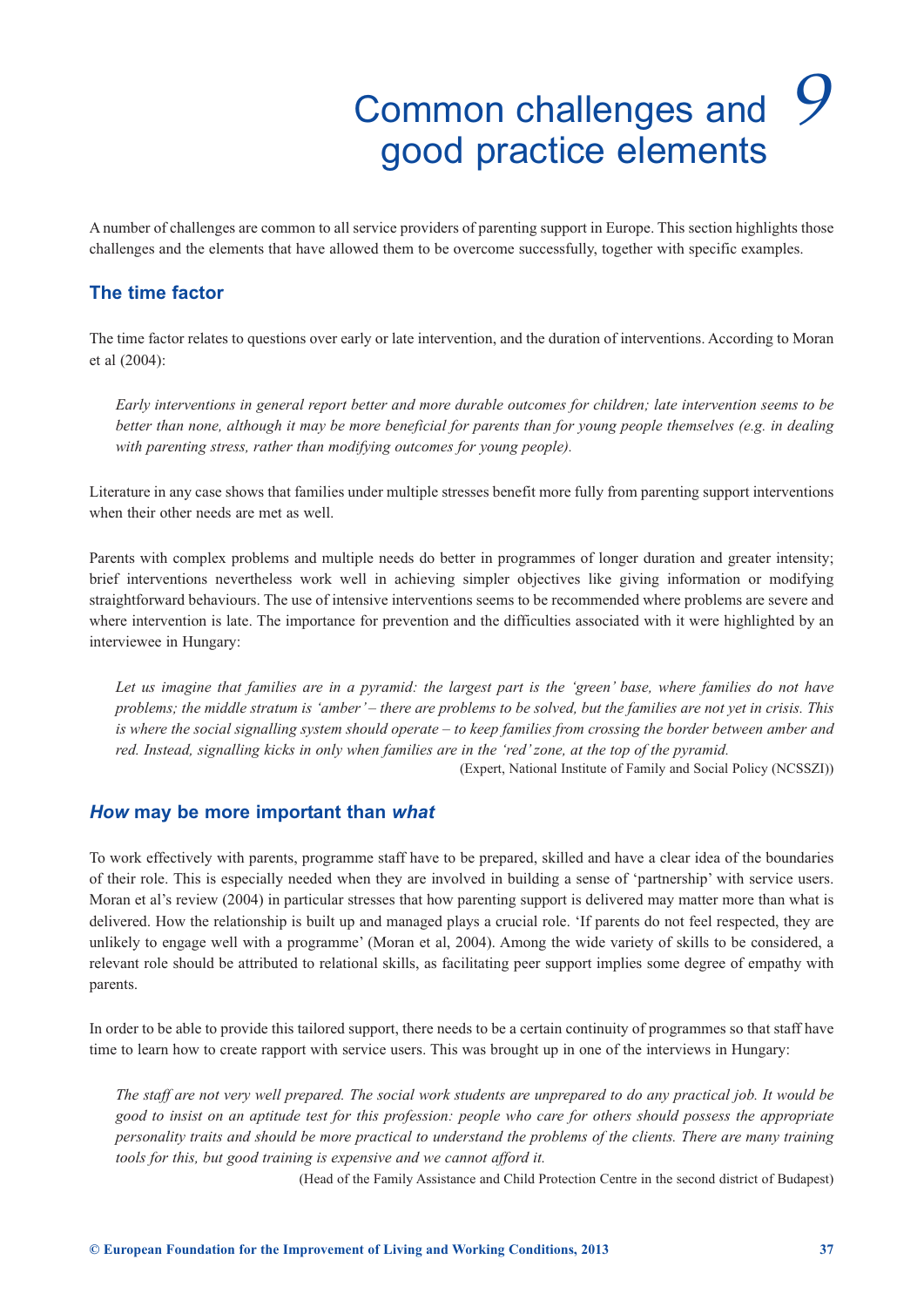In 2011, an intercultural parents' café (Interkulturelles Elterncafé) was established in Vienna, **Austria**, that brings together 15 to 20 parents with a migrant background. A number of interesting elements can be highlighted in this practice:

- <sup>n</sup> The café includes presentations from invited experts as well as discussions among participants. The school provides information about projects and events. Children can use a supervised play area while the meetings take place.
- <sup>n</sup> The two members of staff speak the mother tongue of minorities that are not fluent in the host country language.
- n The parents' café is organised in the school building, thus facilitating communication between parents and teachers.

This project is carried out by one of the main NGOs providing parenting programmes (Kinderfreunde), the school and the Austrian Integration Fund. The main aim is to familiarise migrant parents with the school system so that they can be more involved in the education of their children. Attendance is for free and parents are given vouchers for school material or language courses as a reward for attendance.

### **Self-help groups**

Self-help, peer or parent-to-parent support has seen a growth in recent years and is used in various different fields of parenting support (Kurtz, 1997; Del Rio and Luppi, 2010; Ainbinder et al, 1998). Self-help groups cover different types of needs with one common idea: in the peer group experience, people are invited to open up, to rely on the resources of the group, and to have confidence in each other. In addition, by enabling group members to discuss their problems collectively, with the guide of a professional, the self-help group re-educates parents in listening. But according to Moran et al (2004), 'some parents are however unsuited to group work, or may have pressing personal needs that require oneto-one attention from a practitioner. Thus, the facility for one-to-one work, sometimes as preparation for later group work, needs to be available alongside group programmes.'

Self-help may contribute to generate self-esteem in parents – a key resource for a good educational relationship with their children. In Sweden, there are seven different programmes based on behaviour theory following this format. Parents are shown different situations regarding parent–child relationships and they are encouraged to propose solutions and rehearse them with the group and at home. These meetings can also have an indirect positive impact on social cohesion: the experience both in Baboes in Brussels (see box below) and in the House of Parents programme **<sup>33</sup>** in Budapest show that meeting groups attract parents from very different backgrounds and that parents welcome this diversity.

Baboes was started by the Flemish-speaking community in Brussels, **Belgium**, in 2009 on the basis of a research project. This project showed that 50–70% of parents are interested in having the opportunity to discuss parenting matters informally with other families rather than getting professional advice. Baboes is a free meeting space where parents of children under five can meet each other while their children play. Parents can also get advice from the staff in the meeting space, who act as facilitators. There is no set programme or list of issues that needs to be discussed; parents come to talk about their children and their daily lives. The fact that parents are 'in charge' is quite innovative. The evaluation of Baboes gathered the views of parents, showing that the programme filled an existing need for informal network support in a safe and free environment to exchange views, thoughts and doubts about family life in general. The Flemish regional government in Brussels will fund it until 2013.

<sup>&</sup>lt;sup>33</sup> The House of Parents Programme provides support in the early stages of having a family and helps overcome any obstacles to becoming good parents. More concretely, it provides day care, counselling and individual and group activities including music and drama.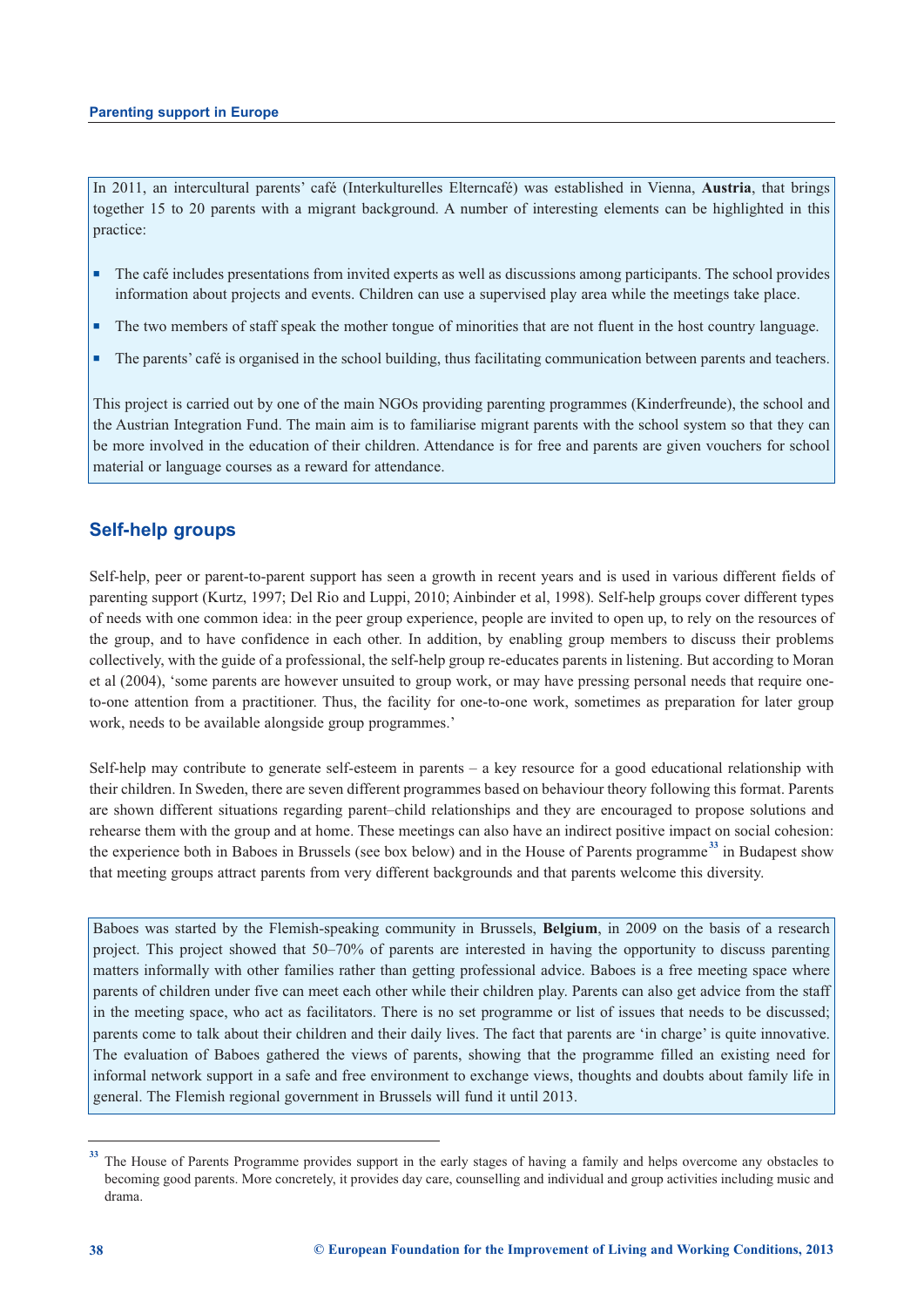### **Manualisation versus flexibility**

Standardised programmes are popular in many European countries. From the countries included in this review, Sweden and Ireland (and Estonia to a certain extent) made widespread use of these programmes. In Sweden, standardised programmes are derived from behaviour (Incredible Years, Komet, Triple P, ABC) and attachment theories (International Child Development Programme, Connect). Other countries such as Austria or Germany do not have a tradition of making extensive use of these programmes.

In terms of the transferability of programmes, there seems to be a trade-off between keeping the programme structure as it was originally designed and adapting to the specific needs of the service users. There is evidence that programmes with a clear set of goals have better outcomes than those that adopt a more loose approach. Nevertheless, rigidity and a lack of focus on the specific needs and context within which activities are carried out may smother effectiveness of results – on both children and on parents. It is equally true that parenting support cannot and should not be designed without parents taking an active part in the process. It is advisable to recognise parents' knowledge and encourage them to look for suitable solutions in their individual situation.

More successful programmes pay very close attention 'to implementation factors such as how to "get", "keep" and "engage with" parents and promote good attendance' (Moran et al, 2004).

The programme *Construir Famílias* (Building families) is promoted in **Portugal** by the Associação para a Educação e Solidariedade Mundos de Vida, and targets families that are considered to be at risk both socially and psychologically. The programme follows an experimental model created by a Spanish university (Universidad de la Laguna). Given its success in Spain, it has been implemented in Portugal with the supervision of the University of Minho. This programme encourages the active participation of users and it is characterised by its flexibility. Parents are made aware of their parenting habits and they can learn alternative ways to educate their children or react to situation in daily life, combining the information with the effective support of professionals. The course runs for eight months, with weekly meetings of two hours. This long period of time allows for monitoring of the implementation of new practices in families. The programme is free of charge, its timetable is agreed with participants and they can also make use of transport and babysitting services.

### **Adapting to the needs of migrants and ethnic minorities**

Optimising the use of existing services entails ensuring that those families that need services most get more attention, rather than those who request services most. Families with a migrant or ethnic minority background tend to use services less than the average. Some of the reasons for this are their lack of awareness of their entitlements, language barriers or because they anticipate that they will be discriminated against. Public local services are reacting to this by recruiting staff from migrant backgrounds.

Migrant families from Somalia and Arabic-speaking countries have increasingly settled in the Swedish municipality of Linköping. Since these families may struggle with the Swedish language and/or have different parenting traditions, the municipality has trained individuals from these minorities to serve as 'bridge builders' between the Swedish majority and these minorities. These 'bridge builders' work part time at family welfare centres and in schools. One of their tasks is to recruit families to parental courses. Leaders run courses for minority groups in the minority language. Roma families have lived in Linköping for quite a long time and are approached in a similar way.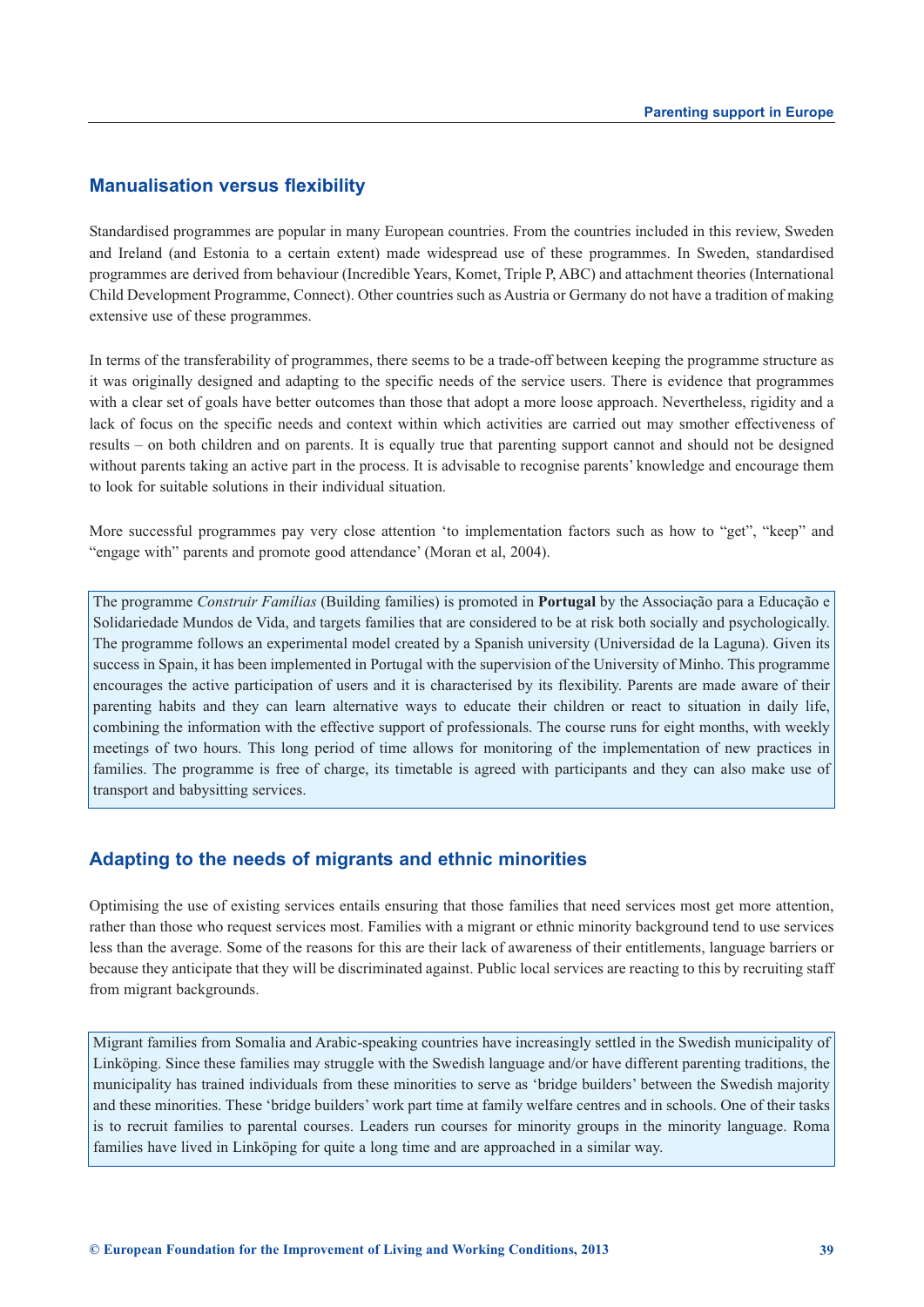However, research from the European network of cities for local integration policies for migrants (CLIP) has shown that migrants are still underrepresented in the public sector. Some of the reasons mentioned are preferential treatment in recruitment, lack of language competence or relevant/recognised qualifications, or the complications associated with recruiting asylum seekers or third-country nationals (Eurofound, 2008).

### **Improving the take-up of parenting support services**

In relation to the removal of barriers to access described in previous sections, there are other strategies that improve the take-up of services. The Social Care Institute for Excellence (2009a and b) identified the following possible improvements in service delivery:

- n Marketing programmes: talking to parents in the community, holding taster sessions, 'word of mouth';
- n Meeting parents before the first session in order to recruit the right people to the right courses, reassure parents that they will not be stigmatised or labelled 'a bad parent', assess parents' readiness to engage with a programme, starting a relationship of trust;
- Creating a safe space: choosing the right venue, welcoming parents;
- <sup>n</sup> Overcoming practical barriers: running 'satellite' programmes in rural areas or offering telephone-based courses, offering free transport, providing free high-quality childcare;
- <sup>n</sup> Adopting a collaborative approach: enabling them to set their own goals, 'where parents are at' and at their pace;
- <sup>n</sup> Helping parents to embed the learning into their daily lives: enabling parents to repeat a course if necessary, providing follow up and refresher courses.

### **Defining the boundaries of the intervention**

As highlighted in the section on definitions, the concept of parenting support is open to many interpretations and views and there is no real consensus on what falls within or outside its scope. It is important to clarify what the boundaries of this intervention are in relation to other policy areas. This is important not only from a theoretical perspective, but also in order to avoid overlaps between services, particularly because of the wide range of areas of health and social care that parenting support touches upon. In addition, Daly (2011) points out the need to improve the definition and promotion of parenting support actions while also maintaining their broad applicability in order to facilitate cross-national mutual learning.

A relevant issue that needs to be considered more fully is the role that institutions should play in the promotion of a child's well-being, considering that it is widely recognised that it is and should remain the primary responsibility of families themselves, who should be free to choose their parenting approach and their cultural and value model within the specific context where they live and which is rapidly evolving. In this perspective, the context in which families live deserves more consideration in the definition of the boundaries of the intervention.

Parenting support programmes need to be clearly articulated and to document how precisely they expect to benefit participants, setting objectives in specific terms that can be measured over time. 'This will make it possible both to evaluate programmes in terms of anticipated, hoped-for outcomes as well as unanticipated ones that may emerge over time, and which may be just as illuminating in terms of practice development' (Moran et al, 2004).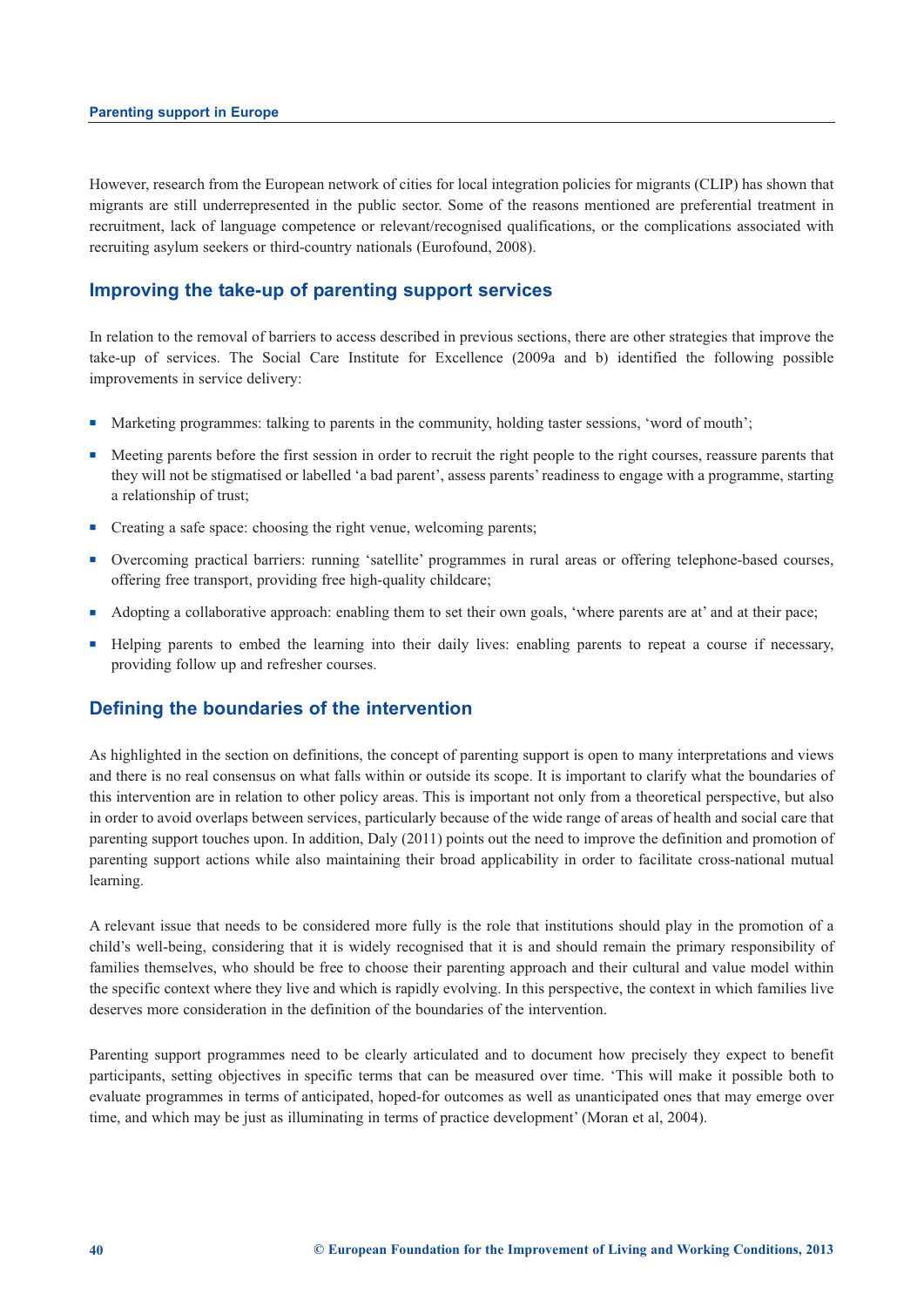### **An integrated approach to services**

As described in previous sections of this report, there are different institutions and levels of government involved in the provision of parenting support services, which can lead to gaps, overlaps and coordination issues. When classifying European countries according to their parenting support policies, Clavero (2001) distinguishes two types of models. On the one hand, **France** and **Sweden** are countries with an 'explicit' family policy and specific programmes to attain the planned objectives. Parenting support here constitutes a specialised, 'parent-oriented' service integrated with others. On the other hand, **Britain** and **Ireland** have no explicit family policy, but rather an uncoordinated set of family-related policies that target mostly those at risk of poverty. The public sector here is also less prone to intervene in the private sphere and therefore many services are provided by the voluntary sector.

Despite this lack of coordination, Clavero (2001) points out that both countries have introduced prevention and early integration strategies that bring together health education and family support into one programme. In Britain, coordination bodies have been set up in order to expand services, build networks and develop national standards (Clavero, 2001). In Ireland, services have been expanded since the 1990s and are better coordinated, with the creation in 2003 of the Family Support Agency. Services now follow the logic of 'tailored universalism', which means that there is support available for all citizens but services are also tailored to meet specific needs. Parenting support for all families includes standardised programmes (e.g. Parentline, Rollercoaster.ie) and short parenting courses for which it is often necessary to pay a fee. Parents considered to be at risk of social exclusion also receive a number of standardised programmes as well as services from Family Resource Centres across the country (Greene, 2011). It is foreseen that in the near future child and family support services will be reformed. Child welfare and protection will no longer be managed by the Health Service Executive and will be run by a Child Welfare and Protection Agency.

In addition to having national strategies and coordinating agencies, it is important that services are integrated at the local level and that this does not create further layers of bureaucracy. One way in which this has been accomplished is by promoting the creation of partnerships between services. Frost (2005) lists the following levels of partnerships:

- <sup>n</sup> Cooperation: Services work together towards consistent goals and complementary services, while maintaining their independence;
- <sup>n</sup> Collaboration: Services plan together and address issues of overlap, duplication and gaps in service provision towards common outcomes;
- Coordination: Services work together in a planned and systematic manner towards shared and agreed goals;
- <sup>n</sup> Integration: Different services become one organisation in order to enhance service delivery.

Regarding interagency working, Statham (2011) makes the following distinction:

- <sup>n</sup> Interagency working at different service levels strategic, operational, front-line or with an individual child (case level);
- <sup>n</sup> Interagency working for different client groups for example, disabled children or young people at risk of offending;
- <sup>n</sup> Interagency working at different levels of need for example, all children or targeted at those with additional needs;
- **n** Interagency working with different age groups such as early years or youth provision.

It is important to ensure that partnerships and cooperation between different agencies takes into account the views and needs of service users, which is not always the case. A review carried out by Duggan and Corrigan (2009) on research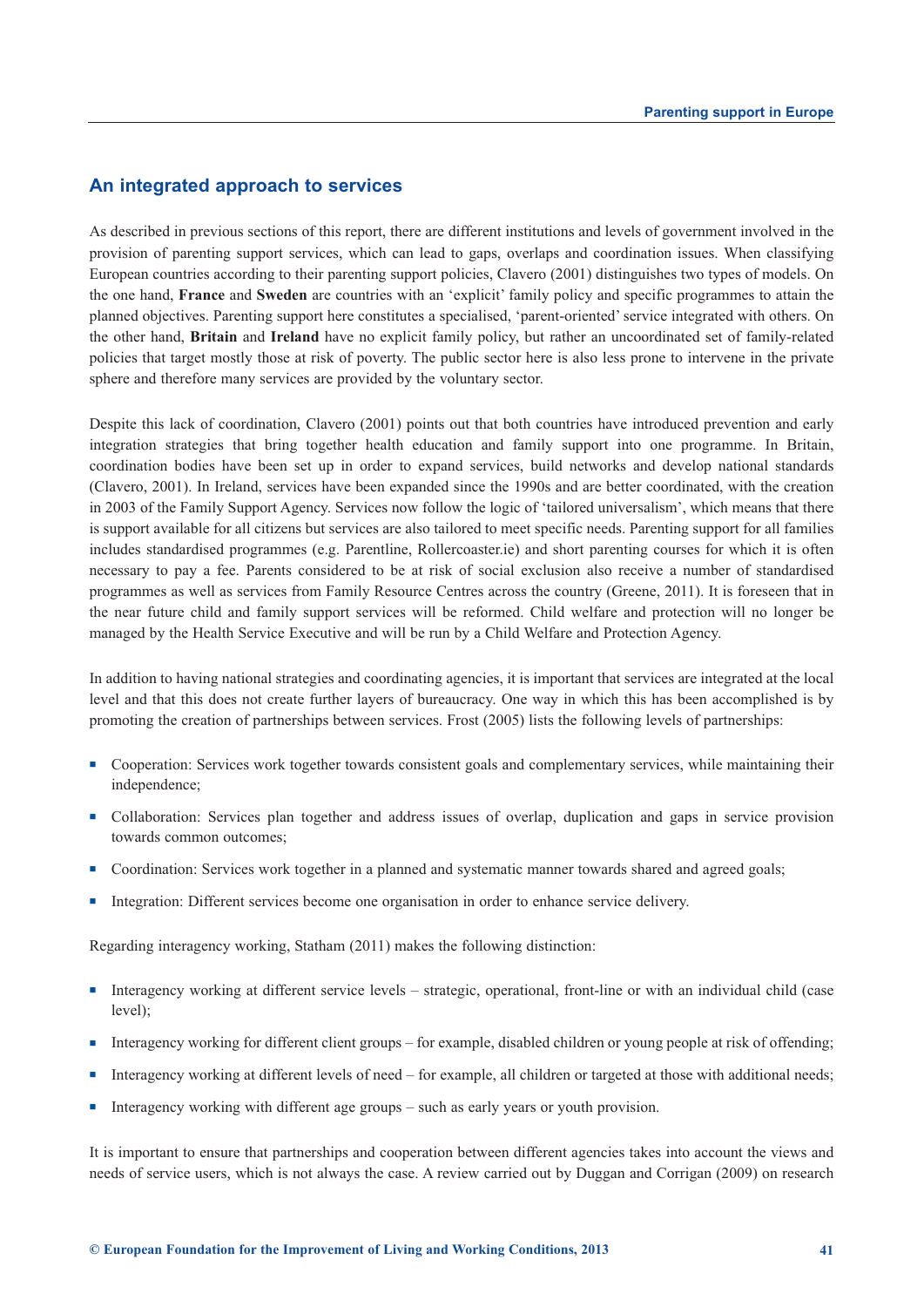literature focusing mostly on the Irish experience on interagency cooperation in children's services pointed out that most of the evaluations do not include the point of view of children receiving services. Most evaluations focus on the benefits for the institutions and professionals involved in interagency cooperation. The review also showed that most of the literature focuses on enabling factors for interagency cooperation rather than effects that it has on the quality of the services delivered.

Parenting support services can also optimise the use of other services by providing information and making appropriate referrals. This is for instance the aim of the Family Support Hubs **<sup>34</sup>** in **Northern Ireland**. These Hubs consist of networks of statutory, voluntary and community organisations and they support families that do meet the criteria necessary for receiving statutory services. Families are referred to the services that best match their needs, rather than following a 'scatter gun' referral approach whereby users are referred to many services simultaneously in the hope that some may be able to provide some kind of support.

The HADD Family Support Group, Ireland<sup>35</sup> for families with children with Attention Deficit Hyperactivity Disorder (ADHD) provides information about referral services, medications and available entitlements and allowances (e.g. domiciliary care allowance, respite care grant). More concretely, it provides information about hospitals and clinic services for children and adolescents where children can be diagnosed and guidance for parents about how to look for and deal with ADHD-related traits and behaviour. It also informs parents about how to create suitable accommodations and an Individual Education Plan (IEP) at school with a teacher and/or local Special Education Needs Organiser.

In addition to this work, HADD carries out advocacy work and submissions to state agencies dealing with matters that are linked to ADHD (e.g. collaborating on the drafting of the Education for Persons with Special Educational Needs Act). Lastly, it also provides parenting advice on anger management, information events and leaflets, a telephone and email support line for parents and staff working with children. The group is funded by its members and is run by a voluntary committee of parents.

Taking up the suggestions in Eurochild (2010), parenting support would benefit from being integrated in the development of family policies within a comprehensive and integral plan for the realisation of children's rights: inclusive and child-centred structures and services could be promoted, where parents could find various initiatives and activities enabling them to learn and practise good parenting skills ranging from mainstream programmes to targeted initiatives. If parenting support was integrated in a clear policy framework, where the different levels of governance play a specific role, differentiated according to the institutional setting of each country, this would ensure congruence in interventions as well as ensuring the continuity of funding for parenting support.

In the definition of the overall framework of parenting support it seems advisable, given the multi-dimensional nature of child and parents' well-being, to take 'an integrated approach combining multiple policies, at the same time coordinated, cross-cutting (e.g. between different governmental departments or different social services) and vertical (local, regional, national and European levels)' (Coface, 2011).

**<sup>34</sup> [http://www.eurochild.org/fileadmin/Events/2012/05\\_CiNI/Presentations/4\\_Host\\_country\\_practice\\_Northern\\_Ireland.pdf](http://www.eurochild.org/fileadmin/Events/2012/05_CiNI/Presentations/4_Host_country_practice_Northern_Ireland.pdf)**

**<sup>35</sup> <http://www.hadd.ie/>**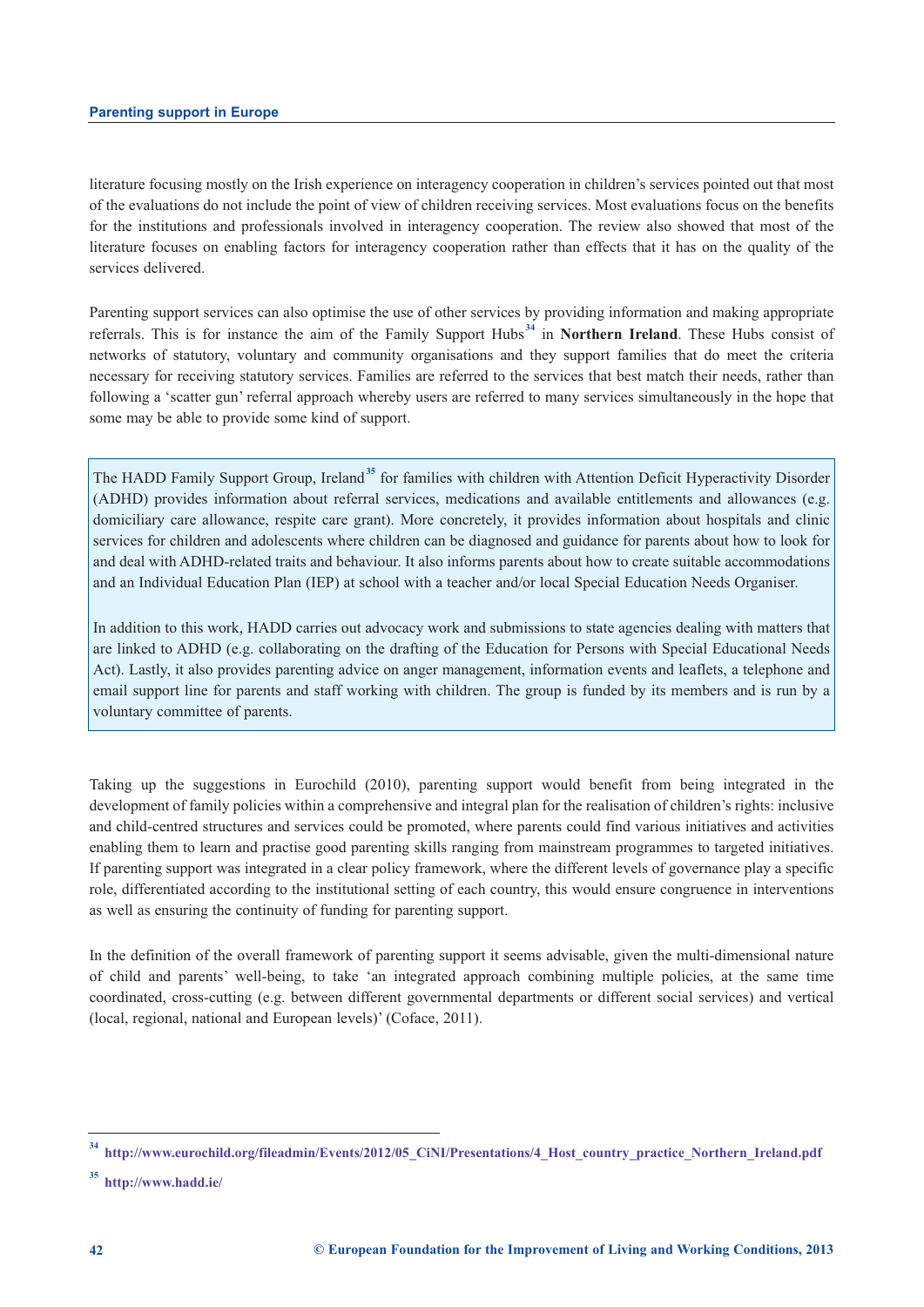### **Paying attention to gender equality**

As highlighted in the section above regarding the accessibility of services, fathers are involved to a very limited extent in parenting support courses. According to Bartlett (2012), the involvement of fathers has benefits for them and also for the mother and the child. Postnatal depression in mothers is related to the relationship with the father and his involvement in infant care. Children tend to be affected by their mother's poor mental health (including postnatal depression), but a good and close relationship with their father tends to protect them from the worst effects (Hall, 2004). Fathers involved in the care of their children adjust to their new role quicker and suffer from less parental stress. The involvement of fathers is also crucial for the effectiveness of programmes, as fathers who do not participate in parenting support may not understand or support changes introduced by mothers (Bartlett, 2012).

In order to increase the participation of fathers, Bartlett (2012) suggests making reference to team parenting (e.g. communicating as a team, division of tasks) and not using gender neutral language (e.g. trainers should always speak about mothers and fathers). Some of the strategies used within the context of the Strengthening Families, Strengthening Communities programme in the UK have been the following: associating parenting support with academic achievement rather than caring and having new places of delivery (pubs) and outreach (betting venues). The programme increased the participation of men from 10% in 2005–2006 to 15% in 2007–2010 (Box, 2012).

### **Promoting empowerment by enhancing the direct involvement of parents**

Parenting support cannot and should not be designed or delivered without parents taking an active part in the process. It is advisable to recognise parents' knowledge and encourage them to look for suitable solutions for their situation. Evidence-based programmes and protocols, though effective and useful, should not be the only provision available for parents as they also include a risk of democratic deficit, since it is only professionals who decide what is good and what is not.

An essential dimension of services and activities providing parenting support is the involvement and enhancement of the responsibilities and competences of parents themselves:

*It is imperative that we avoid creation of a dependency culture or the stigmatisation of those in need. The prevailing philosophy is 'help for self-help', which means that the parents shouldn't be passive beneficiaries, but they should be encouraged to be proactive and responsible for taking decisions.* 

(Pourcheva-Bisset and Sotirova, 2011)

This culture of dependency was also mentioned in one of the interviews with a family therapist in the Hungarian country report:

*As a family therapist, I see that many families invest money in solving their problems; but there are many who cannot afford to, or are averse to doing so or do not have information about the possibilities. Sometimes these people have bad experiences when they turn to the official family helpers. The main problem is that family helpers often do everything on behalf of these parents – filling in the applications for benefits, etc. These social workers want very much to help, but instead of encouraging families to improve their competencies or training them to resolve their conflicts on their own, they train them to be dependent. Our programme was developed so that families who fear that they may lose their children or their benefits can come to trust us. That is essential before the start of any regular parents' club for really needy people.*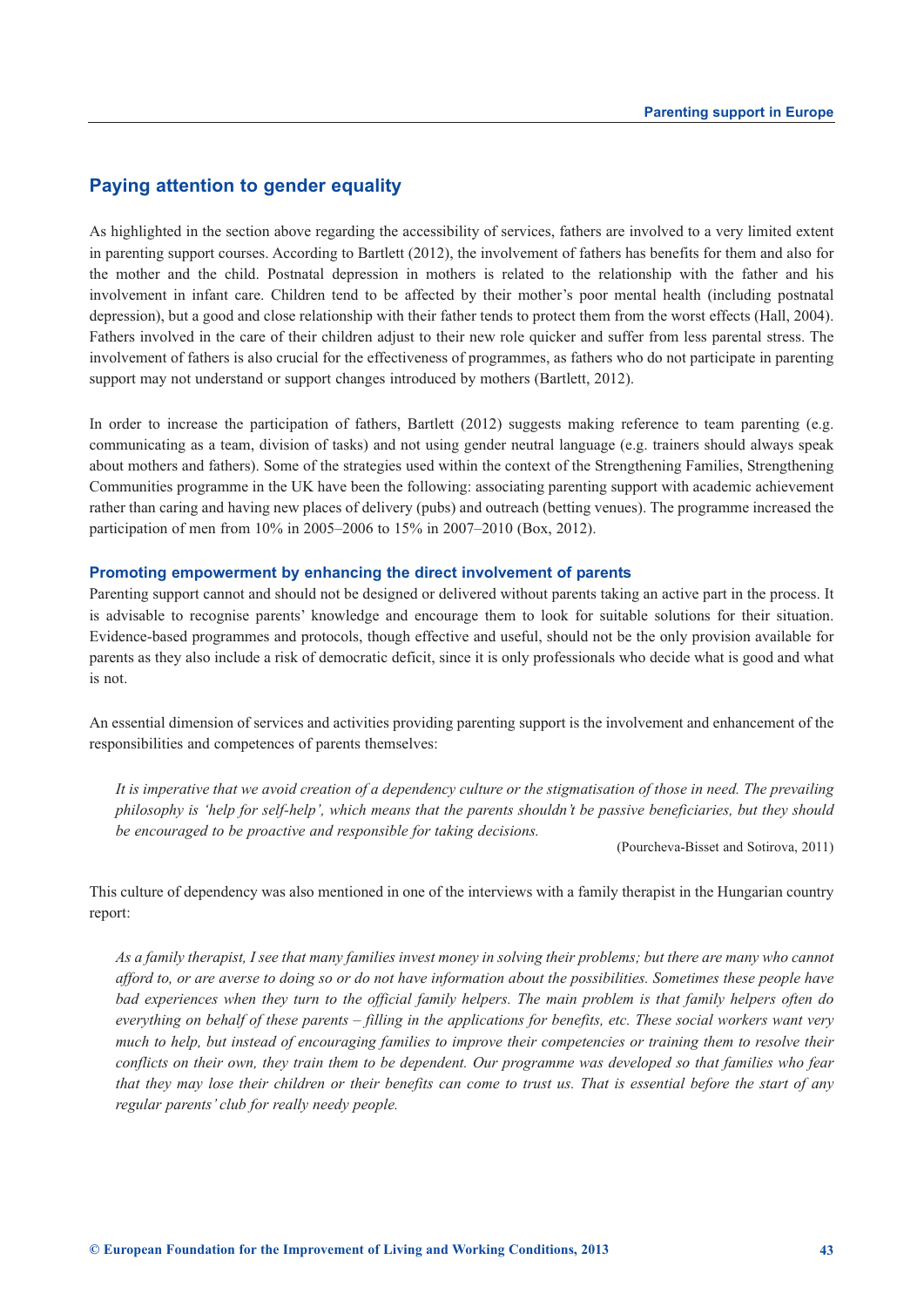### **Enhancing the focus on the most vulnerable**

This is another important topic well discussed in the Dataprev project:

*Some practices show the greatest effect when they are directed at parents with the highest level of need and with the greatest capacity to benefit. However, there are several arguments in favour of universally provided practices. First, they can improve mental well-being at population level. Second, they are less stigmatising. Third, universal practices can address problems before they reach clinical levels.***<sup>36</sup>**

The Dataprev project comes to the conclusion that effectiveness of programmes derives heavily from their capability to 'offer elements of both approaches'. Families without sufficient social, material and cultural capital risk become even more excluded. Vulnerable families often welcome parenting support but may lack the resources to go to a centre on a regular basis. 'Outreaching may also prevent […] middle-class families using more services than those who need them most' (Van Geertsom, 2011). According to Utting (2007), evidence suggests that engagement can be improved by: 'accessible venues and times for service delivery; trusting relationships between staff and users; a "visible mix" of staff by age, gender and ethnicity; involving parents in decision-making; and overcoming prejudices concerning disabled parents, parents with learning difficulties and parents with poor mental health'. Mary Daly (2011) suggests paying special attention to vulnerable groups underlying the importance of early intervention in this context and the role of tailor-made programmes for groups with different needs. Coface (2011) recommends ensuring additional targeted support and outreaching programmes for children and families particularly at risk of social exclusion – for example those living in deprived areas (e.g. depopulated rural areas or poor urban neighbourhoods) and children and families of ethnic minority or migrant background.

There is a need to study appropriate solutions to enhance the involvement of vulnerable groups while at the same time avoiding risks of stigmatisation. According to several authors, targeting can stigmatise parents or children, while universal delivery can avoid this. According to the OECD, support should be universally available, provided in a nonstigmatising way and be supplemented with additional help for the most vulnerable. 'Targeting allows scarce resources to be used more intensively to remedy a problem. This can be more equitable than universalism … At the same time, targeting inevitably misses children who might have benefited, but do not meet the imperfect targeting criteria' (OECD, 2009). However, universality is costly; Boddy et al (2009) point out 'the need for a more nuanced distinction between "universal" and "targeted" provision (or between "mainstream" and "specialist" parenting support)'. Mainstream services accessible to every family, while putting within these general services a special emphasis on less privileged ones, may help to overcome stigmatisation. 'The so called "progressive universalism" – support for all, with more support for those who need it most – seems to be the most suitable way of intervening' (D'Addato, 2011). Governments could support and stimulate low-threshold facilities in which integrated forms of parenting support are being offered, without the risk of stigmatisation.

#### **Improving the qualifications and training available**

Member States should ensure that practitioners – whether paid or unpaid – receive appropriate training and support to ensure quality standards. Joint working represents a high value in the delivery of parenting support provisions and it should be enhanced and supported within a common framework, both in the form of cross-agency collaboration and in the form of integrated (interprofessional) working groups in parenting support and related services. According to Boddy et al (2009), 'it appeared that, although multi-disciplinary working could take time to develop, and necessitate challenging culture shifts, there were evident benefits from a joined-up approach.'

**<sup>36</sup>** Source: **[http://www.dataprevproject.net/Parenting\\_and\\_Early\\_Years](http://www.dataprevproject.net/Parenting_and_Early_Years)**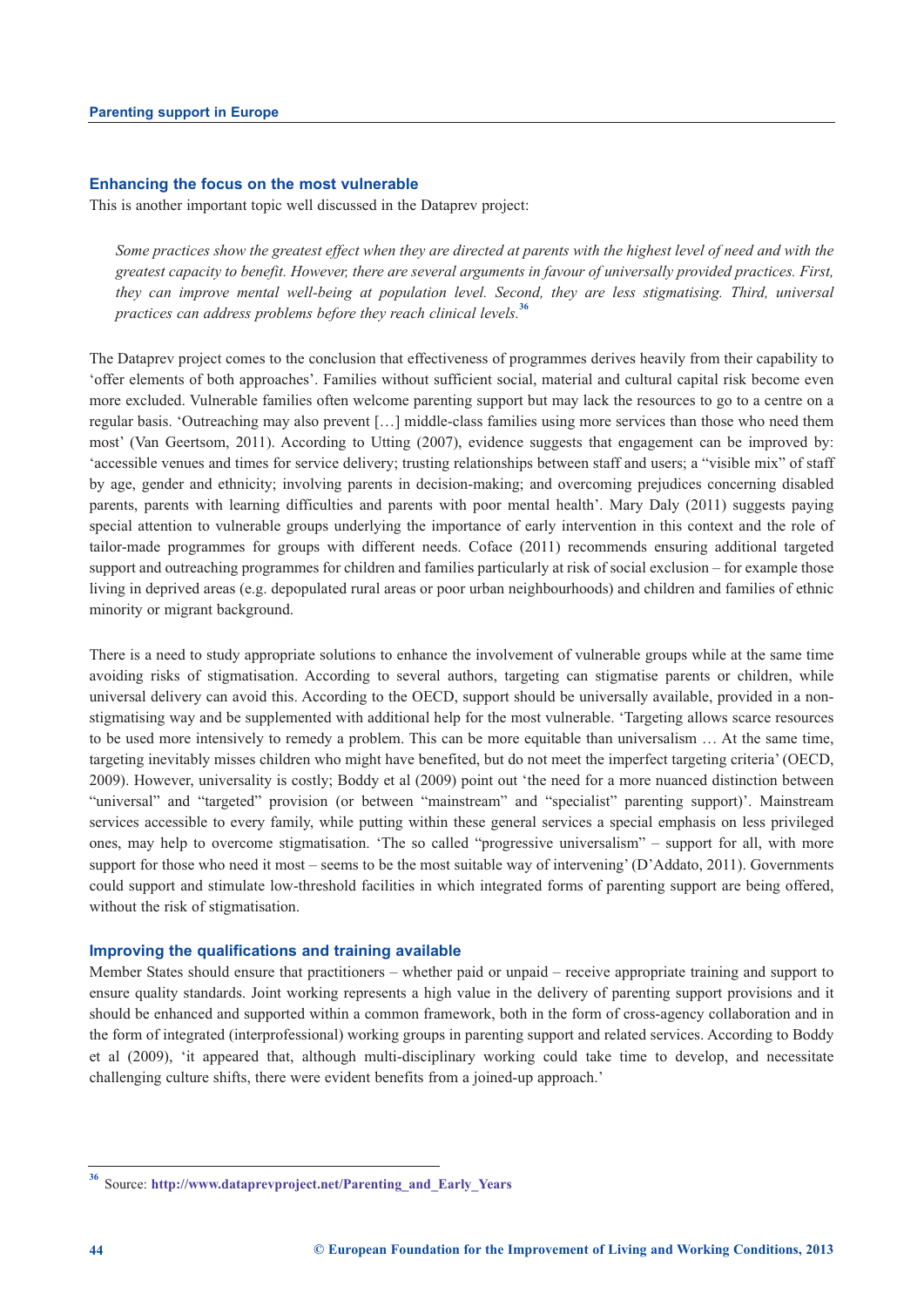### **Improving the evaluation of programmes**

Moran and colleagues (2004) comment that 'we tend to measure what is easily measurable, rather than what we really want or need to know'. Boddy et al (2009) suggest that 'the countries that placed least emphasis on formal evaluation of effectiveness also placed greater emphasis on supporting parents through individual-family oriented counselling approaches.' This suggests that qualitative monitoring activities could also be implemented, in particular in small-scale projects, to derive lessons on how and why results are (not) reached by these more informal and individualised programmes.

For large-scale projects ex-post evaluations and participative evaluations, involving a broad range of key stakeholders, including parents, could offer support in drawing conclusions on how to overcome problems in the implementation of planned interventions.

A comprehensive categorisation of the outcomes from parenting support programmes is made by Moran et al (2004) as follows:

### **Child-focused outcomes**

- <sup>n</sup> Emotional and behavioural development including externalising disorders (e.g. conduct problems, antisocial behaviour, offending, attention deficit and hyperactivity disorder, oppositional disorders), internalising disorders (e.g. depression, anxiety) and sleep difficulties.
- <sup>n</sup> Educational development including school readiness, early literacy and numeracy skills (such as vocabulary use), and educational competence in school years (such as reading and numeracy).

#### **Parent-focused outcomes**

- <sup>n</sup> Skills (behavioural aspects of parenting) including supervision, monitoring, negotiation, boundary setting, communication and negotiation.
- <sup>n</sup> Attitudes and feelings/coping/confidence (attitudes to parenting) including personal views about coping as a parent rather than observable skills; and parenting stress.
- <sup>n</sup> Knowledge/understanding of child development (cognitive aspects of parenting) including knowledge of factual aspects of childcare.
- $\blacksquare$  Emotional/mental health including prevention of depression, enhancing well-being and self-esteem, and reducing psychological distress.
- <sup>n</sup> Social networks parents' social isolation or connectedness; access to networks and services.

### **Parent–child focused outcomes**

■ Parent–child relationships – including qualities of relationships such as warmth, attachment; general parent–child interaction and communication; communication with non-target child or other family members; and primary prevention of child abuse and neglect.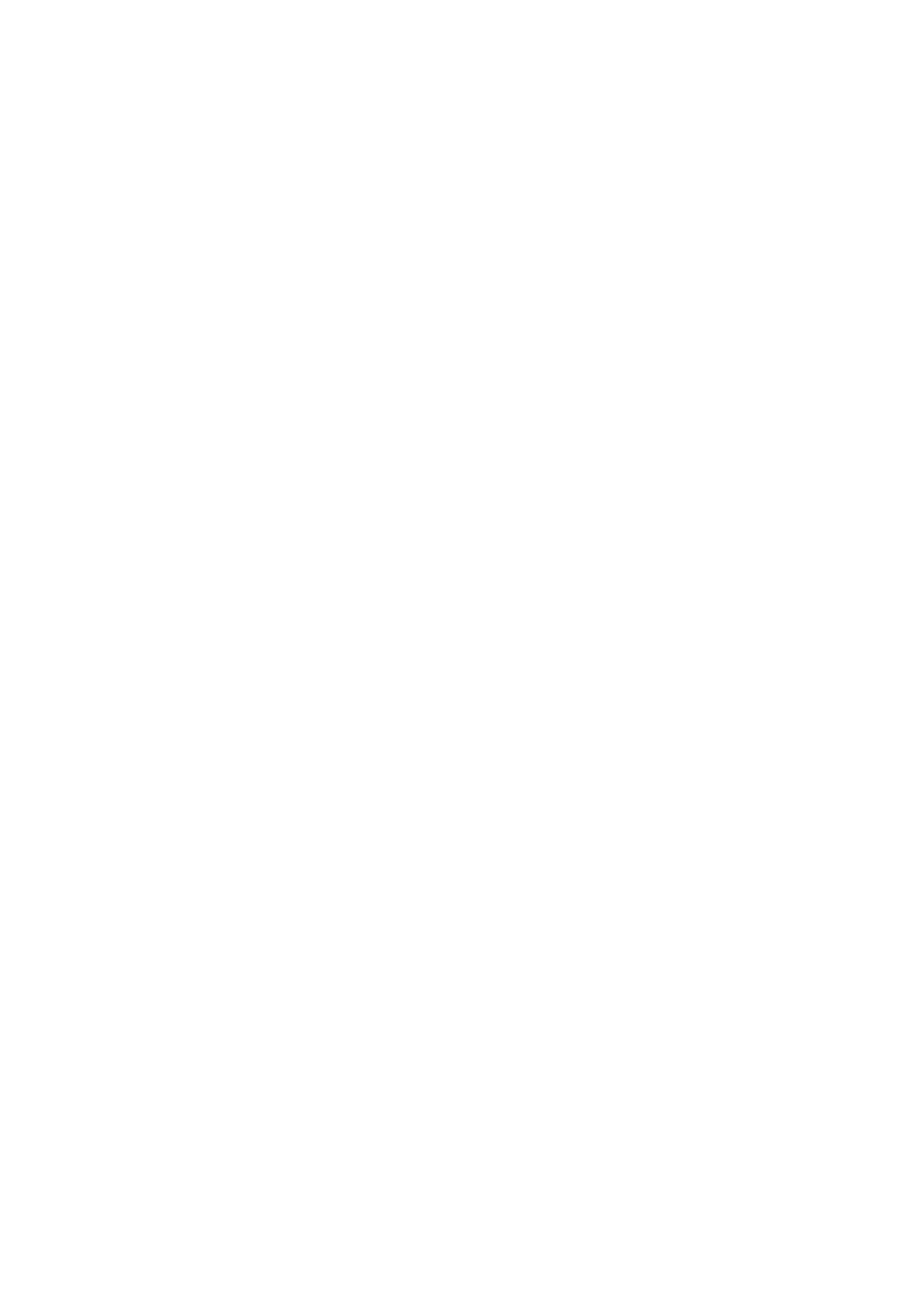# Conclusions *10*

<span id="page-50-0"></span>According to the OECD (2011), 'with the current economic crisis, and the shift in poverty risks towards households with children, it is important for countries to provide support for families, especially for those with elevated poverty risks such as sole-parent and jobless households.'

With cuts and austerity measures affecting services such as childcare, families have to rely more on informal care in order to secure the well-being of their children. Without childcare services to support working parents, families (and particularly women) face what according to Esping-Andersen (2009) 'has led to two 'sub-optimal scenarios': a 'childless low fertility equilibrium' or a 'low income–low employment equilibrium'. While the former is one of the main causes of the fertility decline in Europe, the latter creates a loss of revenue for the state in terms of lost taxes from earnings and it also increases the risk of child poverty.

Poverty is proven to have a particular negative effect in child development, with children in poor families at a higher risk of neglect. The high stress and consequent high cortisol levels make it difficult for children to learn mathematics, reading or writing. Having a positive relation with parents can buffer the cortisol damage of high sustained stress on a child's development in health, education and social care (McDonald, 2012).

Therefore, it is important to ensure that services facilitating harmonious relationships in the household are available at a time when more families are at a risk of poverty. This includes having a comprehensive strategy that gives parenting support services more continuity than a project-to-project basis, which is what happens in many projects in Estonia and Hungary. Similarly, in the Austrian country study it is reported that workplace-based parent education (betriebliche Elternbildung) has been discontinued, possibly because of the lack of interest of companies in funding these initiatives during the crisis. The previous section described a series of issues that can help towards providing a diversified and effective range of programmes.

The EU can support actions at the Member State level in a number of ways. It can continue its activities promoting mutual learning and comparability as part of the forthcoming 8th Research Framework Programme (FP8). Establishing a series of common quality criteria such as the ones developed for social services of general interest could be a useful framework to set standards at the national level. Lastly, parenting support should be part of the implementation of the European Commission Communication on Early Childhood Education and Care.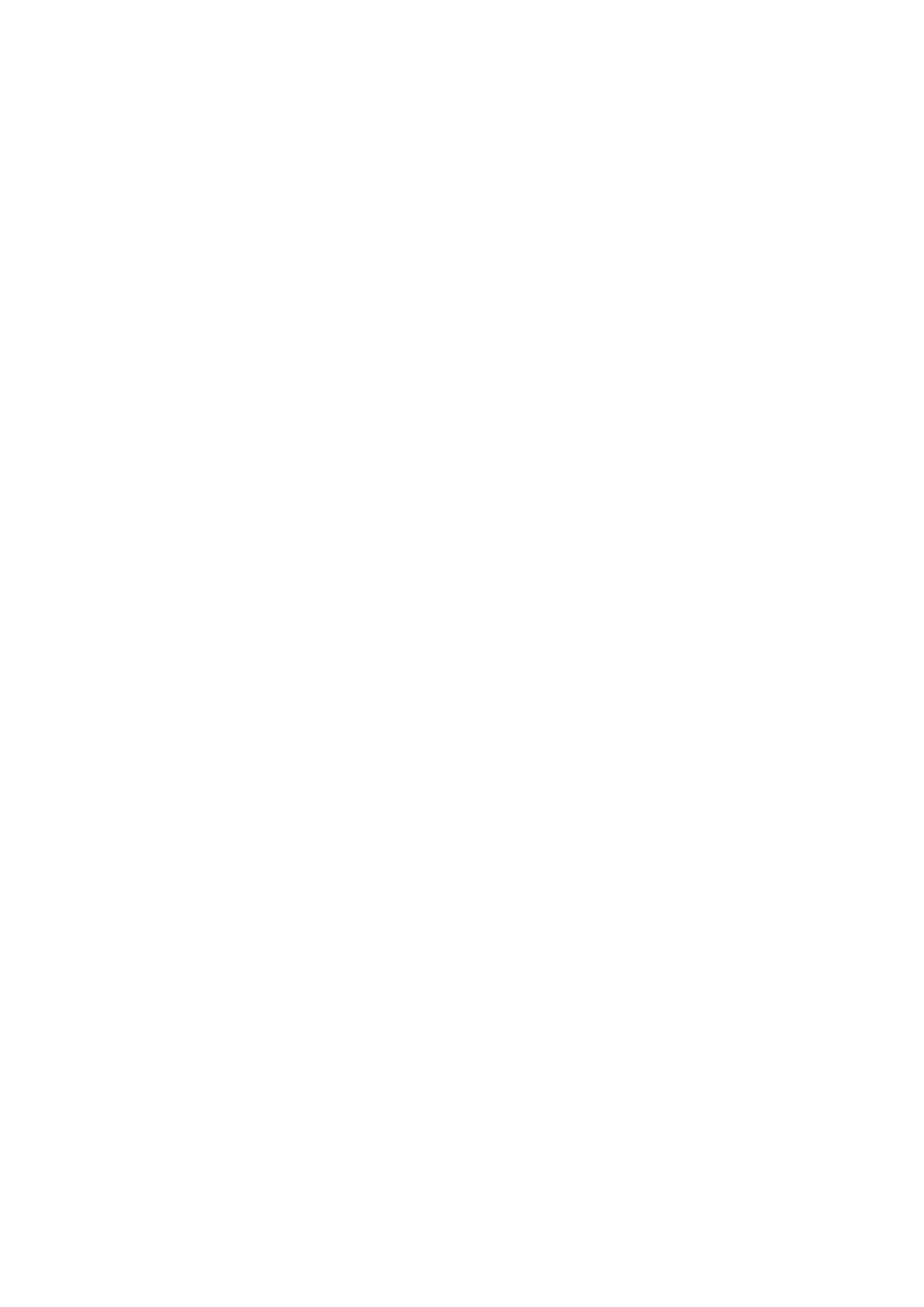### **References**

<span id="page-52-0"></span>Abreu-Lima, I., Alarcão, M., Almeida, A. T., Brandão, T., Cruz, O., Gaspar, M. F., Ribeiro dos Santos, M. (2010), *Avaliação de Intervenções de Educação Parental: relatório*. **[http://www.cnpcjr.pt/preview\\_documentos.asp?r=3496&m=PDF](http://www.cnpcjr.pt/preview_documentos.asp?r=3496&m=PDF)**.

Ainbinder, J. G. et al (1998), 'A qualitative study of parent to parent support for parents of children with special needs', *Journal of Pediatric Psychology*, No. 2.

Andor, L. (2012), 'Tackling child poverty', Speech at the 7th European Forum on the Rights of the Child, Brussels, 13 November 2012, available at **[http://europa.eu/rapid/press-release\\_SPEECH-12-804\\_en.htm](http://europa.eu/rapid/press-release_SPEECH-12-804_en.htm)**.

Arts, W. and Gelissen, J. (2002), 'Three worlds of welfare capitalism or more? A state-of-the-art report', *Journal of European Social Policy*, Vol. 12, No. 2, pp. 137–158.

Bartlett, D. (2012), 'Engaging Fathers: The challenge', Conference presentation, Evidence Based Parenting Programmes and Social Inclusion Conference at Middlesex University, 20 September 2012.

Boddy, J. et al (2009), *International perspectives on parenting support: Non-English language sources*, DCSF Research Report NO DCSF-RR 114, Institute of Education, London, available at **[http://www.expoo.be/sites/default/files/kennisdocument/UK\\_international\\_perspective\\_on\\_parenting\\_support1.pdf](http://www.expoo.be/sites/default/files/kennisdocument/UK_international_perspective_on_parenting_support1.pdf)**.

Boddy, J., Smith, M., Statham, J. (2011), 'Understandings of efficacy: Cross-national perspectives on "what works" in supporting parents and families', *Ethics and Education*, Vol. 6, No. 2, pp. 181–916.

Box, L. (2012), 'Strengthening Families, Strengthening Communities. An evidenced based Parent Programme', Conference presentation, Evidence Based Parenting Programmes and Social Inclusion Conference at Middlesex University, 20 September 2012.

Clavero, S. (2001), 'Parenting support: an international overview', Queen's University of Belfast, available at **<http://www.lenus.ie/hse/bitstream/10147/44896/1/6546.pdf>**.

Coface (2011), 'Working Group Family and Social Policies – The role of family-friendly policies for the prevention of child poverty and the realisation of child wellbeing', available at **[http://www.eurochild.org/fileadmin/Communications/01\\_Info\\_Flash/1106/WG1\\_Position\\_Child\\_poverty\\_and\\_](http://www.eurochild.org/fileadmin/Communications/01_Info_Flash/1106/WG1_Position_Child_poverty_and_wellbeing_EN.pdf.) wellbeing\_EN.pdf**.

Corsi, M., Crepaldi, C., Samek Lodovici, M. (2009), *Ethnic minority and Roma women in Europe: A case for gender equality?*, Publications office of the European Union, Luxembourg, available at **<http://ec.europa.eu/social/BlobServlet?docId=4833&langId=en>**.

Council of Europe (2006), 'Recommendation (2006): 19 Recommendation of the Committee of Ministers to Member States on policy to support positive parenting', available at **<https://wcd.coe.int/wcd/ViewDoc.jsp?id=1073507&Site=CM>**.

Cowley, S. et al (2007), 'What do health visitors do? A national survey of activities and service organisation', *Public Health*, No. 121.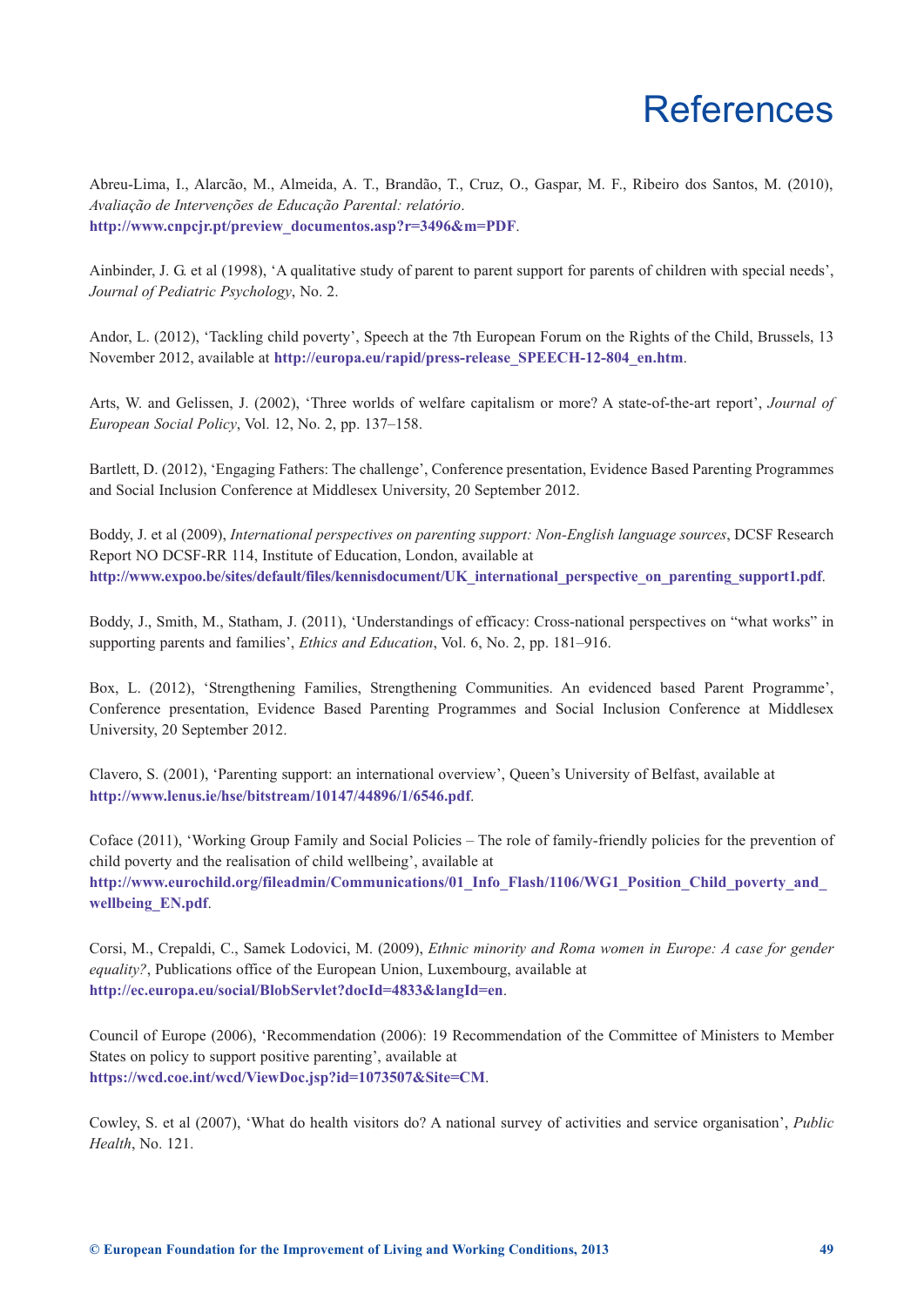D'Addato, A. (2011), 'Building a co-ordinated strategy for family and parenting support – Making the difference to outcomes for children – Review of the French experience' (Peer review).

Daly, M. (2007), 'Parenting and the different ways it can affect children's lives: research evidence', available at **<http://www.jrf.org.uk>**.

Daly, M. (2011), 'Building a co-ordinated strategy for parenting support', available at **<http://ec.europa.eu/social/BlobServlet?docId=7986&langId=en>**.

Daly, M. (2012), 'Parenting support policies in Europe: Typologies and trends', Paper Presented at Oxford Social Policy Seminar Series, 16 February 2012.

Del Rio, G. and Luppi, M. (2010), *Gruppi di relazione e d'aiuto*, Franco Angeli, Milan.

Department of Children and Youth Affairs (2012), *Final Report of Task Force on the Child and Family Support Agency*, available at **<http://www.dcya.gov.ie/documents/ChidFamilySupportAgency/TaskForceReport.pdf>**.

Duggan, C. and Corrigan, C. (2009), *A literature review of inter-agency work with a particular focus on children's services*, Children Acts Advisory Board Research Report No. 4.

Esping-Andersen, G. (2009), *The incomplete revolution: Adapting to women's new roles*, Polity Press, Cambridge.

ETUC, BusinessEurope, UEAPME and CEEP (2008), S*ocial partners' progress report on reconciliation of professional, private and family life*, available at **[http://www.etuc.org/IMG/pdf\\_2008-00393-E.pdf](http://www.etuc.org/IMG/pdf_2008-00393-E.pdf)**.

Eurochild (2010), *Family policies that work best for children*, The family parenting support working group, Brussels, available at

**[http://www.eurochild.org/fileadmin/Events/2010/04\\_Study\\_Visit/FPS%20Study%20Visit%202010\\_REPORT1%](http://www.eurochild.org/fileadmin/Events/2010/04_Study_Visit/FPS%20Study%20Visit%202010_REPORT1%262.pdf.) 262.pdf**.

Eurofound (2007), *Out-of-school care services for children living in disadvantaged areas*, Eurofound, Dublin, available at **<http://www.eurofound.europa.eu/pubdocs/2007/520/en/1/ef07520en.pdf>**.

Eurofound (2008), *Equality and diversity in jobs and services: City policies for migrants in Europe*, Council of Europe, Strasbourg.

Eurofound (2009a), 'Developing support to parents through early childhood services – Workshop report', 27 November 2009, Brussels, available at **<http://www.eurofound.europa.eu/pubdocs/2010/34/en/1/EF1034EN.pdf>**.

Eurofound (2009b), *Childcare services in Europe*, available at **<http://www.eurofound.europa.eu/pubdocs/2008/95/en/1/EF0895EN.pdf>**.

Eurofound (2012), *Third European Quality of Life Survey – Quality of life in Europe: Impacts of the crisis*, Publications Office of the European Union, Luxembourg.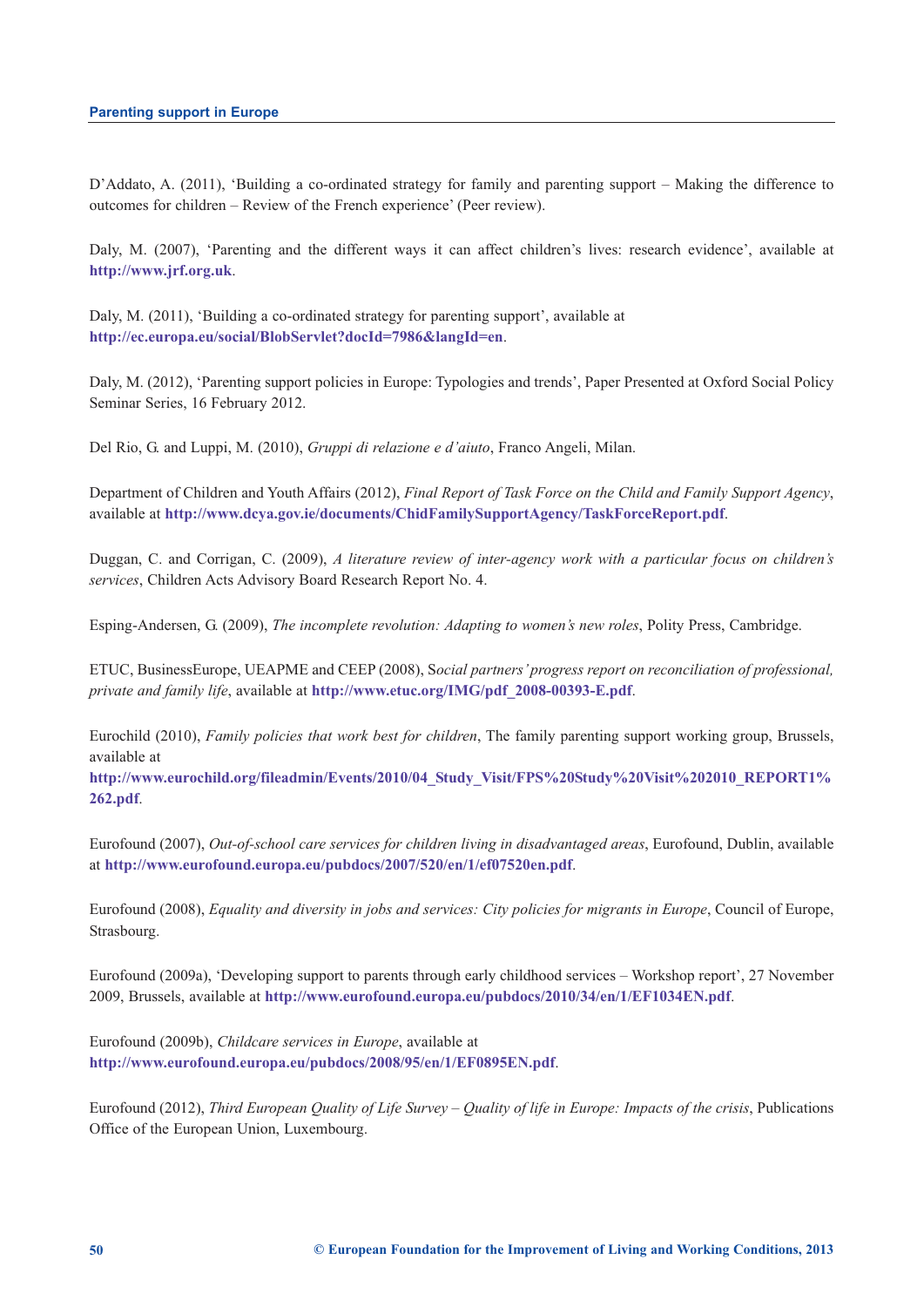European Commission (2011a), *Communication from the Commission to the European Parliament, the Council, the European Economic and Social Committee and the Committee of the Regions, An EU Agenda for the Rights of the Child*, Brussels, 15.2.2011 COM(2011) 60 final, European Commission, Brussels.

European Commission (2011b), *Communication from the Commission, Early Childhood Education and Care: Providing all our children with the best start for the world of tomorrow*, Brussels, 17.2.2011 COM(2011) 66 final, available at **[http://ec.europa.eu/education/school-education/doc/childhoodcom\\_en.pdf](http://ec.europa.eu/education/school-education/doc/childhoodcom_en.pdf)**.

European Commission (2012), *Staff Working Document Elements for a Common Strategic Framework 2014 to 2020*, SWD(2012) 61 final Part Two, European Commission, Brussels.

European Network of National Observatories on Childhood (2007), *Survey on the role of parents and the support from the Governments in the EU*, Istituto degli Innocenti, available at **[http://www.childoneurope.org/issues/support\\_family/reportSurveyRoleParents.pdf](http://www.childoneurope.org/issues/support_family/reportSurveyRoleParents.pdf)**.

European Union (2000), Charter of Fundamental Rights of the European Union, Article 24. **[http://www.europarl.europa.eu/charter/pdf/text\\_en.pdf](http://www.europarl.europa.eu/charter/pdf/text_en.pdf)**.

Frost, N. (2005), P*rofessionalism, partnership and joined-up thinking: A research review of front-line working with children and families*, Dartington: Research in Practice.

Gardner, R. (2003), *Supporting families: Child protection in the community*, Chichester.

Greene, S. (2011), 'Parenting support in Ireland', Presentation at Eurofound workshop 26 October 2011, Brussels.

Hall, A. (2004), 'Parental psychiatric disorder and the developing child', in Gopfert, M., Webster, J. and Seeman, M.V. (eds.), *Parental Psychiatric Disorder: distressed parents and their families*, (2nd ed.), Cambridge University Press, Cambridge.

Herlofson, K. and Hagestad, G. O. (2012), 'Transformations in the role of grandparents across welfare states', in Arber, S. and Timonen, V. (eds.), *Contemporary grandparenting. Changing family relationships in global contexts*, Policy Press, Bristol.

Hosking, G. et al (2010), *International experience of early intervention for children, young people and their families*, Wave Trust, Croydon.

Kurtz ,L. F. (1997), *Self-help and support groups*, Sage, London.

Longridge, S. (2012), *Report on External Evaluation of Pilot Project to implement National Occupational Standards for Work with Parents*.

McDonald, L. (2012), 'Professional Best Practice is Knowing Three Evidence-Based Parenting Programmes,' Conference presentation, Evidence Based Parenting Programmes and Social Inclusion Conference at Middlesex University, 20 September 2012.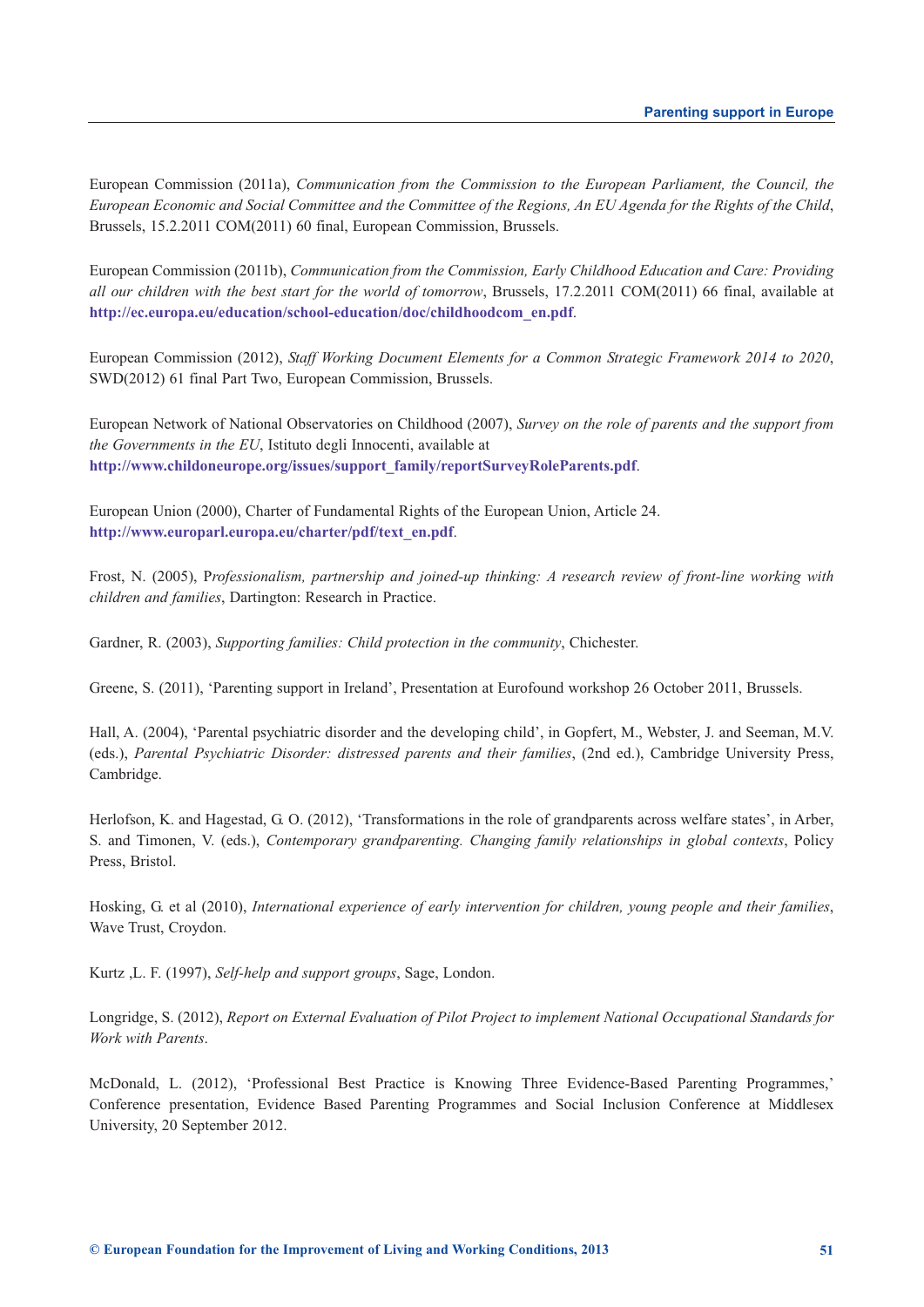Moran, P. et al (2004), *What works in parenting support: a review of the international evidence*, London. **<http://www.prb.org.uk/wwiparenting/RR574.pdf>**.

Munro, E. (2011), 'The Munro Review of Child Protection: Final Report – A child-centred system', Department for Education, London.

OECD (2008), 'Babies and bosses: Balancing work and family life', Policy Brief, July 2008, available at **<http://www.oecd.org/dataoecd/12/2/34566853.pdf>**.

OECD (2009), *Doing better for children*, OECD Publishing, Paris, available at **<http://www.oecd.org/els/familiesandchildren/doingbetterforchildren.htm>**.

OECD (2011), *Doing better for families*, OECD Publishing, Paris, available at **<http://dx.doi.org/10.1787/9789264098732-en>**.

Pourcheva-Bisset, G. and Sotirova, T. (2011), *Parenting support policies – Peer review*.

Social Care Institute for Excellence (SCIE) (2009a), Report 21a: 'Follow up work to support implementation of the NICE/SCIE guidance on parenting programmes', available at **<http://www.scie.org.uk/publications/reports/report21a.pdf>**.

Social Care Institute for Excellence (SCIE) (2009b), Report 21b: 'Reaching parents: improving uptake of parenting programmes', available at **<http://www.scie.org.uk/publications/reports/report21b.pdf>**.

Social Protection Committee (2012), *SPC Advisory Report to the European Commission on Tackling and Preventing Child Poverty, Promoting Child Well-Being*, SPC, Brussels.

Statham, J. (2011), *A review of international evidence on interagency working, to inform the development of Children's Services Committees in Ireland*, Department of Children and Youth Affairs, Dublin, available at **<http://www.dcya.gov.ie/documents/publications/wtfchildren.pdf>**.

Stewart-Brown, S. and McMillan, A. (2011), *Home and community based parenting support programmes and interventions: report of Workpackage 2 of the DataPrev project*, available at: **<http://wrap.warwick.ac.uk/3239/>**.

United Nations Committee on the Rights of the Child (2006), 'General Comment No.8', available at **<http://www2.ohchr.org/english/bodies/crc/comments.htm>**.

United Nations Office on Drugs and Crime (2010), *Compilation of evidence-based family skills training programmes*, UNODC, Vienna, available at **[http://www.unodc.org/docs/youthnet/Compilation/10-50018\\_Ebook.pdf](http://www.unodc.org/docs/youthnet/Compilation/10-50018_Ebook.pdf)**.

Utting, D. (2007), 'Parenting and the different ways it can affect children's lives: research evidence', available at **<http://www.jrf.org.uk/system/files/2132-parenting-literature-reviews.pdf>**.

Van Geertsom, J. (2011), *Parenting support plays a key role in preventing child poverty – Peer review*.